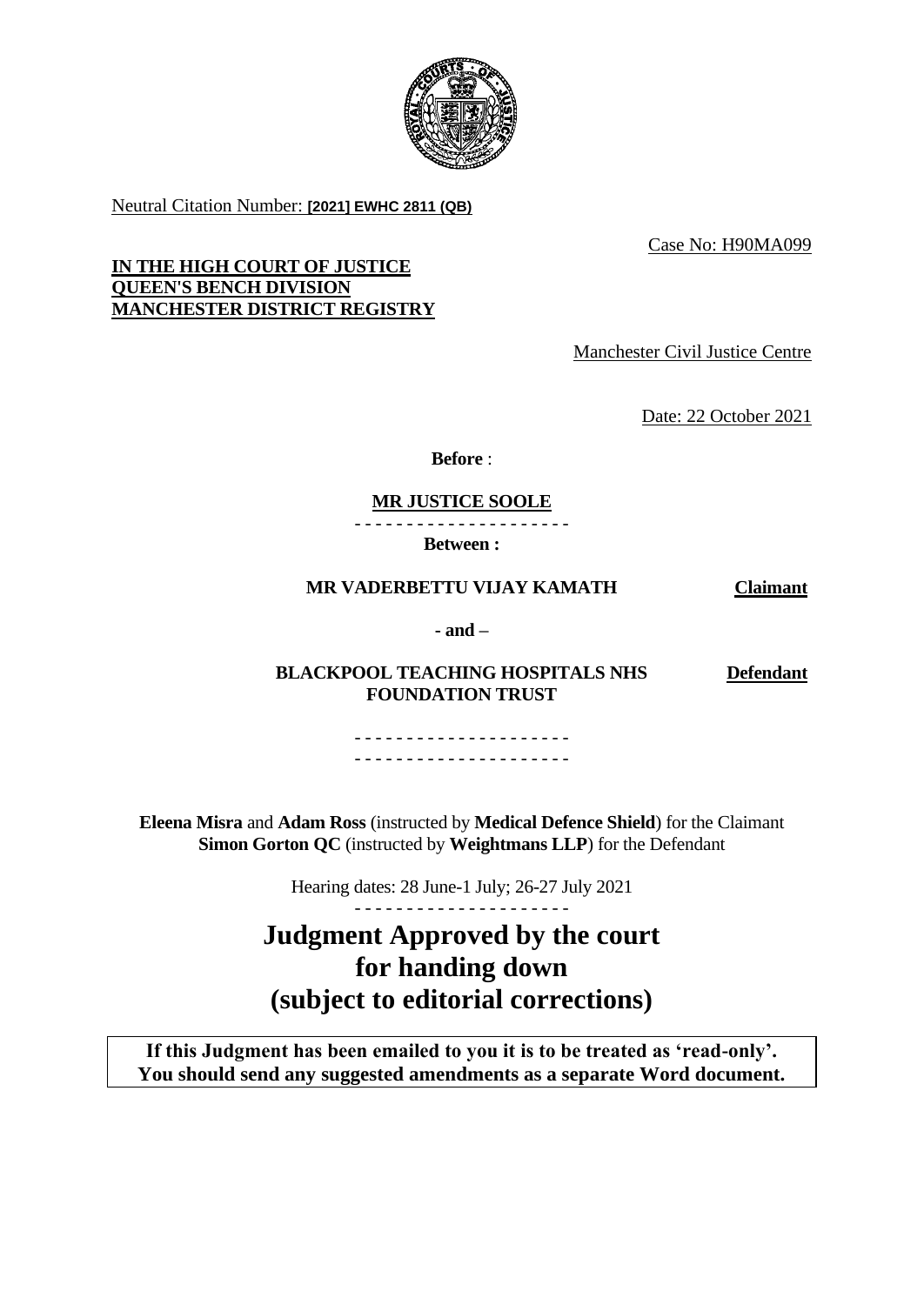# **Mr Justice Soole:**

- 1. The Claimant is a Consultant Orthopaedic Surgeon who has been employed by the Defendant Trust since February 2010. On 20 November 2019 he was excluded, initially for four weeks, from all clinical and non-clinical work pending an investigation into his care of three patients (A, B and C) in the period Saturday 26 to Monday 28 October 2019. Following the investigation the Defendant decided that the matter must proceed to a disciplinary hearing into allegations of gross misconduct. Pending that hearing, but interspersed with periods of ill-health, the Claimant's exclusion has been repeatedly renewed. By this action the Claimant alleges that the Defendant has in various ways acted in breach of contract in its investigation and decision and seeks relief by way of declaration and final injunctions; and in particular to restrain it from proceeding with the disciplinary process and from his continued exclusion.
- 2. By interlocutory Order dated 15 March 2021, and upon the Defendant undertaking not to proceed with a disciplinary hearing in the meantime, HHJ Sarah Richardson, sitting as a deputy High Court Judge, ordered an expedited trial of the action.
- 3. As pleaded, the claim includes allegations of bias (actual or apparent) and of bad faith on the part of the Defendant's Case Manager Dr Grahame Goode : see in particular POC para. 50(3) and Reply para.15. In opening, Ms Misra maintained the case of apparent bias. No allegations of bias or bad faith were put to Dr Goode in crossexamination; and that case (including apparent bias) was properly withdrawn at the outset of Ms Misra's closing submissions.

#### Outline

- 4. The Claimant has been employed by the Defendant since February 2010 and ordinarily works at its Blackpool Victoria hospital. He was the Head of the Trauma and Orthopaedics Department ('the Department') from November 2011 until January 2017, but had taken a sabbatical from that role in November 2015.
- 5. There have been long-standing, major and unresolved inter-personal issues within the Department, which included mutual complaints made between the Claimant and some of his colleagues. Following a complaint of bullying against the Claimant in January 2017 the Claimant accepted a written warning and stepped down as Head of Department. The Defendant has taken steps to consider the dysfunctionality of working relationships within the Department, including the commissioning of a Team Review of the Department by the NHS agency Practitioner Performance Advice (PPA) which prepared a confidential report (not seen by the Claimant) dated 9 July 2019.
- 6. The Claimant is employed pursuant to a standard contract of employment which contains nationally agreed terms and conditions of service for NHS Consultants. Clause 17 provides that any issues relating to his conduct, competence or behaviour will be resolved in accordance with the Defendant's disciplinary and capability procedures which will be consistent with the Maintaining High Professional Standards in the Modern NHS ('MHPS') framework.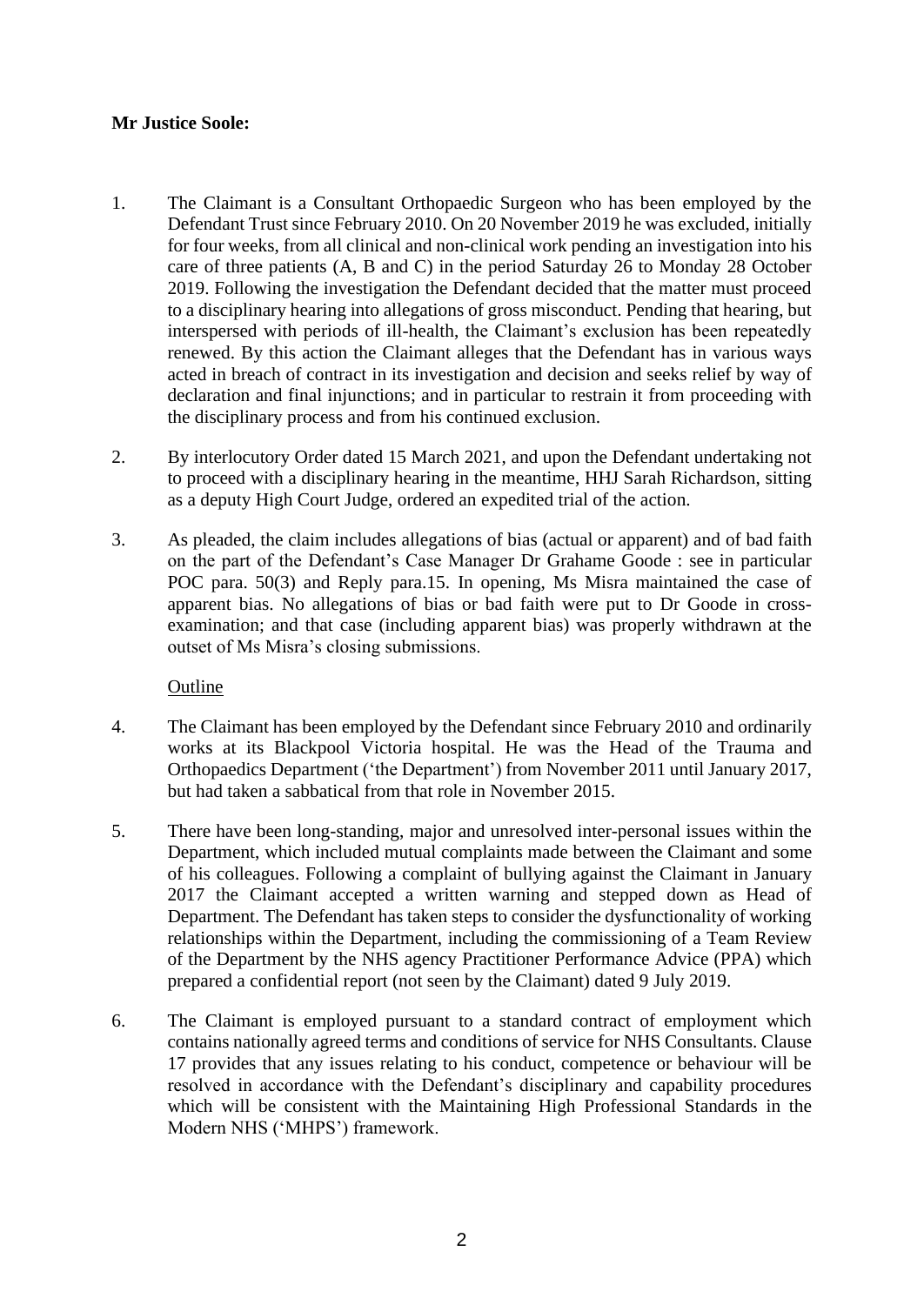- 7. The Defendant's policy and procedure entitled 'Handling Concerns Procedure for Medical and Dental Staff' ('HCP') seeks to give effect to the MHPS. It is agreed that HCP is incorporated by reference into the Claimant's contract; and provides that in the event of any conflict or lack of clarity, MHPS takes precedence over the HCP.
- 8. The Claimant agreed to provide weekend on-call cover for another Consultant Orthopaedic Surgeon who wanted to take leave from Friday 25 to Monday 28 October 2019, with the on-call ending at 0800 on 28 October ('the October weekend'). He was rostered to work on that Monday (28) before departing the following day for authorised leave in India, returning to the UK on 16 November 2019.
- 9. Following his return, the Defendant's interim Medical Director, Dr Grahame Goode, on 20 November advised the Claimant that he was being investigated pursuant to the MHPS/HCP in connection with the care of three patients (A, B and C) who had been emergency admissions over the October weekend; and that pending investigation he would be excluded from all clinical and non-clinical work for four weeks.
- 10. For the purpose of these procedures Dr Goode was the appointed 'Case Manager' and Mrs Gillian Rose, a retired physiotherapist who did not work for the Defendant, was in due course appointed the 'Case Investigator'.
- 11. Patient A was a 15 year old girl, admitted late on Saturday night (26 October) with a complex ankle injury. Her operation did not take place until the afternoon of Monday 28, performed by Mr Anoop Anand, Locum Consultant Orthopaedic Surgeon. Patient B was a man aged 88, admitted at 12.35 on 27 October with various comorbidities and what transpired to be a septic knee, and who later died. Patient C was a man admitted on the late evening of 27 October with a complex open humeral fracture. Surgery did not take place until Thursday 31 October, performed by Mr Vishwanath Shetty, Consultant Orthopaedic Surgeon.
- 12. Mrs Rose carried out her investigation pursuant to Terms of Reference provided by Dr Goode and produced her Investigation Report dated 13 February 2020. Following its receipt and review, Dr Goode decided that the matter must proceed to a disciplinary hearing on the grounds of alleged (gross) misconduct by the Claimant. The Claimant was so notified by letter dated 24 February 2020.
- 13. Until April 2020 the Claimant was represented by the Medical Defence Union (MDU) and the British Medical Association (BMA) who were involved in without prejudice negotiations for the consensual termination of his employment, for which there has been a partial waiver of privilege. The negotiations were inconclusive.
- 14. On 8 April 2020 the Claimant was signed off work on grounds of ill-health and in consequence the disciplinary hearing fixed for 23 April 2020 did not take place. He subsequently instructed his present solicitors Medical Defence Shield (MDS). By letter to the Defendant dated 31 July 2020 MDS raised a number of concerns about the alleged misuse of the relevant procedures; including that it had wrongly categorised the concerns as raising issues of conduct (HCP Part 4) rather than capability (Part 5); and in consequence had wrongly instituted disciplinary proceedings.
- 15. By response dated 12 August 2020 the Defendant rejected these objections and in particular stated that the allegations related to the Claimant's *'conduct and probity'*.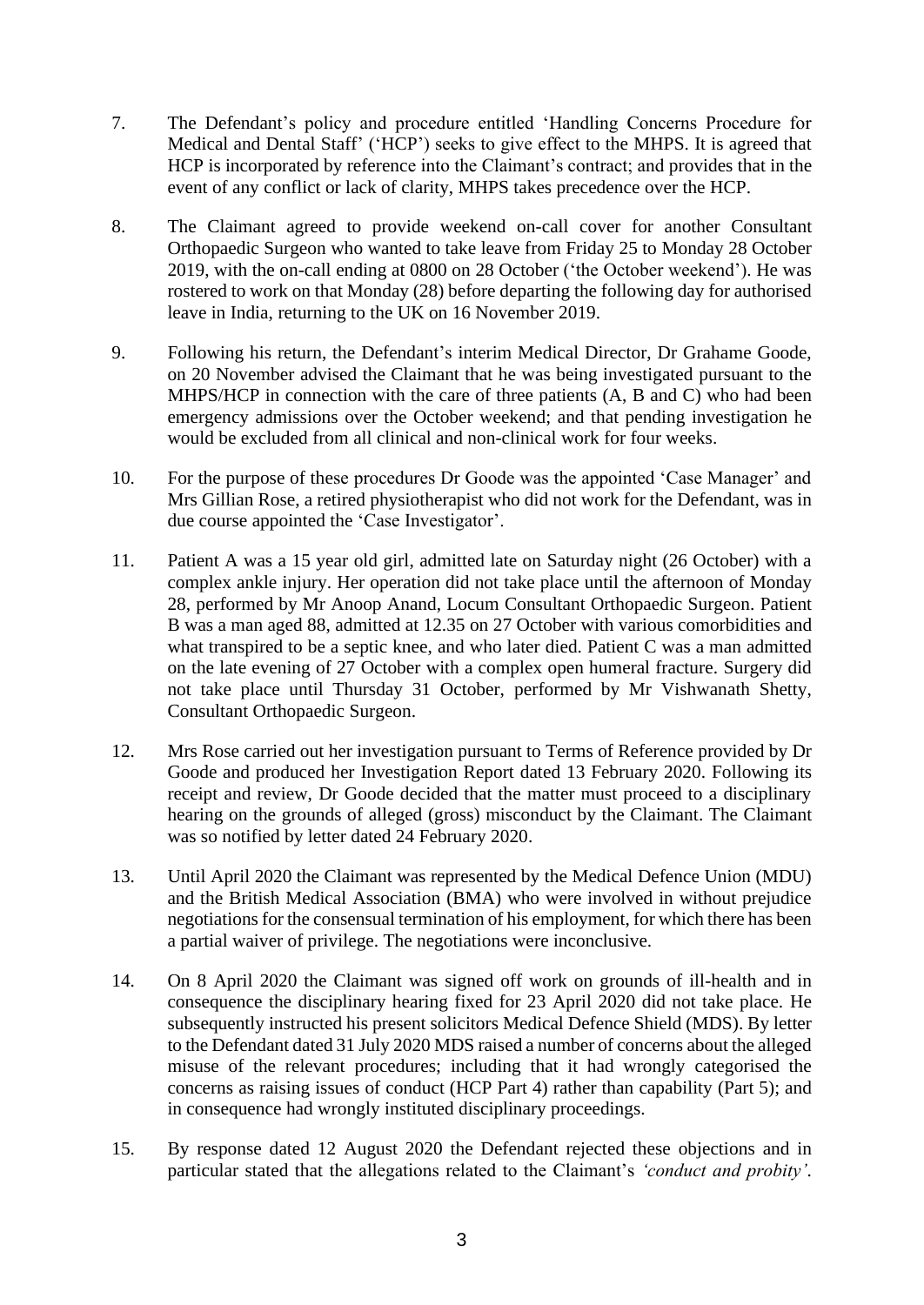The Claimant contends, and the Defendant disputes, that this was the first time that issues of probity had been raised with him.

- 16. By letter to the Defendant dated 25 August 2020 the Claimant raised a grievance which included the issue of categorisation. The Defendant declined to hear it as a grievance.
- 17. By 'Letter before Claim' dated 22 September 2020 MDS made complaints which included that Mr Anand had not been interviewed; that Mrs Rose had wrongly failed to obtain appropriate (i.e. orthopaedic) clinical input for her investigation; and that there had been no reference to probity concerns until the Defendant's letter of 12 August 2020. It invited the Defendant to reconsider the categorisation of the concerns; to undertake to carry out the hearing in line within the HCP Part 5 capability procedure; and to reconsider the Claimant's exclusion with a view to allowing him to undertake non-clinical work.
- 18. In consequence of that letter Dr Goode reconsidered his decision; and for that purpose obtained and considered further information which had not been before Mrs Rose; including from Mr Anand and Dr Saleem (Registrar). By letter dated 23 November 2020 he reaffirmed his decision on categorisation; and rejected the suggestion that probity had not been raised before 12 August. In respect of each of the three patients, he alleged that the Claimant had acted as he did for his own personal convenience and that this could constitute gross misconduct.
- 19. He also denied that it had been necessary for Mrs Rose to have specialist orthopaedic input. However he indicated that he would be willing to commission a 'desktop' review by an independent orthopaedic surgeon; and in due course instructed Mr Tony McEvoy to do so. By letter dated 27 January 2021 Mr McEvoy provided his 'provisional thoughts'.
- 20. In the meantime the Claimant has remained excluded from all clinical and non-clinical work, save for substantial periods when he has been certified as medically unfit to work and on authorised sick leave.
- 21. On 26 February 2021 MDS issued proceedings on behalf of the Claimant. In this trial I heard oral evidence from the Claimant; and for the Defendant from Dr Goode, Mrs Rose, Dr Stephen Wiggans (Divisional Director for Scheduled Care (SC) from 2019; Deputy Medical Director from January 2021; Consultant Anaesthetist); Dr Jim Gardner (Non-Executive Director from September 2018 to December 2019; Executive Medical Director from January 2020); and Ms Lesley-Smith Payne (Deputy Director of HR and Organisational Development from October 2018). The Claimant adduced without objection the witness statement of Mr Russell Milner (Consultant Orthopaedic Surgeon at the hospital until March 2017; the Claimant's manager between November 2011 and November 2015).
- 22. In the light of the withdrawal of the allegations of bias and bad faith and the plenitude of contemporaneous documentary evidence, I found the oral evidence to be of relatively limited assistance. For obvious reasons but for the avoidance of doubt, nothing in this judgment involves any finding or observation on the merits of the various allegations made against the Claimant.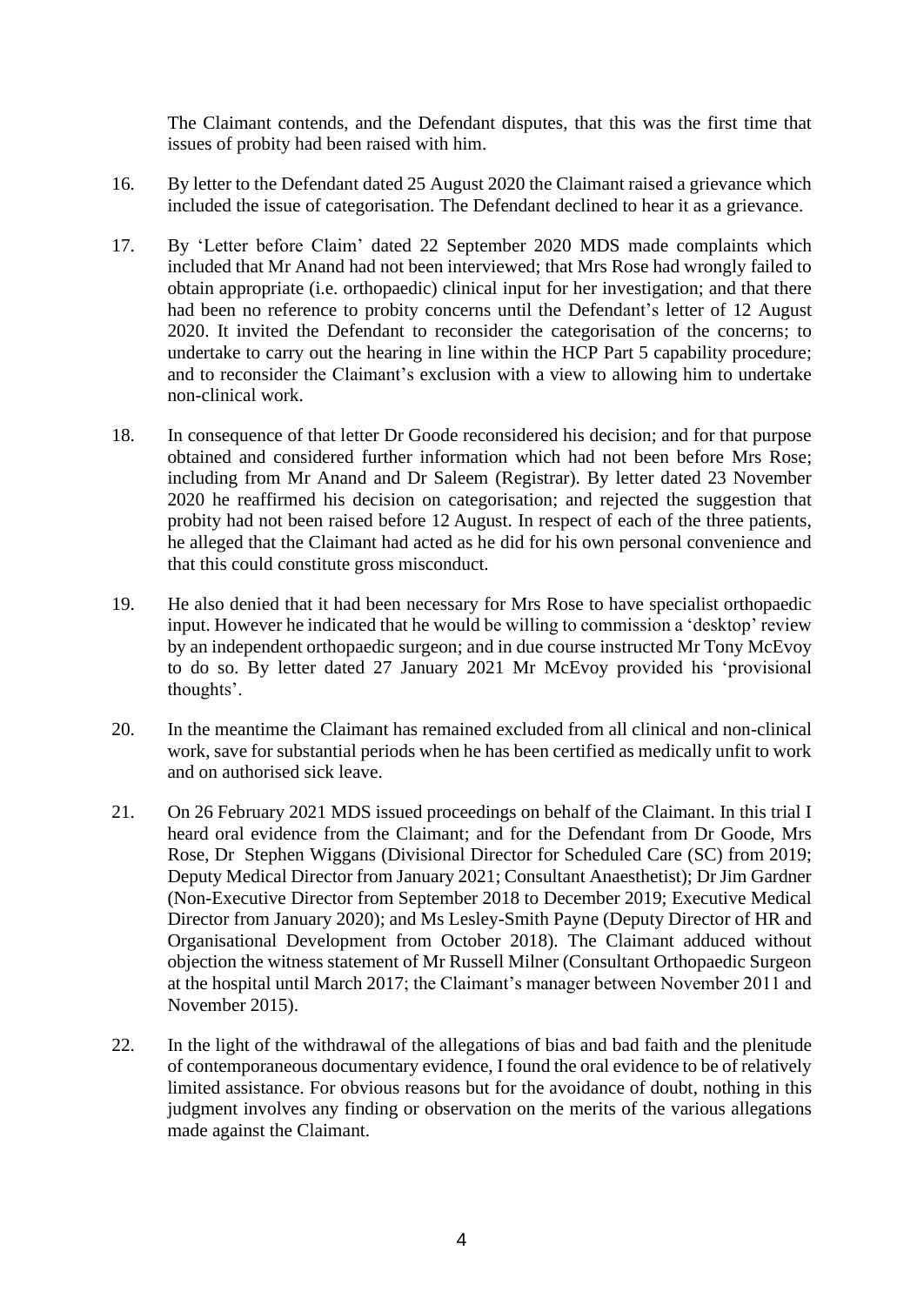- 23. As pursued at trial and fairly summarised in Ms Misra's closing submissions, the Claimant alleges breaches of contract in three essential respects:
	- (i) categorisation (conduct/gross misconduct; capability);
	- (ii) procedural unfairness;
	- (iii) exclusion.

## **The contract : HCP/MHPS**

- 24. Under the heading 'Initial steps when a concern is raised' (HCP 3.2), once a concern of substance has been raised with the Chief Executive he/she must ensure that a Case Manager (CM) is appointed and identifies those who are qualified for that purpose: 3.2.3.
- 25. In order to decide whether or not the concern can be resolved without resort to formal procedures, the CM should consult with (amongst others) PPA, the successor to the National Clinical Assessment Service (NCAS): 3.2.4.
- 26. Where the CM concludes that a formal rather than informal route must be followed, a Case Investigator (CI) must be appointed. The Case Manager must determine the Terms of Reference (TOR) for the investigation: 3.2.5.
- 27. Once the decision to carry out a formal investigation has been taken, the Practitioner should be notified of the fact of the investigation and other matters including *'The specific allegations or concerns'* and his *'…right to meet the Case Investigator to put their views…'*: 3.2.5; likewise MHPS Part I para.13.
- 28. At this initial stage, the CM *'should consider whether the concern may amount to an issue of conduct. This may not be a final decision, and the* [CM] *should review this decision on receipt of the* [CI]*'s report'*: 3.4.1.
- 29. The CI *'is responsible for leading the investigation into any allegations or concerns, establishing the facts and reporting the findings…The* [CI] *has a wide discretion in how he/she carries out the investigation so long as he/she establishes the facts in an unbiased way and adheres to the terms of reference… If the* [CI] *is a non-clinician, a Clinical Adviser should be involved where clinical issues arise…If during the course of the investigation it transpires that the case involves more complex clinical issues than first anticipated, the* [CM] *should arrange for a Practitioner in the same speciality and same grade from another NHS body to* assist': HCP 3.2.6. Further: *'Where the alleged misconduct involves matters of a professional nature, the* [CI] *should obtain independent advice from a senior clinician in the same speciality as the Practitioner'*: 3.4.2.
- 30. The CI *'does not make the decision on what action should be taken nor whether the employee should be excluded from work or restrictions to practice applied…*'. The report of the investigation *'should give the* [CM] *sufficient information to make a decision whether: There is a case of misconduct that should be put to a conduct panel…There are concerns about the Practitioner's performance that should be further explored by the* [PPA]: 3.2.6.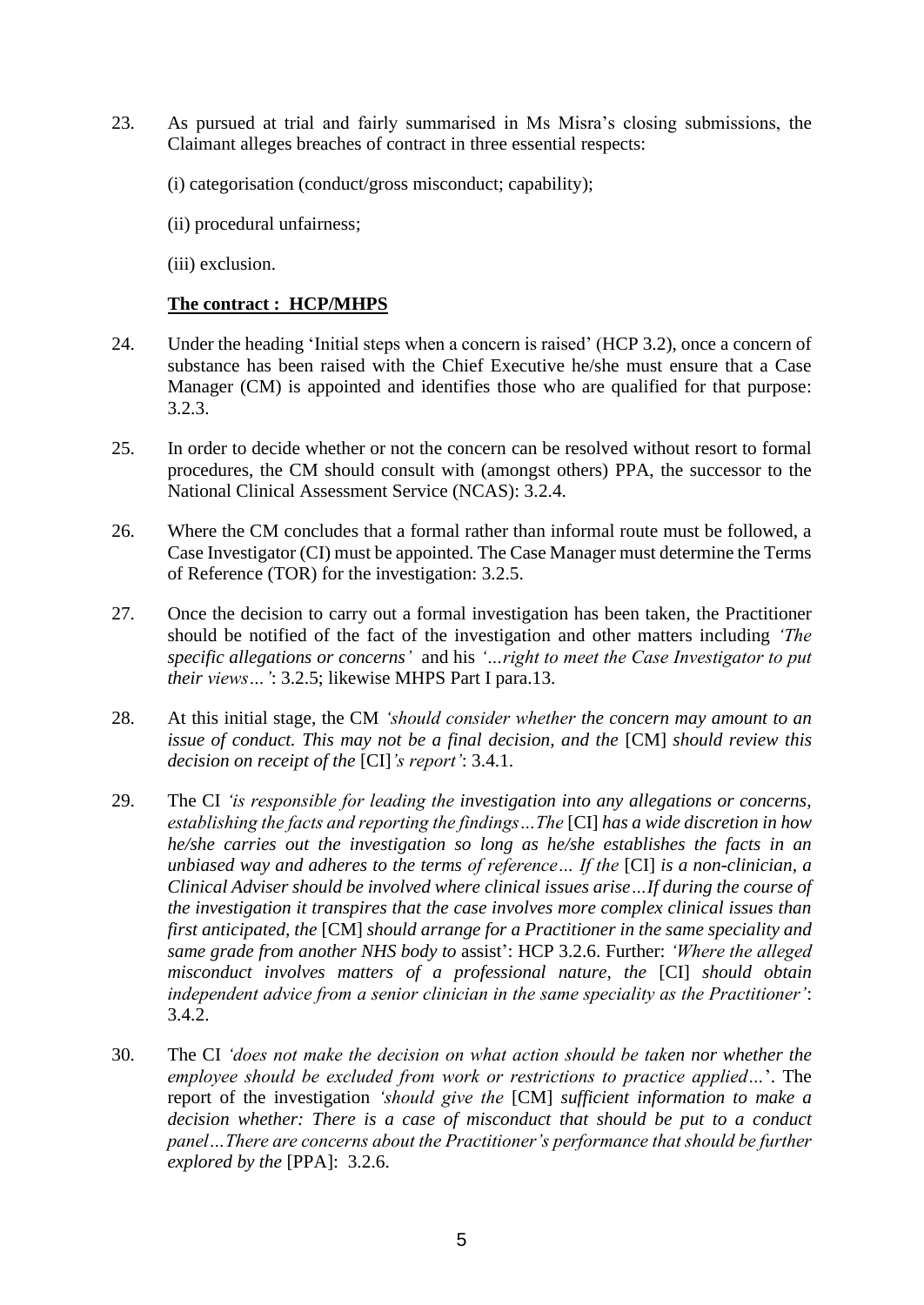- 31. Having received the completed report, the CM *'will then decide the course of action that needs to be taken'*; and having done so will write to the Practitioner, enclosing a copy of the report together with the statements and other evidence gathered in the course of the investigation; and the letter *'must set out the* [CM]*'s decision and the reasons for it'*: 3.2.8.
- 32. Likewise, the CM *'will* [having consulted with various identified persons/bodies] *'consider the classification concerns about the Practitioner. If the* [CM] *concludes that the concern is one of conduct the remainder of this Part* [4] *of this policy section will be followed. If the concern is one of capability, Part 5 should be followed…'*: 3.4.3*.*
- 33. Where the CM concludes that the alleged concern or issue is a conduct matter, he should invite the Practtitioner to a meeting at which he will be informed of matters including *'Clear and complete details of the allegations including (if not already received) a copy of the* [IR] *and any supporting appendices (including witness statements)…'*: 3.4.5.1.

#### Misconduct

- 34. Examples of misconduct are not provided in the HCP; but the MHPS states that *'Misconduct can cover a very wide range of behaviour and can be classified in a number of ways, but it will generally fall into one of four distinct categories: A refusal to comply with reasonable requirements of the employer; an infringement of the employer's disciplinary rules including conduct that contravenes the standard of professional behaviour required by doctors and dentists by their regulatory body; The commission of criminal offences outside the place of work, in particular circumstances, amount to misconduct; Wilful, careless, inappropriate or unethical behaviour likely to compromise standards of care or patient safety, or create serious dysfunction to the effective running of a* service': Section III, para. 4. Further: *'Examples of misconduct will vary greatly'* and the employer's Code of Conduct *'should set out details of some of the acts that will result in a serious breach of contractual terms and will constitute gross misconduct'*: para. 5.
- 35. The Defendant's Disciplinary Policy, which is to be read in conjunction with the HCP (p.2), provides that Gross Misconduct *'is behaviour or an offence that so undermines the trust and confidence the Trust has in an employee that he/she cannot be retained in employment in any capacity with the Trust*: 4.7.2. By Appendix 2 of that Policy, the non-exhaustive list of offences that constitute Gross Misconduct includes: *'A8 Illtreatment of and/or sexual offences against patients…A17 Any act or omission constituting serious negligence in a member of staff's performance of his/her duties…A22 Bringing the Trust into serious disrepute…A28 Any action/omission which can reasonably be judged to have resulted in a complete lack of confidence/trust in the individual by the Trust.'*
- 36. The Disciplinary Policy also provides under 'Principles' that *'Employees should be informed of the allegations against them and given full opportunity to state their case before any decision is reached'* (1.2); and that where a disciplinary meeting has been arranged *'Reasonable notice (normally 7 days) will be given including who will be present at the hearing. This notice will be confirmed in writing and the management statement of case* [MSOC] *detailing the allegations, any witness statements and supporting documents will be distributed to all relevant parties…The employee will be*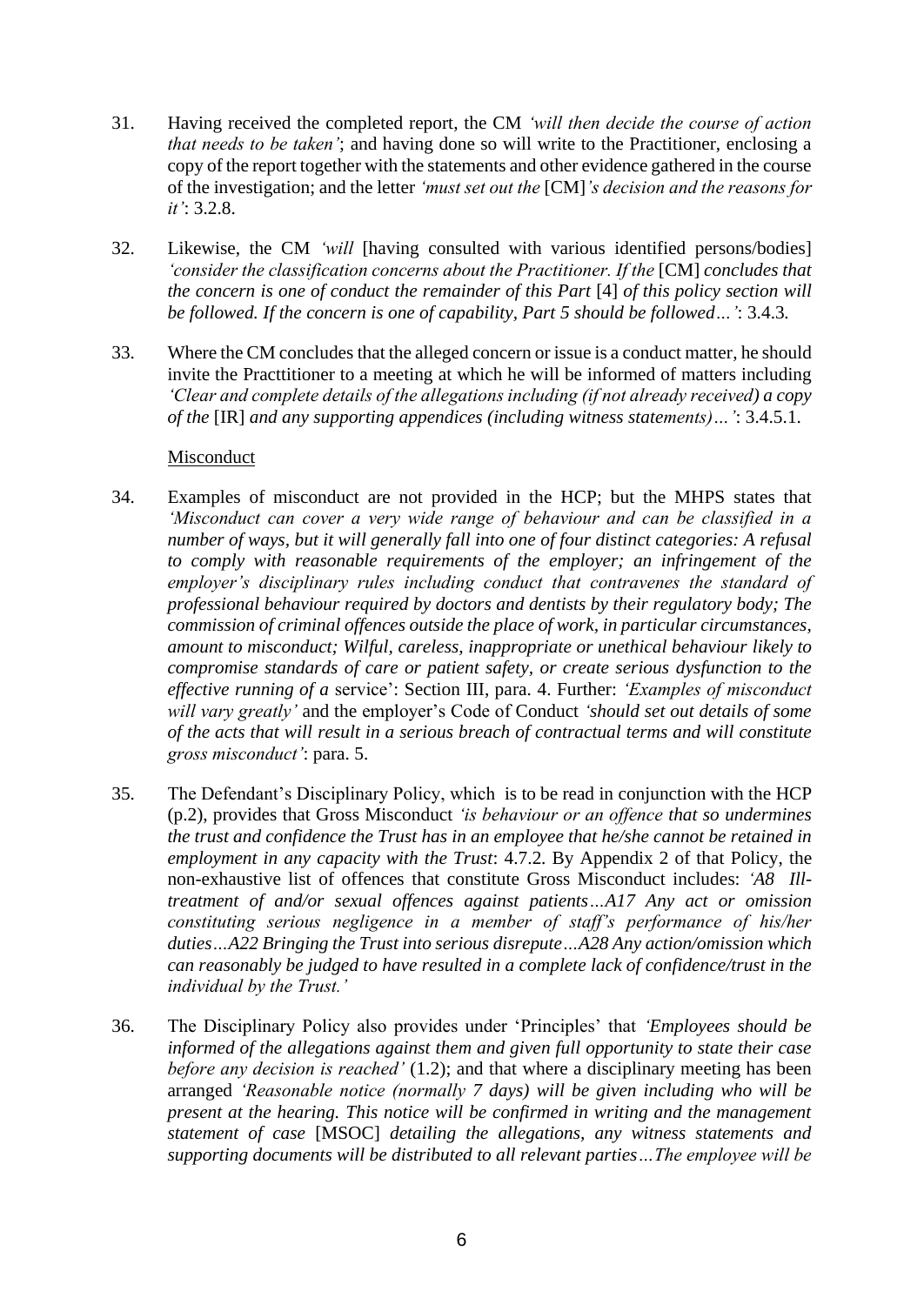*given the opportunity to respond to the* [MSOC] *and may provide a written or verbal submission…*': 4.5.

# Capability

- 37. Under HCP Part 5 (Capability Procedure), there is a non-exhaustive list of matters which the Trust may regard as being concerns about capability : *'Out of date or incompetent clinical practice (unless this is contrary to clear management requests made previously in which case the issue may be one of misconduct – see Part 4)*; *Inappropriate clinical practice arising from a lack of knowledge or skills that puts patients at risk; Inability to communicate effectively; Inappropriate delegation of clinical responsibility; Inadequate supervision of delegated clinical tasks; and Ineffective clinical team working skills.'* Save for the parenthesis this reflects the nonexhaustive list in the MHPS.
- 38. The Part 5 procedure begins with the provision that initial consideration must be given as to whether any failure or concern in relation to a Practitioner was due to broader systems or organisational failure. If so, appropriate investigation and remedial action should be taken. Further wherever possible, issues of capability shall be resolved through ongoing assessment, retraining and support. If the concerns cannot be resolved routinely by management, the [PPA] must be contacted for support and guidance before the matter can be referred to a capability panel: Part 5 para. 3.5.1.
- 39. If it is decided to apply the capability process, the options available to the CM for dealing with the matter are: no action is required; retraining or counselling should be undertaken; the matter should be referred to the [PPA] for their consideration; or referral to a capability panel for a hearing: para.3.5.3.
- 40. The MHPS also provides that in capability cases consideration should be given to whether an 'action plan' to resolve the problem can be agreed with the practitioner; and that advice on the practicability of this approach should be sought from the [PPA]. If the nature of the problem and a workable remedy cannot be determined in this way, the CM should seek to agree with the practitioner to refer the case to the PPA which can assess the problem in more depth and give advice on any action necessary: Section II para.8.

**Overlap** 

41. The HCP and MHPS deal with cases of overlap between conduct and capability as follows:

HCP : *'In the event of an overlap between issues of conduct…and capability, then usually both matters will normally be heard under the capability procedure. In exceptional circumstances, it may be necessary for issues to be considered under separate procedures. The decision as to which procedure shall be initiated and shall be taken by the Case Manager in consultation with the Director of Workforce and Organisational Development, and the* [PPA]*'*: 3.5.2.

MHPS : *'It is inevitable that some cases will cover conduct and capability issues. It is recognised that these cases can be complex and difficult to manage. If a case covers more than one category of problem, they should usually be combined under a capability*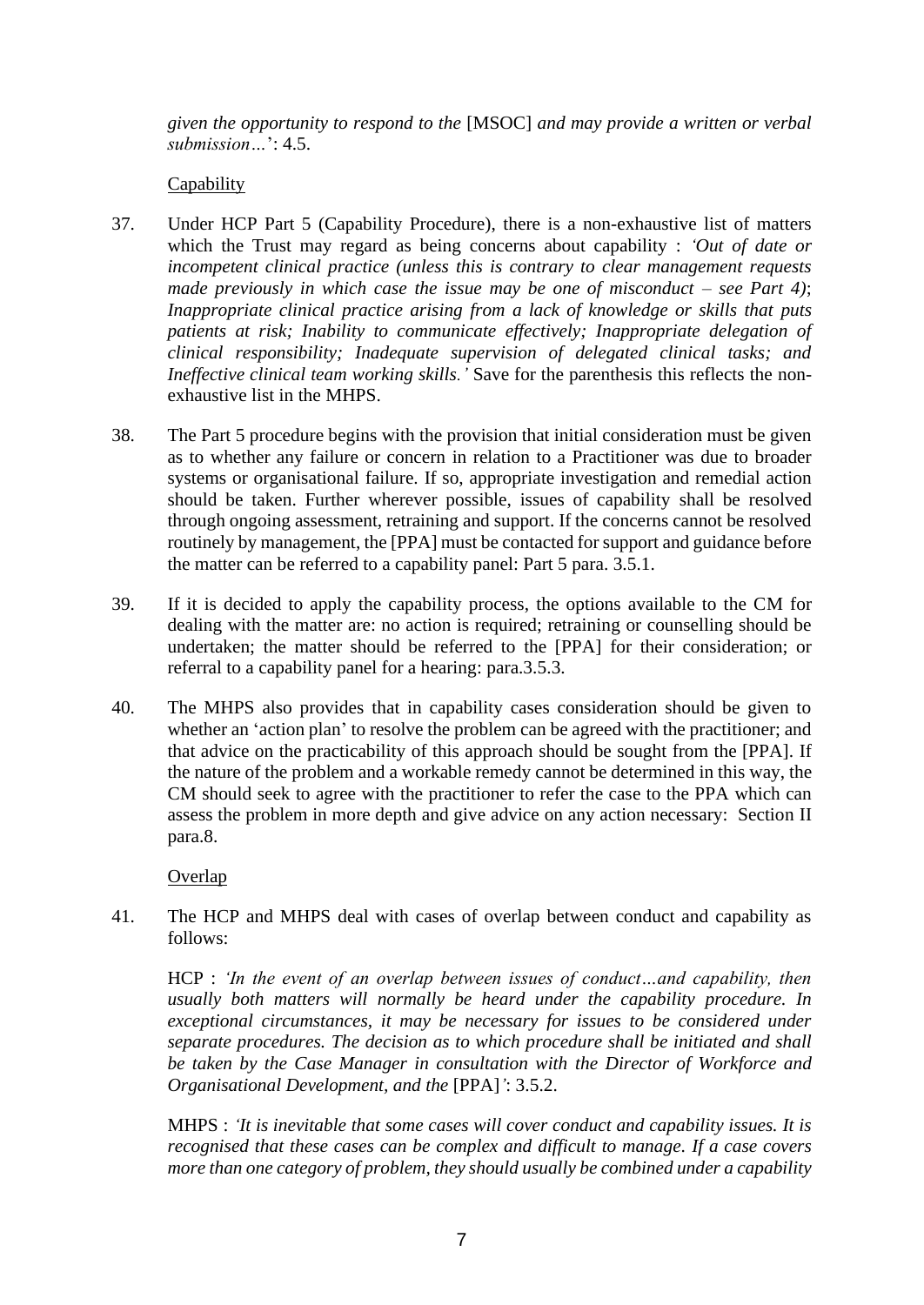*hearing although there may be occasions where it is necessary to pursue a conduct issue separately. It is for the employer to decide on the most appropriate way forward having consulted with a* [PPA] *adviser and their own employment law specialist*': Part IV para.8.

**Grievances** 

- 42. MHPS: *'If a practitioner considers that the case has been wrongly classified as misconduct, he or she (or his/her representative) is entitled to use the employer's grievance procedure'*: Part III para.9.
- 43. Grievance Procedure: *'The following are excluded from this procedure and the appropriate policy should be used…Disciplinary matters…'*: para.3.1. *'Overlapping grievance and disciplinary cases: in accordance with section 3.1 of this Procedure, Grievances cannot be submitted relating to the way in which Disciplinary investigations are conducted'*: para.4.5.

#### Exclusion

- 44. HCP Part 3 : *'Under this procedure the term "excluded from work" is used to replace the word "suspended". The word "suspension" should not be used when dealing with a Practitioner as it can be confused with suspension from the register by the GMC or GDC. Exclusion is a last resort and can only be justified on the grounds set out below. Before the decision is taken to exclude any Practitioner, all other options must have been thoroughly explored, for example restricting a Practitioner's* duties': 3.3. Para. 3.3.1.1 identifies those entitled to exclude or restrict a Practitioner.
- 45. *'It will usually be for the* [CM] *to make the initial decision whether to exclude or restrict a Practitioner. However there may be circumstances where the* [CM] *may not have the authority to exclude in which case the officers in paragraph 3.3.1.1 will make this decision. A decision to exclude a Practitioner will only be made once it has been decided that there are significant concerns about the Practitioner's conduct or capability and the conditions set out in paragraph 3.3.2 have been satisfied'.*
- 46. Para. 3.3.2 sets out four types of temporary restrictions which the Case Manager must consider at the outset if a serious concern is raised about a Practitioner and if temporary restrictions on his/her practice are necessary. These include amending or restricting clinical duties; restriction to non-medical duties; and absence due to ill health.
- 47. By para. 3.3.3: *'Exclusion is a temporary measure reserved for specific circumstances. Alternatives to exclusion must always be considered in the first instance. The key factors in any decision to exclude are; the protection of staff or patient interests or potential impact on the investigation.'*
- 48. There are two types of exclusion, 'Immediate' and 'Formal'. The right to exclude immediately is in a circumstance referred to in para. 3.3.2 *'where no alternative is deemed appropriate by the officers listed at paragraph 3.3.1.1, the Practitioner may be excluded immediately to allow preliminary consideration of the concerned by the* [CM] *and* [CI]*'*: 3.3.5.1. The initial period of immediate exclusion is a maximum of 2 weeks, following which whether to exclude formally must be made in accordance with that procedure: 3.3.5.2.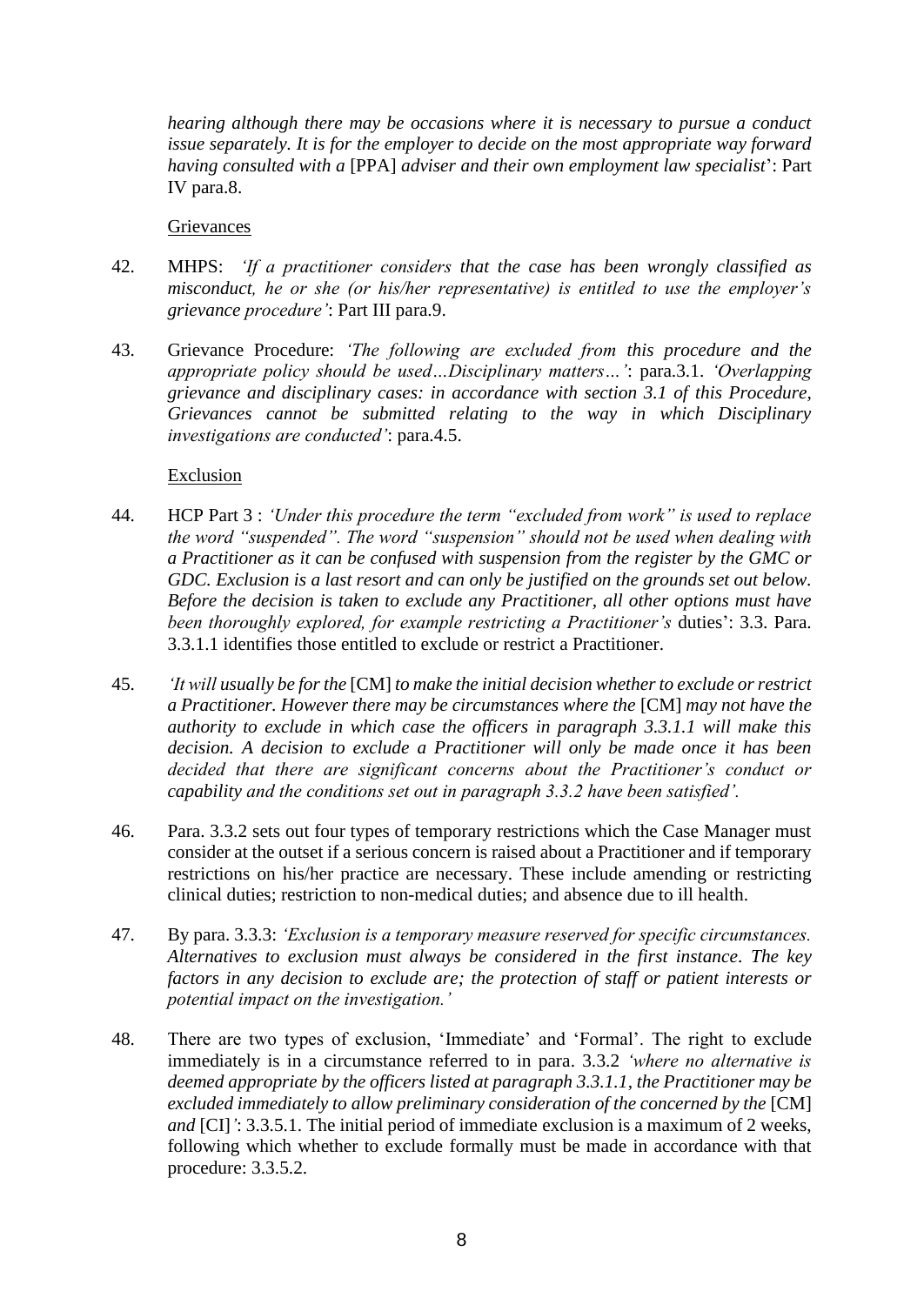- 49. The right to exclude formally can only take place after the CM assesses there is a case to answer as a case conference with the Director of Workforce and Organisational Development; a preliminary report has been prepared by the CI which indicates there is misconduct/capability concern or further investigation is warranted; a meeting has been held with the Practitioner in accordance with paragraph 3.3.5.3; and the PPA has been consulted: 3.3.6.1.
- 50. Formal exclusion *'can only be justified where there is a need to protect patient or staff interests pending the full investigation of: Allegations of misconduct; Concerns about serious dysfunction in the operation of clinical services; Concerns about lack of capability or poor performance; or Where the Practitioner's presence is likely to hinder ongoing investigations. Other options such as restrictions of practice must be considered. Exclusion is to be used only where it is strictly necessary for the reasons set out above*': 3.3.6.2.
- 51. The practitioner should be informed of the exclusion in a meeting with the Medical Director and/or the CM; and *'The reasons for the exclusion must be explained and the Practitioner shall have an opportunity to respond and suggest alternatives to exclusion*': 3.3.6.3.
- 52. The CM must conduct a second and third review of the Practitioner's formal exclusion at 4-weekly intervals; and the review report must address *'Any change of circumstances since the original decision to* exclude': 3.3.12.2. If a Practitioner has been excluded for three periods and the investigation has not been completed, the CM must submit a written report to the Chief Executive and Designated Board Member which includes the reasons for the continued exclusion, why restrictions on practice are not appropriate, the timetable for completing the investigation and reasons for delay: 3.3.12.2. Exclusions should not normally last for more than six months unless a criminal investigation is ongoing: 3.3.12.3.

#### **Good medical practice (GMP)**

53. This is published by the General Medical Council (GMC). Under the section 'Domain 3: Communication, partnership and teamwork' this includes the following provisions:

*Communicate effectively* 

*31 You must listen to patients, take account of their views, and respond honestly to their questions*

*Working collaboratively with colleagues*

*35 You must work collaboratively with colleagues, respecting their skills and contributions*

*36 You must treat colleagues fairly and with respect*

*…38 Patient safety may be affected if there is not enough medical cover.*

*Continuity and coordination of care*

*44 … You must:*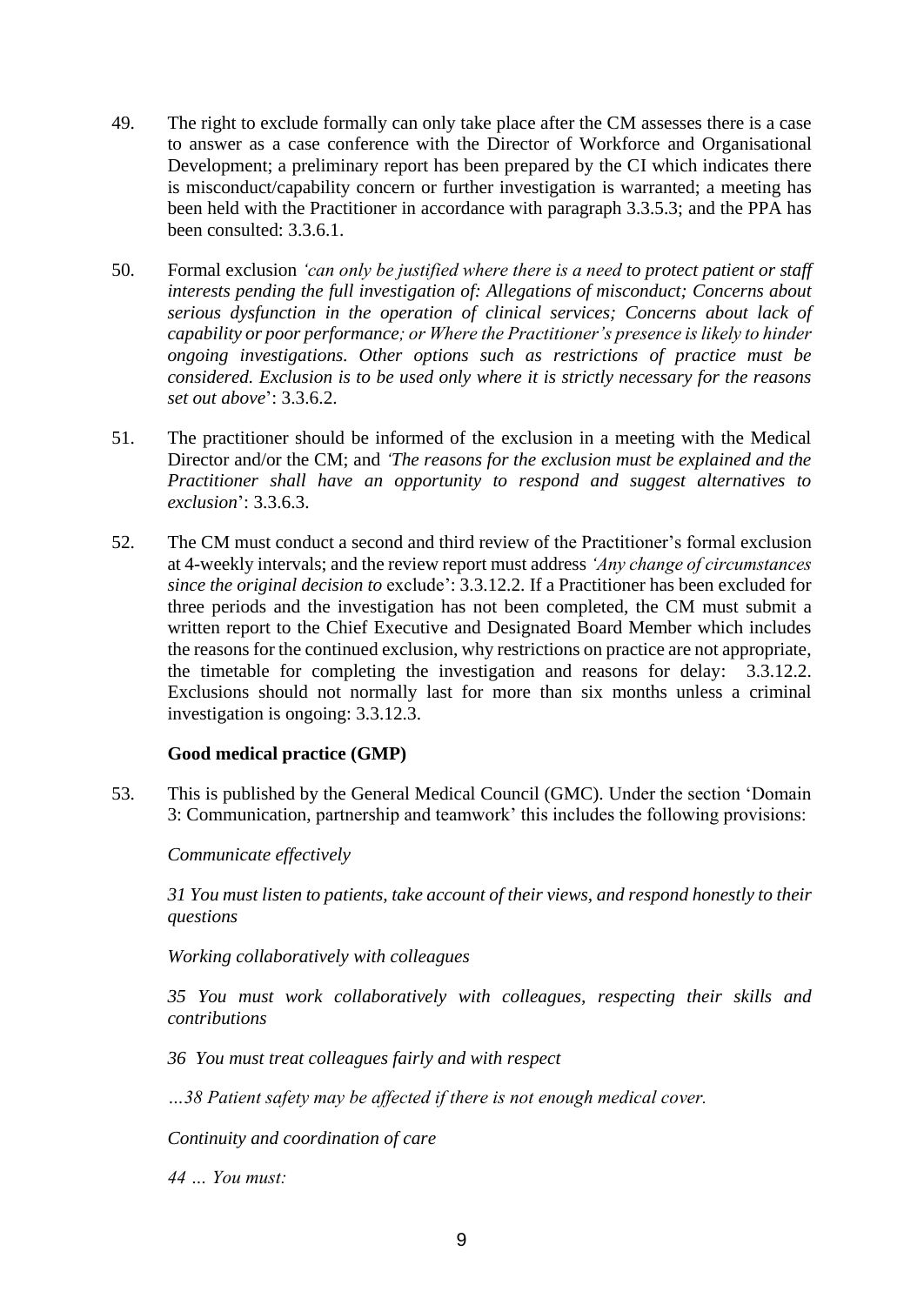- *a. share all relevant information with colleagues involved in your patients' care within and outside the team, including when you hand over care as you go off duty…*
- *b. check, where practical, that a named clinician or team has taken over responsibility when your role in providing a patient's care has ended…*
- 54. Under 'Domain 4: Maintaining trust' it includes:

*Treat patients and colleagues fairly and without discrimination*

*56 You must give priority to patients on the basis of their clinical need if these decisions are within your power…* 

*57 The investigations or treatment you provide or arrange must be based on the assessment you and your patient make of their needs and priorities, and on your clinical judgement about the likely effectiveness of the treatment options. You must not refuse or delay treatment because you believe that a patient's actions or lifestyle have contributed to their condition*

58 *You must not deny treatment to patients because their medical condition may put you at risk*

65 *You must make sure that your conduct justifies your patients' trust in you and the public's trust in the profession*

68 *You must be honest and trustworthy in all your communication with your patients and colleagues'*

71 *'…You must make sure that any documents that you write or sign are not false or misleading.*

# **Law : categorisation**

55. In Skidmore v. Dartford and Gravesham NHS Trust [2003] UKHL 27; [2003] ICR 721, the House of Lords considered the earlier version of the contractual NHS disciplinary procedure known as Circular HC(90)9 and the distinctive procedures which it applied as between allegations of 'professional conduct' and 'personal conduct'. These provisions included that *"It is for the authority to decide under which category a case falls*". The House held that this was not a provision whereby the employer's decision on categorisation was final subject to bad faith or irrationality; rather it *'merely states the obvious: the trust must make the initial decision to commence the appropriate disciplinary* procedure': per Lord Steyn at p.728G. The contractual position was that: *'The trust is entitled to decide what disciplinary route should be followed. That decision must, however, comply with the terms of the contract. If a non-conforming decision is taken and acted upon, there is a breach of contract resulting in the usual remedies'* : p.728E-F. Further, *'The contract was entirely workable on the basis that the authority had to decide on categorisation but it had to do so in accordance with the contract'* : p.729D. The Court upheld the decision of the Court of Appeal that the characterisation by the Trust had been wrong and that the conduct in question fell to be characterised as professional, not personal.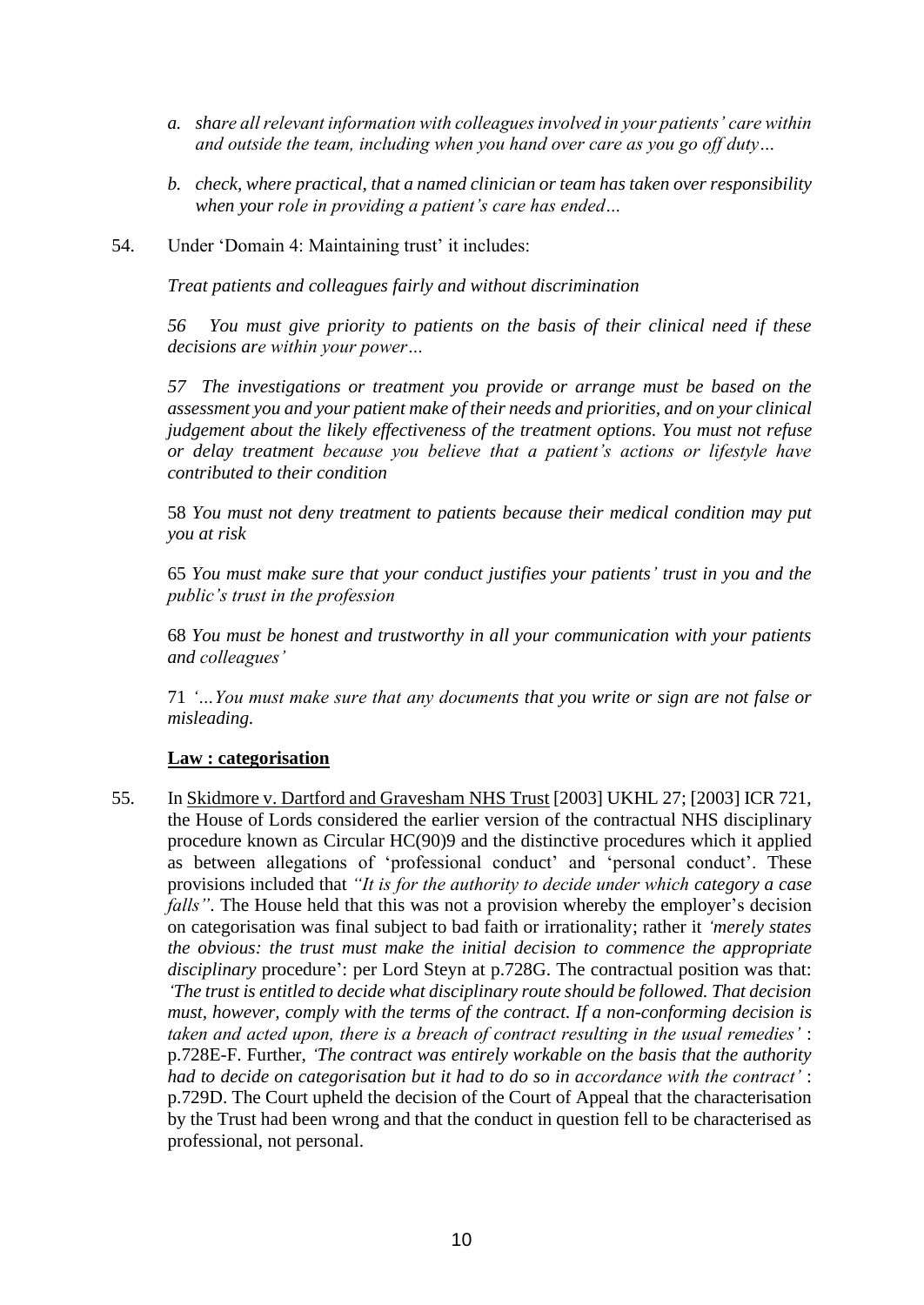- 56. In the MHPS case of Idu v. East Suffolk and North Essex NHS Foundation Trust [2019] EWCA Civ 1649; [2020] ICR 683 the Court of Appeal applied the principle in Skidmore, summarised as : *'…the correct characterisation of the conduct charged was a matter for the court and not for the trust…'* [17] ; see also Mattu v. University Hospitals Coventry & Warwickshire NHS Trust [2012] EWCA Civ 641; [2013] ICR 270 at [81].
- 57. In further guidance, Idu included *'…(5) It is also legitimate to attach weight to the fact, if it be the case, that a doctor has not in the disciplinary proceedings themselves challenged the trust's characterisation of the allegations in question…No doubt how much weight can be given to that fact will depend on the particular circumstances'* : per Underhill LJ at [26].
- 58. The Skidmore approach contrasts with contractual terms which give one party to a contract the power to exercise a discretion or form an opinion as to relevant facts; and with the consequence that the Court may only intervene on the basis of an implied term that the power should be exercised in good faith and without being arbitrary or capricious or irrational in the sense that is used when reviewing decisions of public authorities: Braganza v BP Shipping Ltd [2015] UKSC 17; [2015] ICR 449; also IBM United Kingdom Holdings Ltd v. Dalgleish [2017] EWCA Civ 1212; [2018] ICR 1681. The Defendant submits, and the Claimant disputes, that this provides the correct approach in the present case.
- 59. As to the categorisation of a matter as constituting 'gross misconduct', in Chhabra v. West London Mental Health Trust [2013] UKSC 80; [2014] ICR 194, the Supreme Court held that there had been a number of irregularities in the proceedings which had cumulatively rendered the convening of the conduct panel unlawful as a material breach of her contract of employment. The first example was the case manager's conclusion that there was a case to answer in respect of gross misconduct. Lord Hodge held that the case investigator's findings of fact and evidence were not *'capable when taken at their highest of supporting a charge of gross misconduct'* [35].
- 60. In Ardron v. Sussex Partnership NHS Foundation Trust [2018] EWHC 3157 (QB); [2019] IRLR 233, Jacobs J cited Chhabra at [35] for the proposition that *'…the question for the Court is whether the findings of fact and evidence as found by the case investigator, when taken at their highest, are capable of supporting a charge of gross misconduct*: [71]. Further: *'The question of whether the findings of fact and evidence are capable of supporting a charge of gross misconduct is an issue of law for the Court: see* Skidmore…*paras.[15]-[17]. Accordingly, the issue is not to be determined by the application of public law principles; e.g. by asking whether the case manager's decision took into account all relevant considerations, or was such that no reasonable case manager could have made. However, in an area involving technical matters which are outside the Court's ordinary expertise, the court should have proper respect for the views expressed by experts including, in the present case…'*.
- 61. Further *'The concept of 'gross misconduct' in the employment law context, connotes misconduct which justifies summary dismissal, and which therefore amounts to a repudiatory breach of contract. There is no fixed rule of law defining the degree of misconduct which will justify dismissal…The focus is on the damage to the relationship between the parties. Dishonesty and other deliberate actions which poison the relationship will obviously fall into the gross misconduct category, but so in an*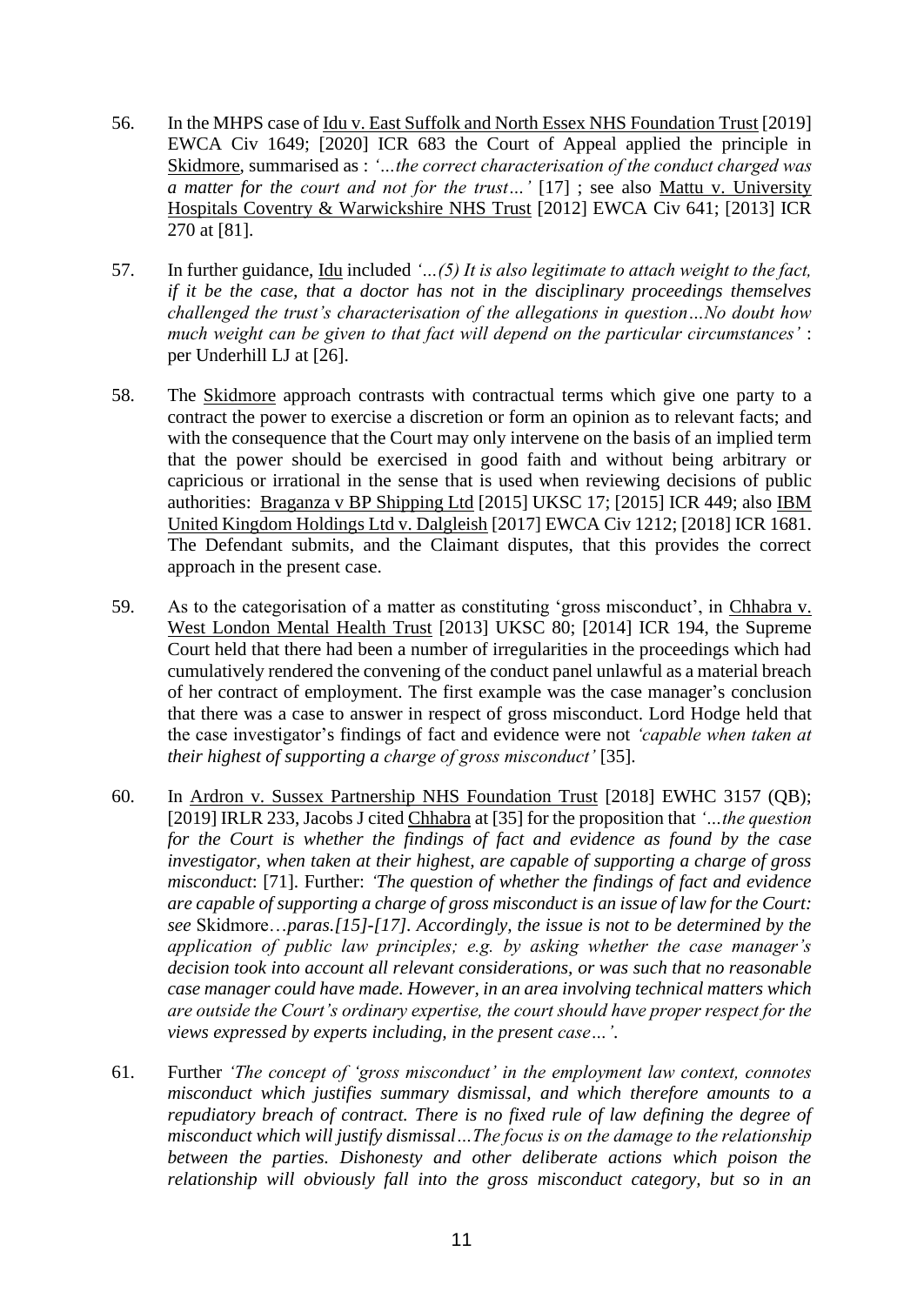*appropriate case can act of gross negligence…Very considerable negligence, historically summarised as 'gross negligence' is therefore required for a finding of gross misconduct'* [78].

- 62. In Al-Obaidi v. Frimley NHS Foundation Trust [2019] EWHC 2357 (QB); [2019] IRLR 1065, Elisabeth Laing J (as she then was) observed that Braganza had not been cited in Ardron; and concluded that in Chhabra the relevant test had been assumed rather than decided. She held that the question of whether a matter should be referred to a disciplinary hearing involved a *'three-fold discretion…analogous to the employer's contractual discretion in the* Braganza *case to decide whether an entitlement to death in service benefit was excluded by the employee's suicide'* [40]. However, on the facts of the case, it made no difference whether it was a Skidmore or a Braganza case; and she would therefore *'…assume that the question I have to answer is whether the findings of facts and evidence in the investigation report were capable, taken at their highest, of supporting, prima facie, a charge of gross misconduct'* [42].
- 63. As to a mixed case of matters involving both conduct and capability, the relevant provisions in Chhabra were in similar terms to the present case: see at [15]. The Supreme Court held that this gave the Trust a discretion whether to combine issues of capability and conduct in a capability hearing: [41].

#### **The law : procedural issues**

- 64. In Chhabra the Supreme Court gave the following relevant guidance about the respective roles of the CM and CI under the MHPS.
- 65. The CI does not have the power to determine the facts: *'The aim of the new procedure is to have someone, who can act in an objective and impartial way, investigate the complaints identified by the case manager to discover if there is a prima facie case of a capability issue and/or misconduct. The case investigator gathers relevant information by interviewing people and reading documents. The testimony of the interviewees is not tested by the practitioner or his or her representative. In many cases the case investigator will not be able to resolve disputed issues of fact. He or she can only record the conflicting accounts of the interviewees and, where appropriate, express views on the issue. Where, as here, or where there is otherwise undisputed evidence, the case investigator can more readily make findings of fact*: [30]; see also at [17].
- 66. As to the CM: *'If the case investigator were to conclude that there was no prima facie case of misconduct, there would normally be no basis for the case manager to decide to convene a conduct panel. But if the report recorded evidence which made such a finding by the case investigator perverse, the case manager would not be bound by that conclusion. Where the case investigator's report makes findings of fact or records evidence capable of amounting to misconduct, the case manager may decide to convene a conduct panel. The case manager can make his or her own assessment of the evidence which the case investigator records in the report'*: [31].
- 67. As to the flexibility given to the CI and CM respectively: *'It would introduce an unhelpful inflexibility into the procedures if (i) the case investigator were not able to*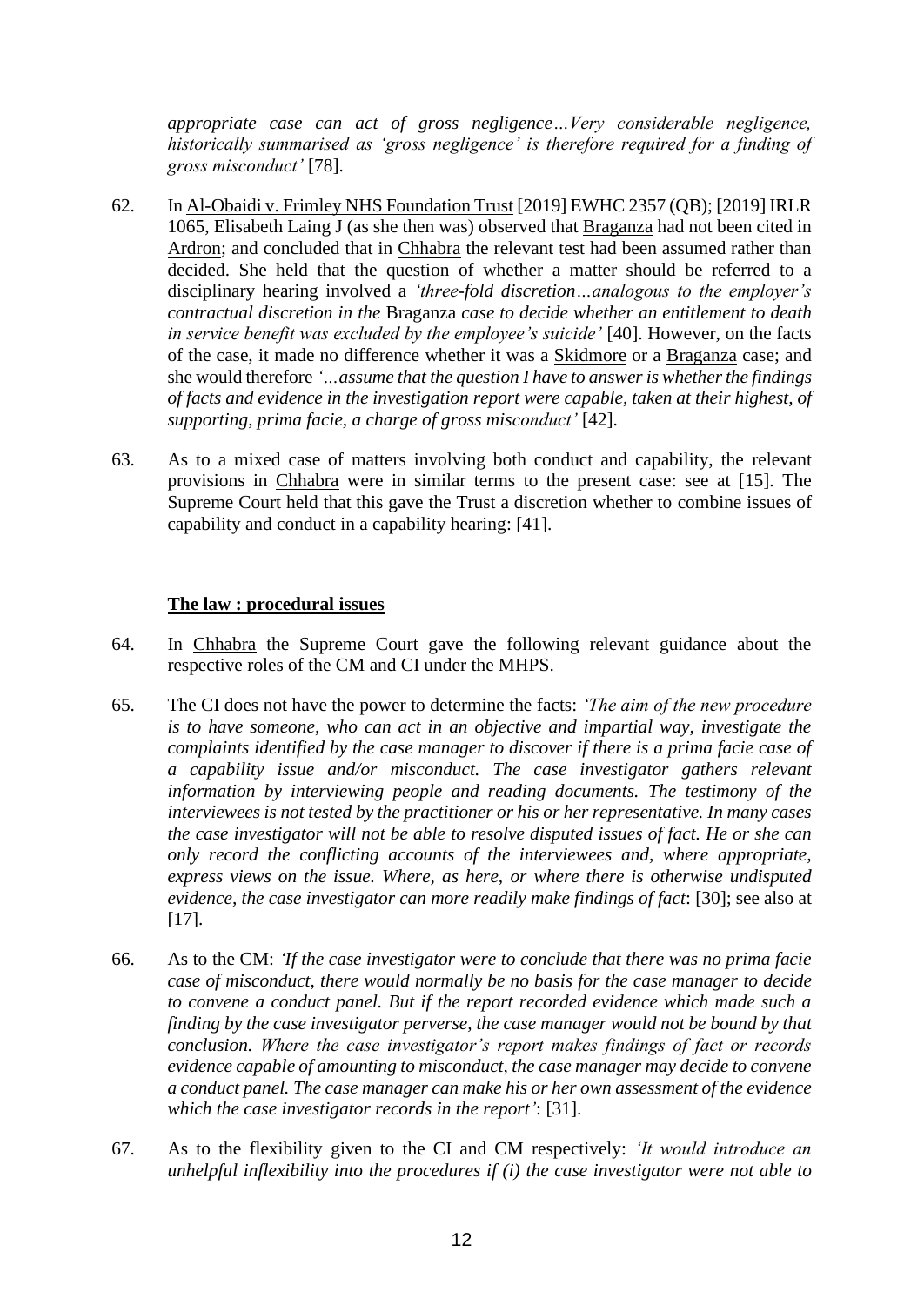*report evidence of misconduct which was closely related to but not precisely within the terms of reference…or (ii) the case manager were to be limited to considering only the case investigator's findings of fact when deciding on further procedure. Similarly, it would be unduly restrictive to require the case manager to formulate the complaint for consideration by a conduct panel precisely in the terms of the case investigator's report. I do not interpret MHPS or the trust's policies in D4 and D4A as being so inflexible or restrictive. The case manager has discretion in the formulation of the matters which are to go before a conduct panel, provided that they are based on the case investigator's report and the accompanying materials in appendices of the report…But the procedure does not envisage that the case manager can send to a conduct panel complaints which have not been considered by the case investigator or for which the case investigator has gathered no evidence'*: [32].

- 68. As to irregularities in the proceedings: *'As a general rule it is not appropriate for the courts to intervene to remedy minor irregularities in the course of disciplinary proceedings between employer and employee – its role is not the "micro-management" of such proceedings…Such intervention would produce unnecessary delay and expense'*: [39]. In the subject case, the Supreme Court concluded that there had been *'…a number of irregularities in the proceedings…which cumulatively render the convening of the conduct panel unlawful as a material breach of her contract of employment'*: [34].
- 69. In Ardron Jacobs J summarised the relevant legal principles in terms which included : *'(1) The role of the case investigator…is to investigate in order to discover if there is a prima facie case of misconduct. He cannot, however, resolve disputed issues of fact. The role of case manager…is to assess the evidence and decide whether there is a case which it is appropriate to send to a disciplinary panel. That includes deciding whether the matters are sufficiently serious so as to amount to a case, if proven, of gross misconduct'* [70]; *'(7) The Court is discouraged from micro-managing the disciplinary process* [and] *is not required to intervene to remedy minor irregularities in the course of disciplinary proceedings'* [76]; *'(8) The case manager cannot send to a conduct panel complaints which have not been considered by the case investigator or for which the case investigator has gathered no evidence'* [77].
- 70. In Burn v. Alder Hey Children's NHS Foundation Trust [2021] EWHC 1674 (QB), Thornton J'slist of relevant principles added that (i) *'…it is wrong to regard the internal disciplinary process of the Trust as if it is an adjudicative process concerned with the determination of legal rights, such as occurs in a court or tribunal. In the employment context the disciplinary power is conferred on the employer by reason of the hierarchical nature of the relationship. The purpose of the procedures is not to allow a body independent of the parties to determine a dispute between them. Typically, it is to enable the employer to inform himself whether the employee has acted in breach of contract or in some other inappropriate way and if so, to determine how that should affect relations between them'* [90], citing Gregg v. North West Anglia NHS Foundation Trust [2019] EWCA Civ 387; [2019] ICR 1279; and (ii) *'Where detailed procedures are silent on the matter then the fallback is that it is a managerial discretion for the employer to decide upon in relation to that gap'* [96], citing MacMillan v Airedale NHS Foundation Trust [2014] EWCA Civ 1031.

# **The law : suspension/exclusion**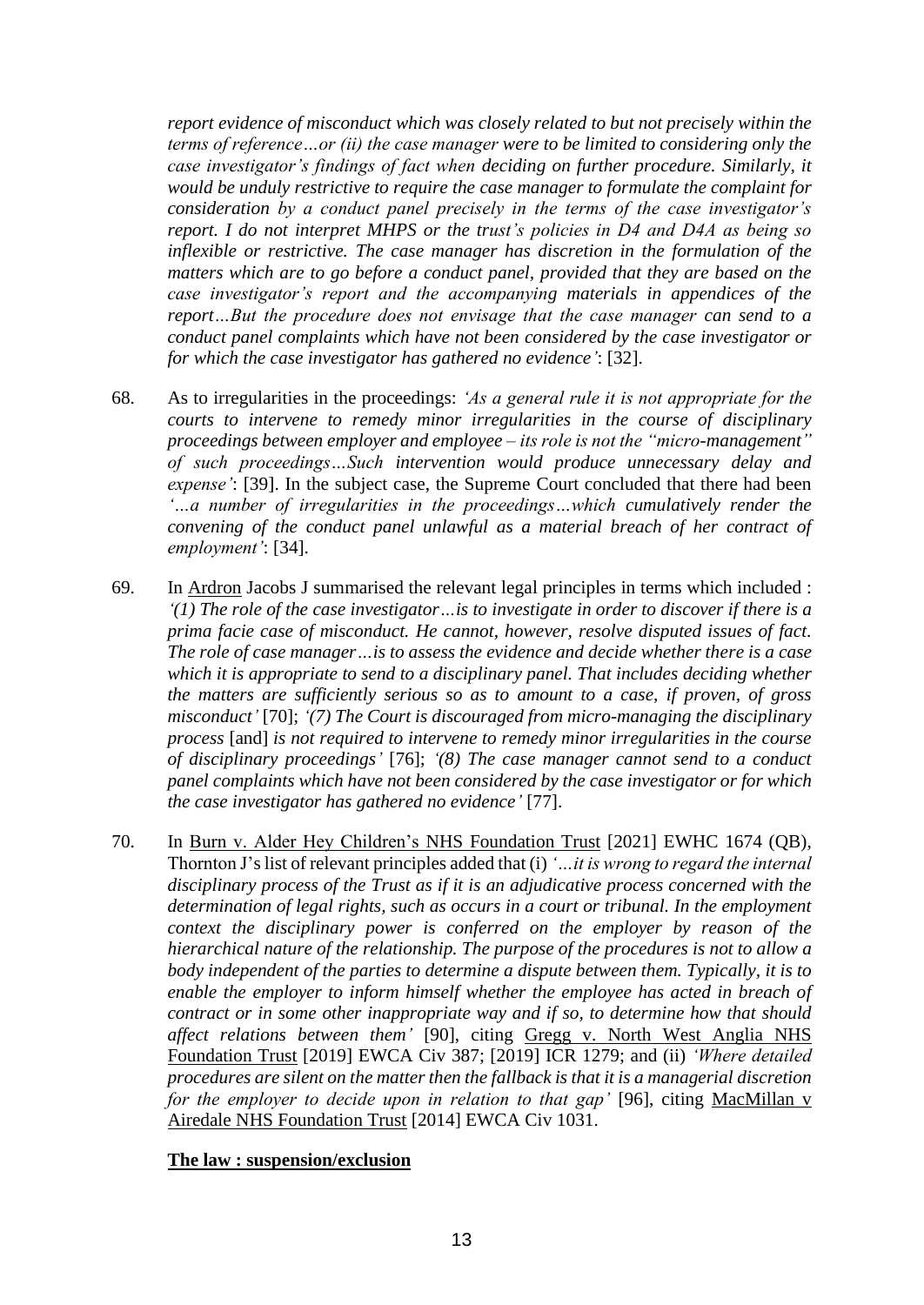- 71. The lawfulness of the suspension or exclusion of an employee is in principle determined by the implied term of trust and confidence which is implied into every contract of employment; namely that neither party shall without reasonable and proper cause conduct itself in a manner likely to destroy or seriously damage the relationship of trust and confidence between the parties.
- 72. An act of suspension by an employer can constitute a breach of the implied term where, by itself or in combination with other acts or omissions it (i) destroys or seriously damages the relationship of trust and confidence and (ii) is without reasonable and proper cause : Agoreyo v Lambeth LBC [2019] EWCA Civ 322; [2019] ICR 1572 at [96]-[97] following Mahmud v BCCI [1997] AC 20. For the purpose of this case the essential focus is on the second ingredient, namely whether the Trust had reasonable and proper cause for its initial and continued suspension of the Claimant from all clinical and non-clinical duties.
- 73. In addition the Claimant contends that the Defendant has acted in breach of express terms of the HCP/MHPS as incorporated into the contract.

# **Narrative/findings**

- 74. In February 2019 the Claimant obtained approval from the Head of Department Mr Arshad Javed (Consultant Orthopaedic Surgeon) for annual leave to go to India for 2 weeks commencing Monday 28 October 2019; later revised at the Claimant's request to commence 29 October.
- 75. At the request of his colleague Mr Amit Shah (Consultant Orthopaedic Surgeon) the Claimant had agreed to provide cover for him as the Consultant on-call for the October weekend. In mid-October the Claimant had concerns about the possible implications for continuity of care in such an arrangement, because he and Mr Shah worked in a team, cross-covering with each other, and Mr Shah was also going to be on annual leave after the weekend. He raised these concerns in an e-mail dated 16 October 2019 to Ms Tracy Claxton (Assistant Directorate Manager, Orthopaedic Surgery) and was sufficiently reassured with her reply of 23 October as to continue with the arrangement. Whilst referring to the follow-up care which would be available while both he and Mr Shah were away, Ms Claxton's reply added that the weekend admissions would still be admitted under the Claimant's name.
- 76. Patient A was admitted as an emergency in the late evening of Saturday 26 October. There is no dispute that in accordance with the Claimant's instructions the Registrar on duty (Dr Saleem) booked her onto the emergency list for surgery in theatre on the following (Sunday) morning; that at the Sunday morning trauma meeting the Claimant postponed the surgery; and that this was carried out by Mr Anand on the following afternoon.
- 77. Patient B was admitted as an emergency at 12.35 on the Sunday. There is a dispute as to whether Dr Saleem discussed this patient with the Claimant either that day or at the trauma meeting on the Monday morning. Patient C was admitted as an emergency on the Sunday evening and was operated on by Mr Shetty on Thursday 31 October.
- 78. By e-mail dated 31 October Dr Wiggans advised Dr Goode and others that a consultant (Mr Anand) had raised a concern about the delay in the surgery for patient A; and that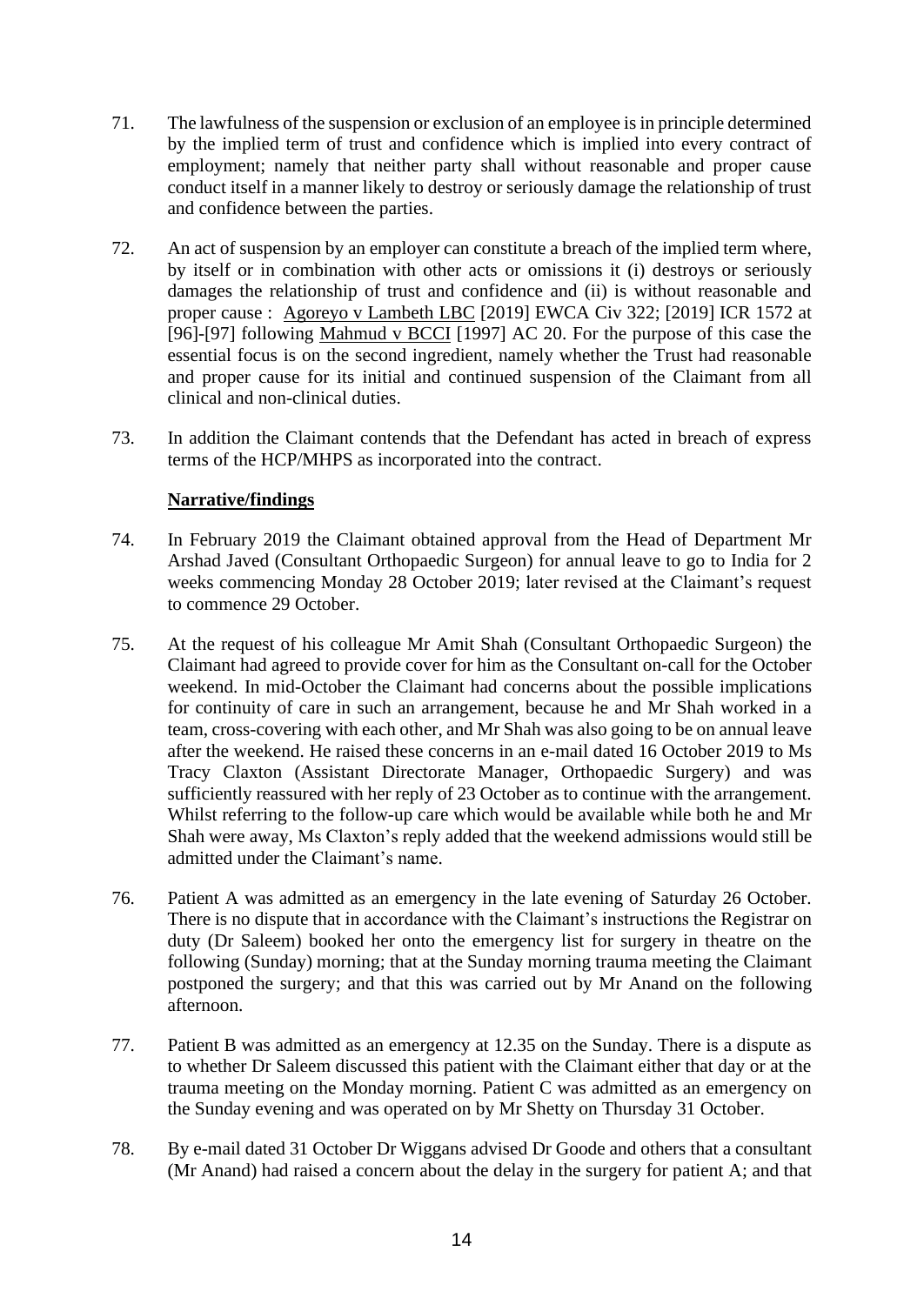concerns had been raised about other patients admitted under the Claimant's care over the October weekend. In consequence Dr Wiggans had asked for an immediate review of all patients admitted over the weekend; for '72 hour reviews' to be carried out as soon as possible; and for a meeting to update. He added that he could update *'regarding ongoing issues'* and stated that *'we will deal with what now appears to be a patient safety issue in addition to (accusations of) bullying*'.

79. In the course of their subsequent discussion Dr Wiggans told Dr Goode of what he had been told in a conversation with Mr Anand. This included the allegation that, in a conversation on the Monday afternoon, the Claimant had sought to blame Dr Saleem for the decision to cancel the operation on the Sunday morning.

#### The 72 hour reviews

- 80. The '72 hour rapid review for serious incidents' in respect of patient A was carried out on 31 October by Mr Anand (together with Ms Claxton and Mr Richard Matthews, Quality Manager).
- 81. Its brief description of the incident included that the patient had been listed on the emergency list for 27 October which was empty until midday; but that the operation had been cancelled by the Claimant and rebooked for Monday afternoon (28 October) *'as he deemed that the surgery was too complex and the ankle to*[o] *swollen for the weekend team'.* It continued that clinically it was obvious that the swelling would not improve without surgery; and that a second opinion had been taken from Mr Sreekumar (Consultant Orthopaedic Surgeon) which confirmed that the delay was critical. Mr Anand had carried out the surgery on the Monday afternoon. *'It was agreed this patient should have been operated on first thing on the 27th October and the delay will significantly impact on the patient outcome and made the surgery more complex leading to long-term disability'.* The review concluded with the answers 'yes' to the questions whether there were any immediately obvious serious breaches in safe practice procedure (*'Patient not operated on sooner – there was plenty of availability in theatre to ensure this'*), serious clinical errors and serious acts of omission.
- 82. The 72 hour review in respect of patient B was also carried out by Mr Anand on 1 November. The brief description recorded the admission of an elderly frail patient to A & E on 27 October at 12:35 p.m. with a suspected chest infection and a swollen painful knee. The patient had multiple medical problems and was on warfarin. He was referred to the orthopaedic on-call doctor Dr Iqbal (FY2). The patient was discussed by telephone between Dr Iqbal and Dr Saleem and the advice was not to aspirate the knee as the INR (a measure of the anticoagulant effect of warfarin) was raised. Patient details were entered on the handover sheet. Dr Saleem confirmed that he discussed the case with the Claimant as consultant on call but that *'unfortunately no Senior Orthopaedic review was carried out that day'* (28 October)*.* The patient was subsequently re-referred and seen by the orthopaedic practitioner on-call on 29 October when it was identified that the knee was septic. By this time he had deteriorated and it was concluded that he was too unwell to undergo an anaesthetic. He later died. The conclusion was that the patient was admitted with a septic knee which was not recognised and that there was no orthopaedic consultant input provided on the Monday morning despite the patient details being entered on the handover sheet and the patient was discussed during the trauma meeting by Dr Iqbal. The three questions were each answered yes (*'Treatment delayed'*).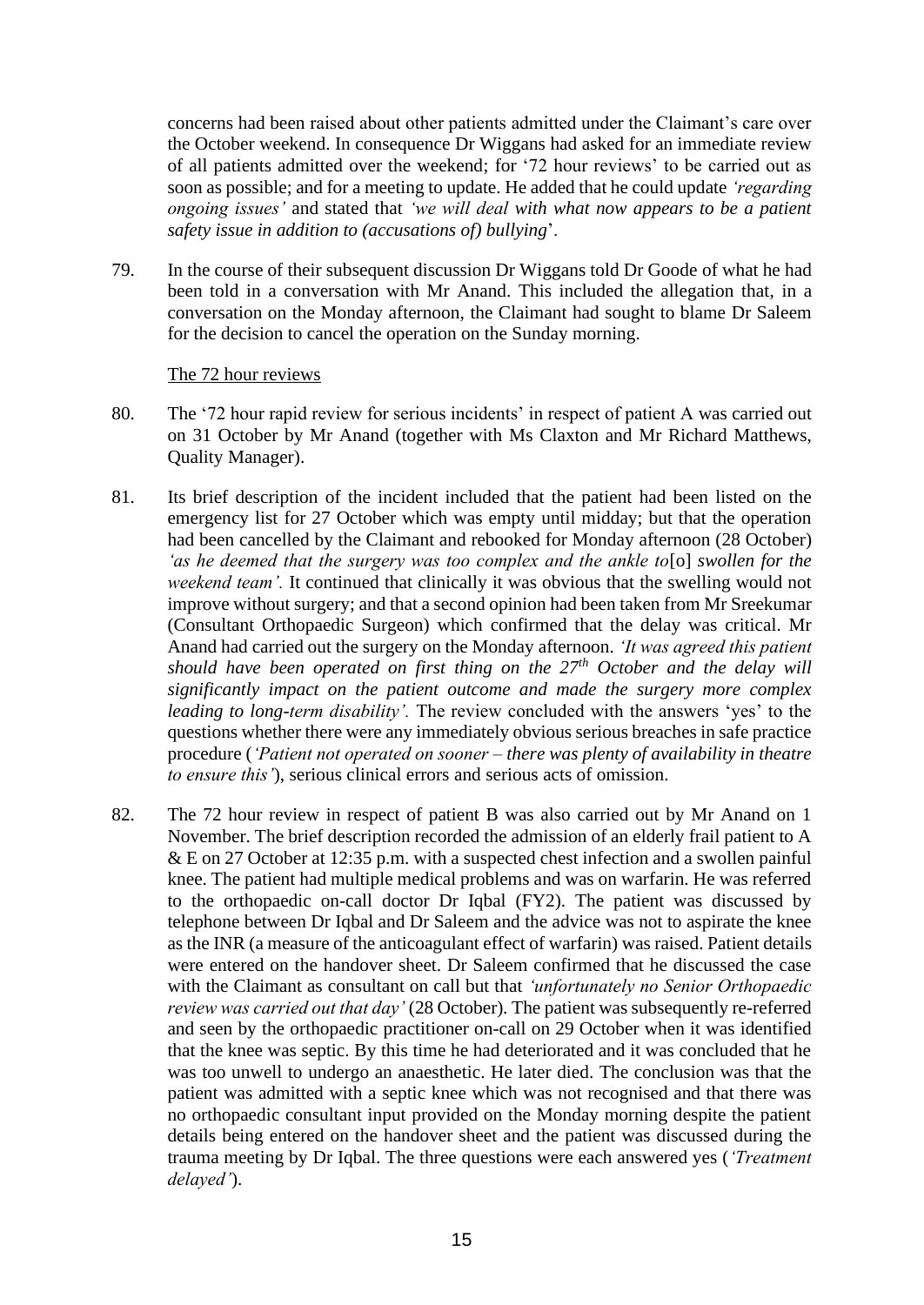- 83. In cross-examination Dr Goode agreed that the failure to recognise the septic knee was not a matter which related to the Claimant; and at best there was a provisional conclusion in respect of handover on the Monday.
- 84. The 72 hour review for patient C was carried out by Mr Shetty (assisted by Ms Claxton/Mr Matthew) on 1 November. The brief description was that the patient had been admitted to A&E on 27 October following a fall causing a complex open humeral fracture. The patient was treated with a back slab. He was discussed on Monday 28 October during the trauma meeting and was agreed for surgery the same day due to the nature of the fracture. The Claimant's instruction was that following a CT scan the patient should be referred to Mr Shetty for surgery on his trauma list. He was finally operated on 31 October by Mr Shetty on his next available trauma slot. Thus there was a four-day delay in surgery. Clinical guidelines state that an open fracture should be operated on within 24 hours. The three questions were answered yes *'Surgery delayed – it should have been completed within 24 hours'*.
- 85. In cross-examination Dr Goode agreed that the issue concerning the Claimant was as to why there had been no surgery on the Monday. At best, the issue would be about finding someone else to do it or doing it as soon as possible.
- 86. On 4 November the Claimant, while in India, received an e-mail from the Defendant with 'Details of Incident' concerning Patient C and asking *'Please can you answer and close this incident'*. He replied the following day with his account, which included that he had picked up the patient's radial nerve palsy on his Monday morning ward round and the steps he had taken to contact Mr Shetty that day.

#### Discussion with PPA 13 November/PPA letter 18 November

- 87. In consequence of this information, Dr Goode and Dr Wiggans had a telephone conversation with the PPA (Dr Steve Evans) on 13 November. Dr Evans' letter of 18 November set out its main points.
- 88. The letter recorded that they had called to discuss concerns about the Claimant (identified as 'Mr 18919'); that he had been brought to the attention of the PPA previously in relation to allegations of bullying and harassment of colleagues; and that a colleague had also referred him to the GMC alleging deficiencies in his clinical management of four cases. A local investigation into his conduct had found the allegations of bullying and harassment to be substantiated and he had accepted a written warning for this. An external review of the four cases was critical of his management of only one of the four.
- 89. The letter continued that new concerns had come to light in relation to his management of three emergency patients whilst on call over the weekend of 25 to 28 October after which he had immediately departed for a visit to India.
- 90. As to patient A, Dr Goode had said that on the face of it this was a serious injury that would have warranted immediate surgical intervention that night; that the Claimant had listed the case for the next morning when the emergency theatre was available until about noon; but that he had then cancelled the case and rebooked it for the next day. There appeared to be no obvious reason for this cancellation. The patient was not taken to theatre until the afternoon of 28 October, when the injury was repaired by one of his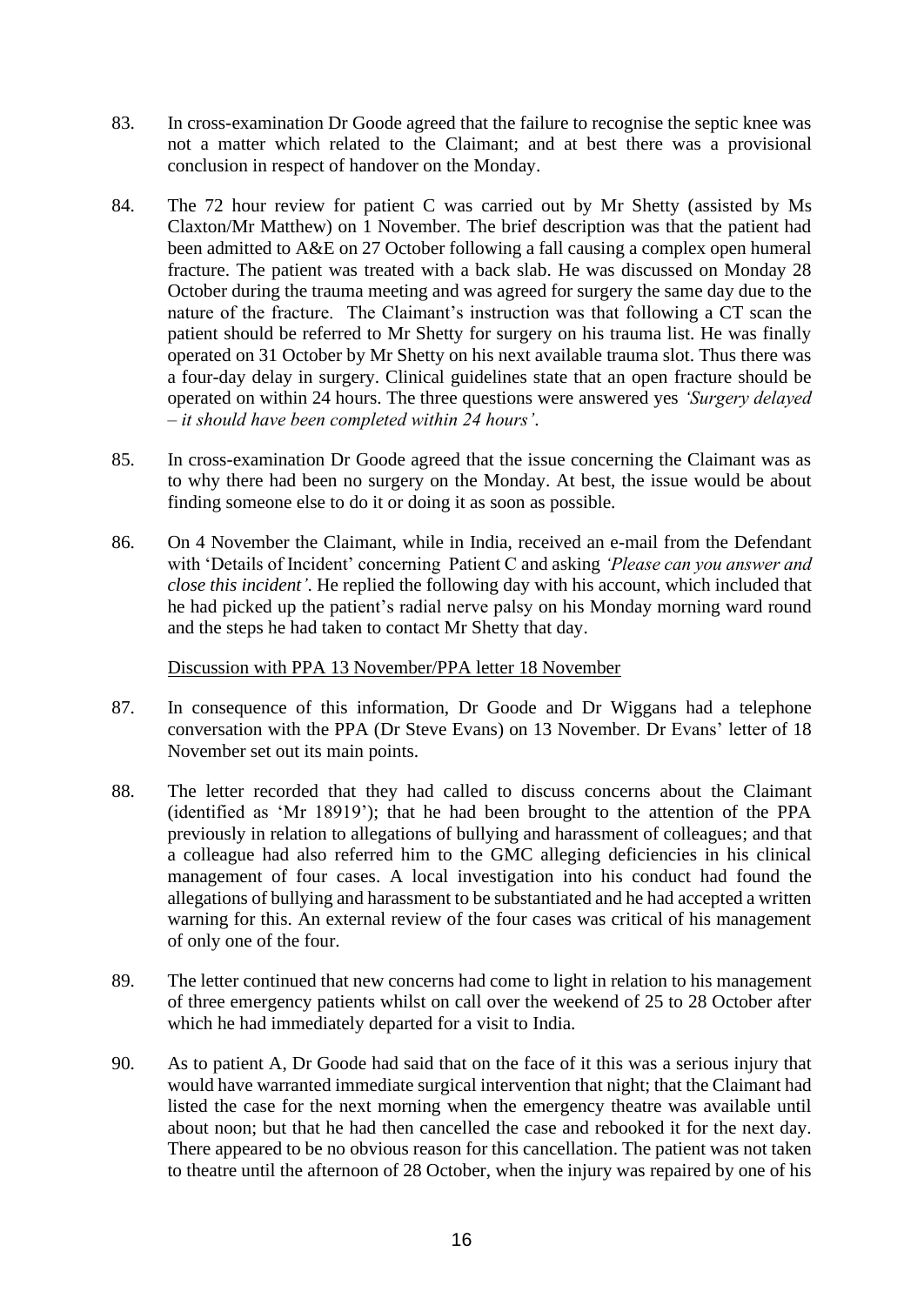consultant colleagues. By this time her ankle was severely swollen, blistered and with patches of necrotic skin. She had now recovered and returned home but in the view of some colleagues the final functional outcome may have been compromised. The letter then stated *'You said that Mr 18919 was unable to give an explanation as to why he had not managed this patient himself in a more timely manner and blamed his registrar for the clinical decision-making – you believe this to be untruthful and consider that it brings Mr 18919's probity into question.'*

- 91. Cross-examined as to the statement that the Claimant *'was unable to give an explanation'* Dr Goode said that this would have been better expressed as 'unable to give a coherent explanation'. He was giving a second hand account of what he had been told by Mr Anand of his conversation with the Claimant after he (Mr Anand) had seen the X-rays on the Monday afternoon. Mr Anand reported that the Claimant had given successive different explanations when asked why he had not operated first thing on the Sunday. First, that the theatre (10) had been busy; then because the leg was swollen; then at a later stage that the Claimant had called him and said that the decision to cancel the case was given by the Registrar Dr Saleem. Dr Goode had not suggested to Dr Evans that he had himself spoken to the Claimant; and believed he had referred to two of the explanations given (no theatre space; swelling).
- 92. Patient B was a frail elderly patient admitted by the medical team with pneumonia, collapse and a hot swollen knee with a presumptive diagnosis of septic arthritis. A junior doctor elected not to aspirate the knee because of the elevated INR. The Claimant had not taken responsibility for the patient and the medical team had been obliged to re-refer him to the trauma and orthopaedics team, after which one of the Claimant's colleagues aspirated frank pus from the knee joint. The patient had subsequently died from systemic sepsis.
- 93. Patient C had been admitted with a complex open supracondylar fracture of the humerus. Surgical repair was delayed for several days until performed by one of the Claimant's colleagues. He had *'apparently emailed the Trust from India with what you said appeared to be a rather defensive explanation for the delay in treatment'.* Asked why the Claimant's e-mail of 5 November was 'defensive', he said that it was quite unusual to e-mail when on leave. At the time, he had not been aware that the the Claimant had been asked for an explanation.
- 94. The letter continued that there had been no concerns about the Claimant's clinical practice in the NHS since the NCAS case was closed in 2017 *'but you are aware of some concerns about aspects of his practice in the private sector'*. There had been ongoing concerns about professional relationships within the trauma and orthopaedics team, in respect of which PPA had carried out a team review in May 2019 (case no. 23148). That review (9 July 2019) confirmed the presence of continuing disharmony within the team and identified two individuals, of whom one was the Claimant, whose behaviour towards colleagues and particularly trainees was considered to be inappropriate. Dr Goode had said that, given the seriousness of the present clinical concerns, he would not feel able to guarantee patient safety if the Claimant were to be allowed to return to unrestricted practice on his return from India. He would act as CM and appoint a suitably trained CI from outside the trauma and orthopaedics team. They had discussed appointment of an external case investigator in view of the history of his *'somewhat difficult'* relationship with colleagues.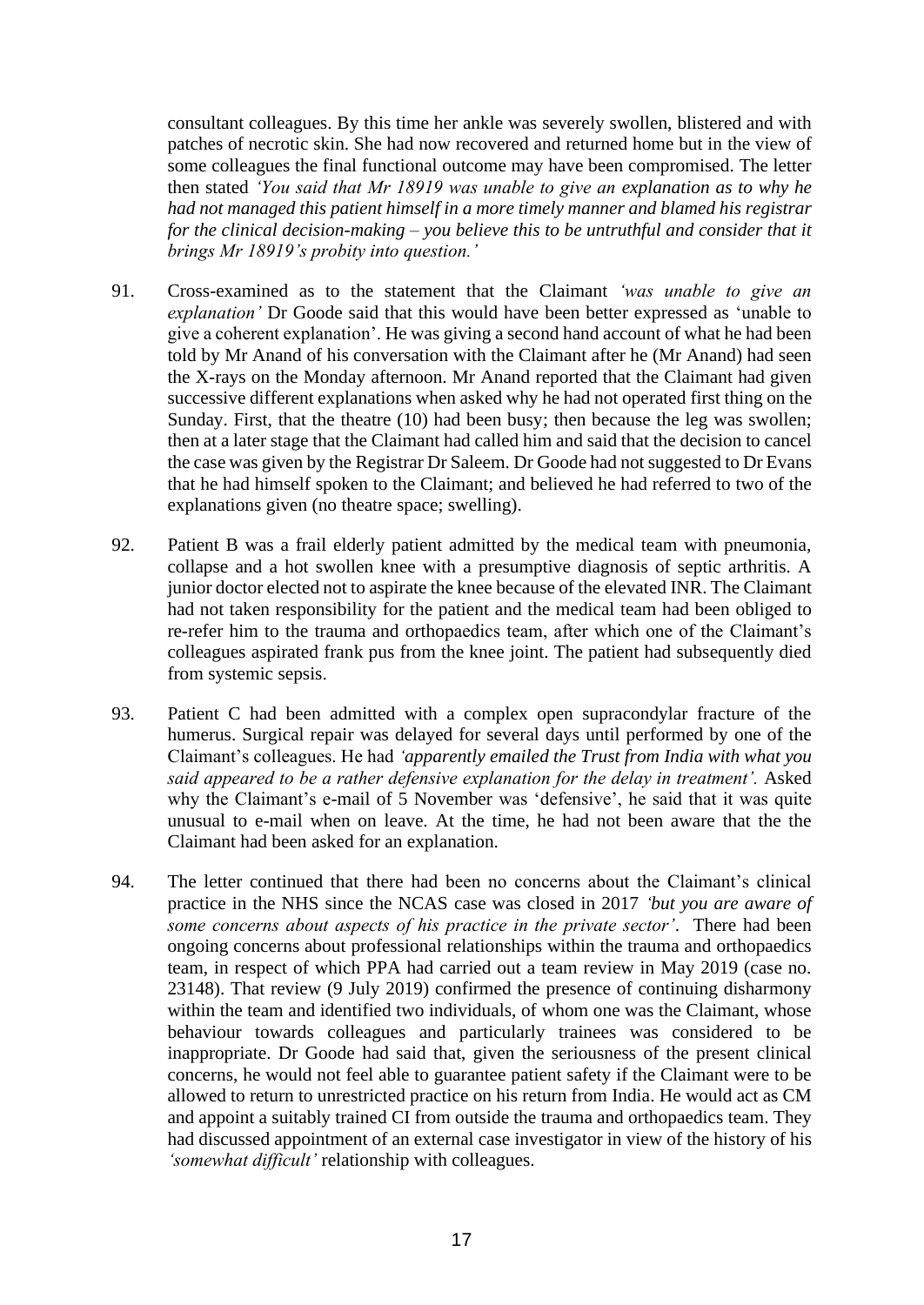95. Dr Goode intended to protect the situation by formally excluding the Claimant from work on his return for a period of up to 4 weeks. They had discussed possible alternatives to exclusion, such as restriction to non-clinical practice *'but you consider that the history of bullying and harassment within the Department and Mr 18919's transference of blame to his registrar suggests that his continuing presence in the Trust would risk his impeding the course of the investigation'.* The three cases would be subject to local SIRI (Serious Incident Requiring Investigation).

## Meeting 20 November

96. On 20 November 2019, following his return from India, Dr Goode saw the Claimant and advised him of the investigation and his decision to suspend him for a period of 4 weeks pending the investigation. The Claimant made no objection to this course; in his evidence he said that he was in a state of shock. By confirmatory letter of the same date Dr Goode stated that the reason for the exclusion was in relation to his management of the three emergency patients whilst he was on call over the weekend *'where there was a delay in them receiving treatment'*. The letter also stated that the SUI procedure had been instigated; and that he had considered in each case the 72 hour review which had been carried out.

# SII investigation

- 97. In the light of the 72 hour review a Serious Incident Investigation (SII) in respect of patient A was established in November 2019; with Dr Wiggans as Case Manager and Mr Matthews as Investigation Officer. The Claimant provided a statement dated 10 January, but was not interviewed. This was carried out quite separately from Mrs Rose's investigation; and indeed her Investigation Report stated that she was not aware of any concurrent investigations relating to the Claimant.
- 98. Information obtained in this investigation included Mr Anand's written account (10 December; including an extract from his personal diary) that the Claimant had given successive different explanations for the cancellation of the Sunday surgery (that the theatre was busy; the leg was swollen; and that the suggestion to cancel had come from the Registrar Dr Saleem); and Dr Saleem (11 December) that the reason given for cancellation was that the ankle was swollen and needed to be elevated overnight.

# Appointment of Case Investigator

- 99. As a preliminary to the employment of a CI, Ms Lesley Smith-Payne (Deputy Director HR) advised her colleague Emma Davies by email dated 4 December 2019 that *'The MHPS Case Investigation does not necessarily need to be clinical as the issue is in relation to conduct and failure to respond to clinical emergencies'*. Ms Davies the same day advised that Mrs Gillian Rose (*'one of our most experienced investigators and often does MHPS investigations for us'*) was willing to take on the task.
- 100. By email to Mrs Rose dated 18 December Ms Smith-Payne passed on the Claimant's request for access to the patient records and asked whether this should be provided before or after his interview by her. Mrs Rose responded that day that she had no problem with the relevant case notes being made available before the meeting :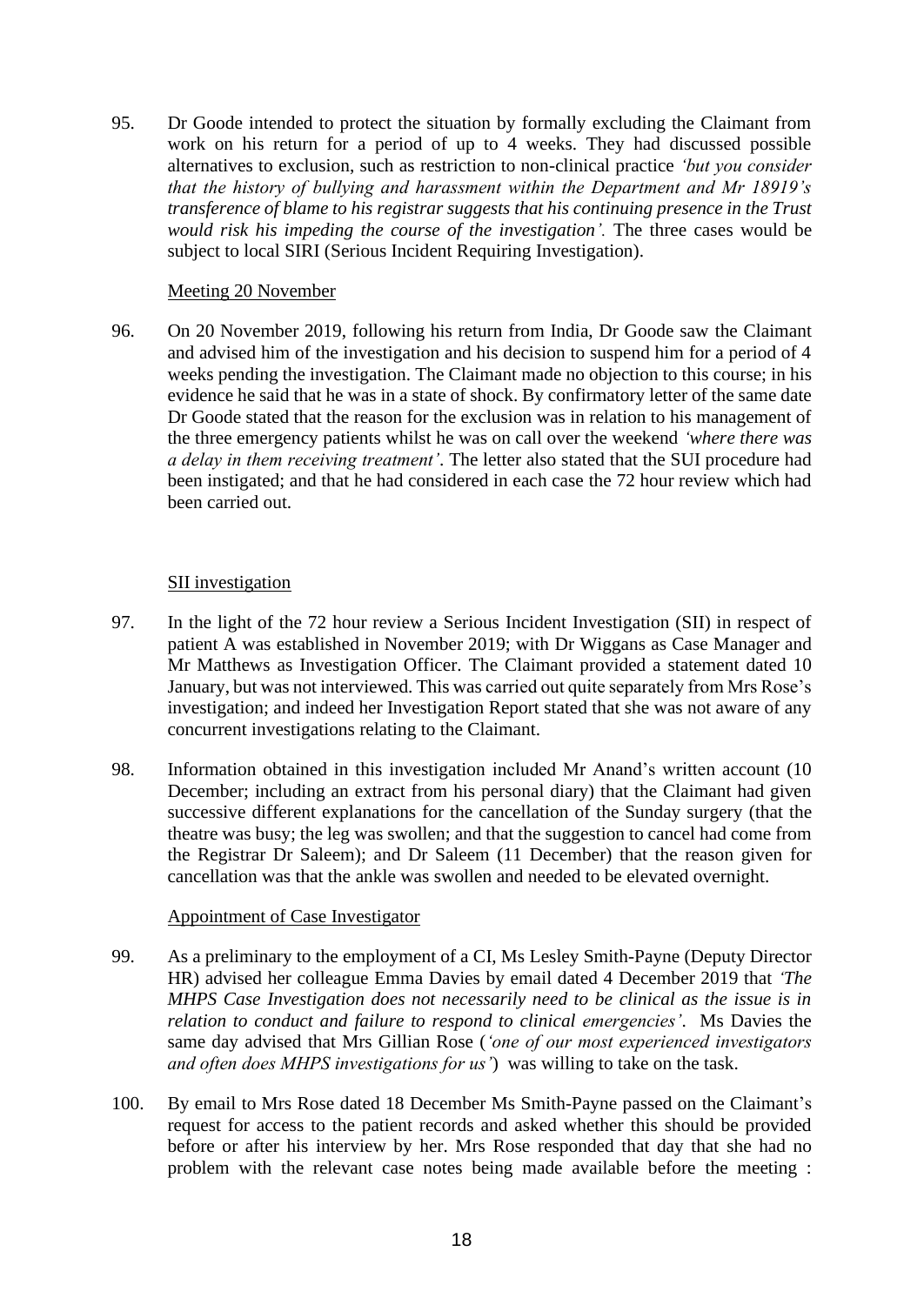*'However it is important that he understands that I will be investigating delays in treatment rather than clinical decision-making. If he is intending to make a case that some of his decisions were clinically appropriate given the information available to him at the time (which I think perhaps he might), then the case investigator should be someone from an appropriate medical background, rather than myself. Has Mr K met with the Case Manager yet, and did their discussion cover these issues, do you know?'* Ms Smith-Payne forwarded the email to Dr Goode.

- 101. By response later that day Dr Goode stated: '*The delay of treatment is still part of the clinical decision-making. No he hasn't requested a meeting'*. This response was not forwarded to her. Conversely, in a telephone discussion the same day Ms Smith-Payne told Mrs Rose that the investigation related to conduct and behaviour rather than clinical issues and did not require a medically qualified case investigator; but that Mr Javed would be available to her if she required. Mrs Rose was appointed CI.
- 102. In cross-examination Dr Goode said that 'I think we still felt it was around conduct and therefore we did not need an orthopaedic surgeon'; and that Ms Rose would have access to Mr Javed if there were any clinical issues; and as a physiotherapist she would have understanding of medical terminology.

#### Terms of Reference

- 103. Dr Goode prepared the TOR with assistance from Ms Smith-Payne. Whilst drafted by her following discussion with Dr Goode, I accept that it was his document. It was headed 'Terms of reference for investigation regarding allegations of the management of 3 emergency patients whilst on-call 25 – 28 October 2019 which resulted in delay in appropriate treatment'*.*
- 104. The TOR identified the 'allegations' to be investigated in bullet points as follows (I add the numbering which Mrs Rose inserted in her subsequent report, like her excluding the first which she understandably did not treat as an allegation):

*The management of 3 emergency orthopaedic admissions to A & E whilst Mr Kamath was the Orthopaedic Consultant on call during the weekend of 25 – 28 October 2019*;

(1) *To investigate why there was a delay in the appropriate management and treatment of these cases which has resulted in 3 Serious Untoward Investigations*;

(2) *To investigate why there was a delay in a 15 year old patient being taken to Theatre with a limb threatening injury. Theatre was booked for Sunday 27 October by Mr Saleem, Registrar who contacted the on call Orthopaedic Consultant*;

(3) *To investigate why the surgery did not go ahead on 27th October 2019, as the patient was listed on the emergency list for Sunday, 27 October 2019. To establish if the Theatre slot was cancelled by Mr Kamath and rebooked for Monday, 28 October 2019 in the afternoon, and if so why*;

(4) *To investigate why there was no Senior Orthopaedic review of an elderly frail patient who was admitted to A&E on Sunday 27th of October 2019*;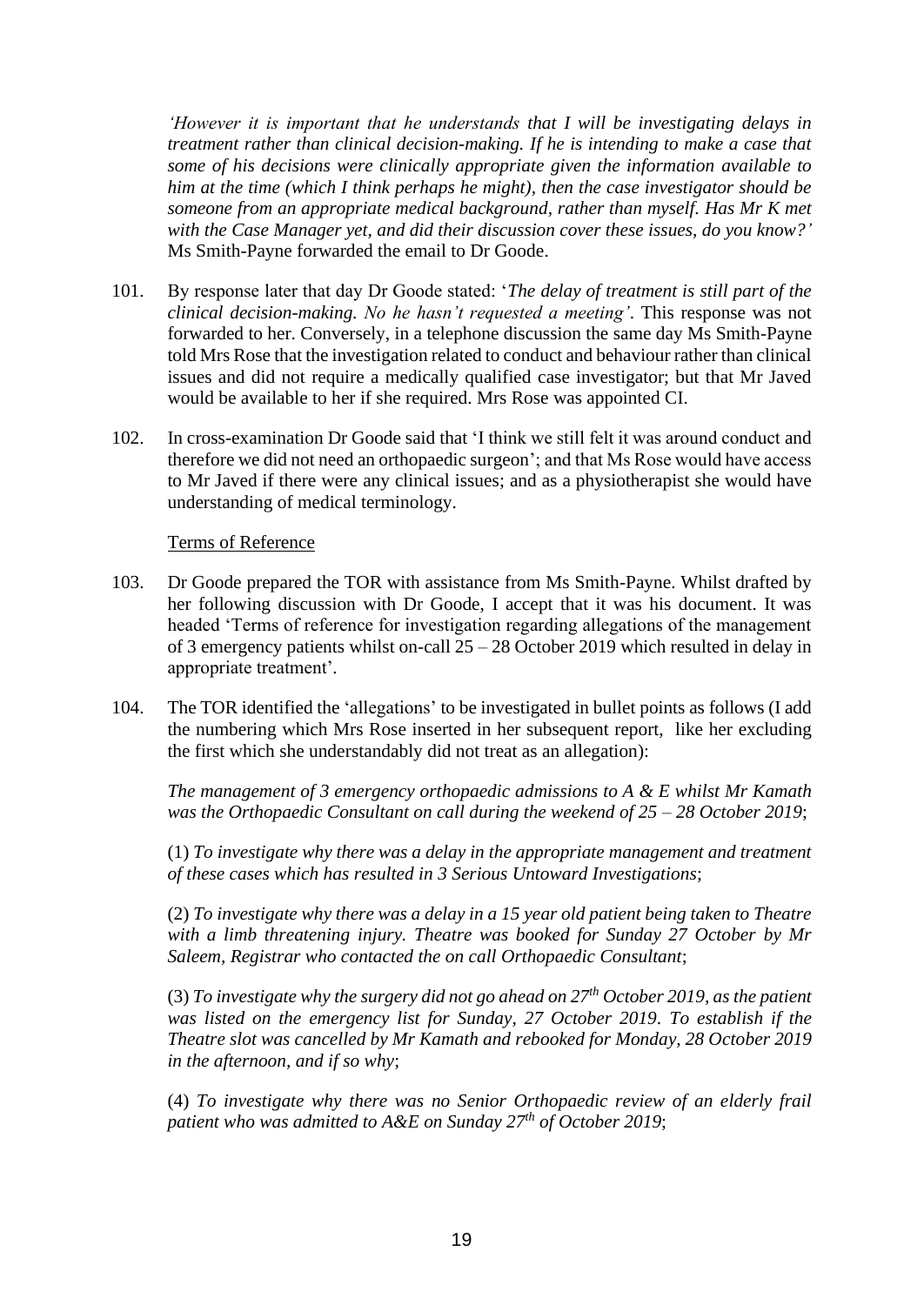(5) *To investigate why the patient admitted to A&E on 27 October 2019 with an open fracture following a fall was not operated on until 31 October 2019*;

(6) *To investigate why there was a 4 day delay in surgery for this patient*;

(7) *To investigate the 3 incidents to establish if the delay in receiving treatment was negligent and caused any harm to the patients*;

(8) *To investigate if Mr Kamath's conduct has fallen short or is in breach of the GMC Good Medical Practice Guidelines; Domain 4: Maintaining Trust?'*;

(9) *To investigate if Mr Kamath's conduct has fallen short of the GMC Good Medical Practice Guidelines: Domain 3: Communication, Partnership and Teamwork?'*

- 105. In cross-examination Dr Goode said that the TOR were 'predominantly around delay'. As to (1), this concerned overall management, which would include clinical management. As to (2), delay can be part of clinical decision-making and can be part of conduct; but from the information they had it was looking more like conduct. He accepted that there were clinical elements to 'appropriate management' but the predominant concern was delay. As to (3), he agreed that delay can involve a clinical element. As to (8), he agreed that 'negligent' means clinical negligence 'in the main'; and said that clinical issues may become apparent in the investigation. As to (9) and (10), these were predominantly concerned with whether his conduct had fallen short. There was no express reference to probity, but that was implicitly engaged by the reference to Domain 4 which is headed 'Maintaining trust'. There was no need for that to be expressly spelled out. As to para. 56 in that Domain (beginning *'You must give priority to patients on the basis of their clinical need*'), you would need to consider whether or not there was clinical need. He agreed that the answer to that question might go to whether it was a matter of conduct or capability – 'that was the point of the investigation'. The investigation would give a steer as to whether it was conduct or capability or some mixture of the two.
- 106. In cross-examination Ms Rose said that her brief was to work to the TOR. If the investigation had involved analysis of detailed clinical decision-making, then it would have been for her to involve an appropriately qualified clinician. As to TOR (1), she read it as an open invitation to look at the management of three orthopaedic admissions. It did not say 'clinical management', so her understanding was that she was being asked to look at delays in the three incidents. She agreed that it would be necessary to work out what is the appropriate management. As to TOR (2), the assumption was that there had been a delay in appropriate management. As to (3), there was an assumption of fact that there had been a delay. In each case she had taken that as a starting point. She agreed that it was necessary to start with a benchmark of what should have happened; and that may be a clinical issue. As to (4), it was necessary to understand the workings of the Department on Sundays for emergencies. As to (7), her ability to deal with this depended on whether it was 'clinical' or 'ordinary' negligence. She thought she was considering the management of the patient in terms of the delays in treatment, not the treatment itself. As to (8) and (9), she interpreted this as whether in all the circumstances the Claimant had breached Domains 3 and 4. She did not feel at any point that she needed to consult an orthopaedic surgeon to further her understanding of what had gone on.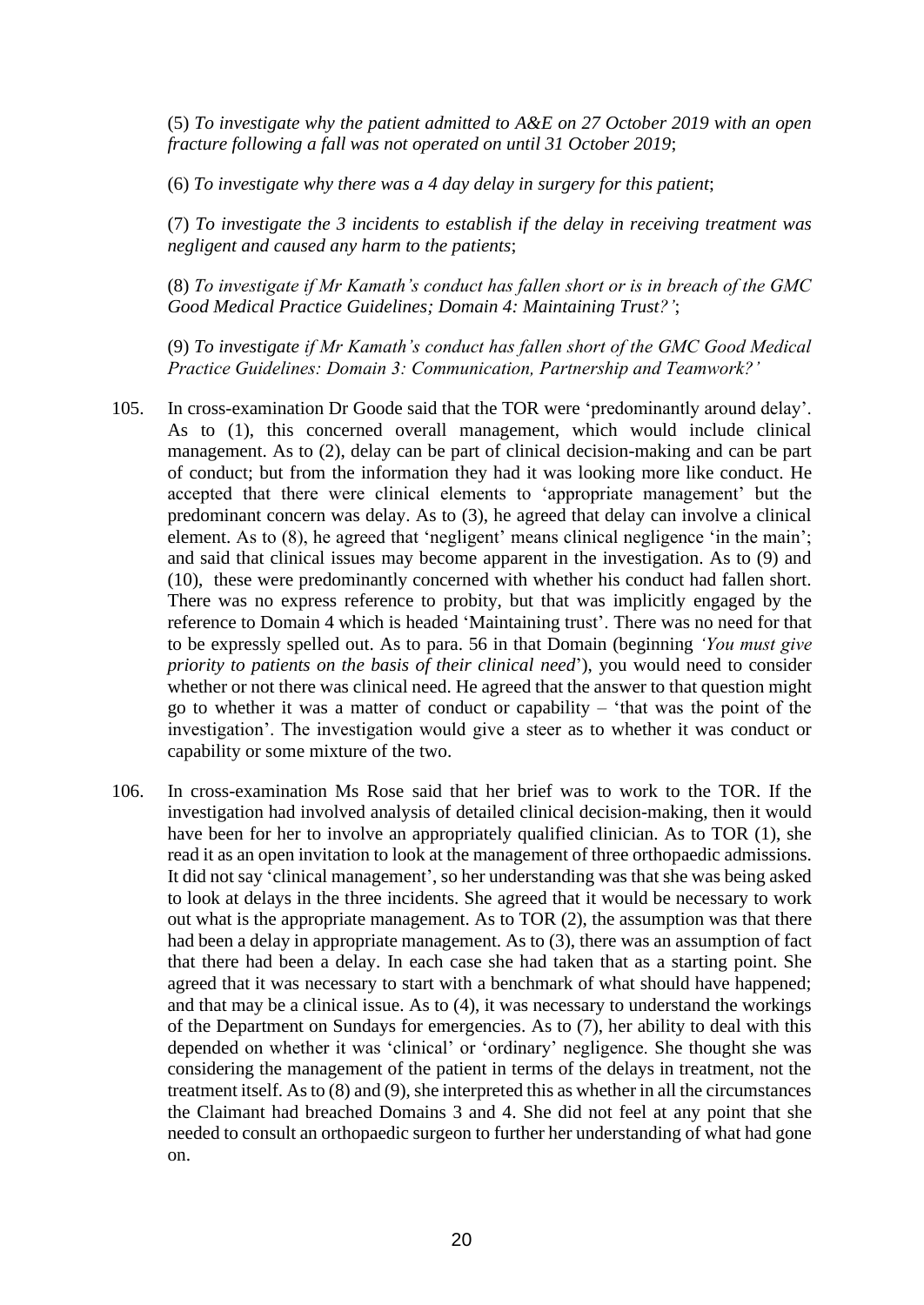- 107. Mrs Rose interviewed the Claimant on 6 January 2020. On 31 December 2019 the Claimant was allowed to inspect the relevant patient notes on site (and to take his own notes having done so). Also present at the interview were his adviser from the Medical Defence Union (MDU) Dr Oliver Lord and Ms Ayres (HR officer). The Claimant began by reading from a Duty of Candour statement. This began: *'I'm really sorry that an unintended adverse outcome was reported to patients admitted under my care on the weekend of 26 to 28 October 2019. This I understand was due to a delay in them receiving treatment. It is not the outcome that any of the patients would have liked to see nor would I have wanted for the patients. All I can do is say sorry and have taken cognizance of the events leading up to these events so that we can avoid it happening again. I would have apologised to all my patients and their carers in person if this was brought to light to me earlier and am remorseful that this was brought to my attention through the MHPS process my initial concern of the lack of continuity of patients admitted under my care following my being away for three weeks post on-call contributed significantly and was a mitigating factor in two of the three cases. As part of my reflection and remediation which I have highlighted with the individual cases I have strived to follow all domains of good medical practice set up by the General Medical Council.'*
- 108. Questioned as to patient A, he referred to the complexity of the case (a Bosworth fracture); his concern about the swelling and that a delay may be necessary to allow the soft tissue to improve; his conclusion that it would be best to wait for the swelling to settle down prior to surgery; and the advantages of this being carried out by Mr Anand who had a specialist interest in lower limb injuries. The interview notes record Mrs Rose stating *'I am happy with your explanation and you will be sharing the paperwork with us?'* and *'I have no questions on that case…'* In cross-examination she stated that it would be unusual to accuse someone of lying in the interview; but that she would have questioned him on that if she had thought that he was not been honest, truthful or plausible.
- 109. As to the events of Monday 28 October, the Claimant's account included reference to his usual Monday trauma meeting at 8 a.m.; clinic later that day at the Spire private hospital; the breakdown of his car; a visit to his son in hospital in Leeds; and attempts to make contact with Mr Shetty. In addition, Ms Rose interviewed Dr Saleem and Mr Shetty.

#### Investigation Report

- 110. Mrs Rose duly produced her Investigation Report (IR) dated 13.2.20. This set out her findings of fact and then her conclusions in respect of each of the 9 itemised TOR.
- 111. As to TOR (1), the findings included reference to the cover arrangements for the October weekend and the various events of Monday 28 October. It continued: *'VK maintained that the on call and leave arrangements for this weekend and the following week were major contributing factors to the clinical incidents which took place, however the 72 hour rapid reviews, and witness statements suggest that it was VK's decision making and communication that was the main issue'.* The conclusion section stated *'There is evidence that a lack of effective communication by VK contributed significantly to these delays.'*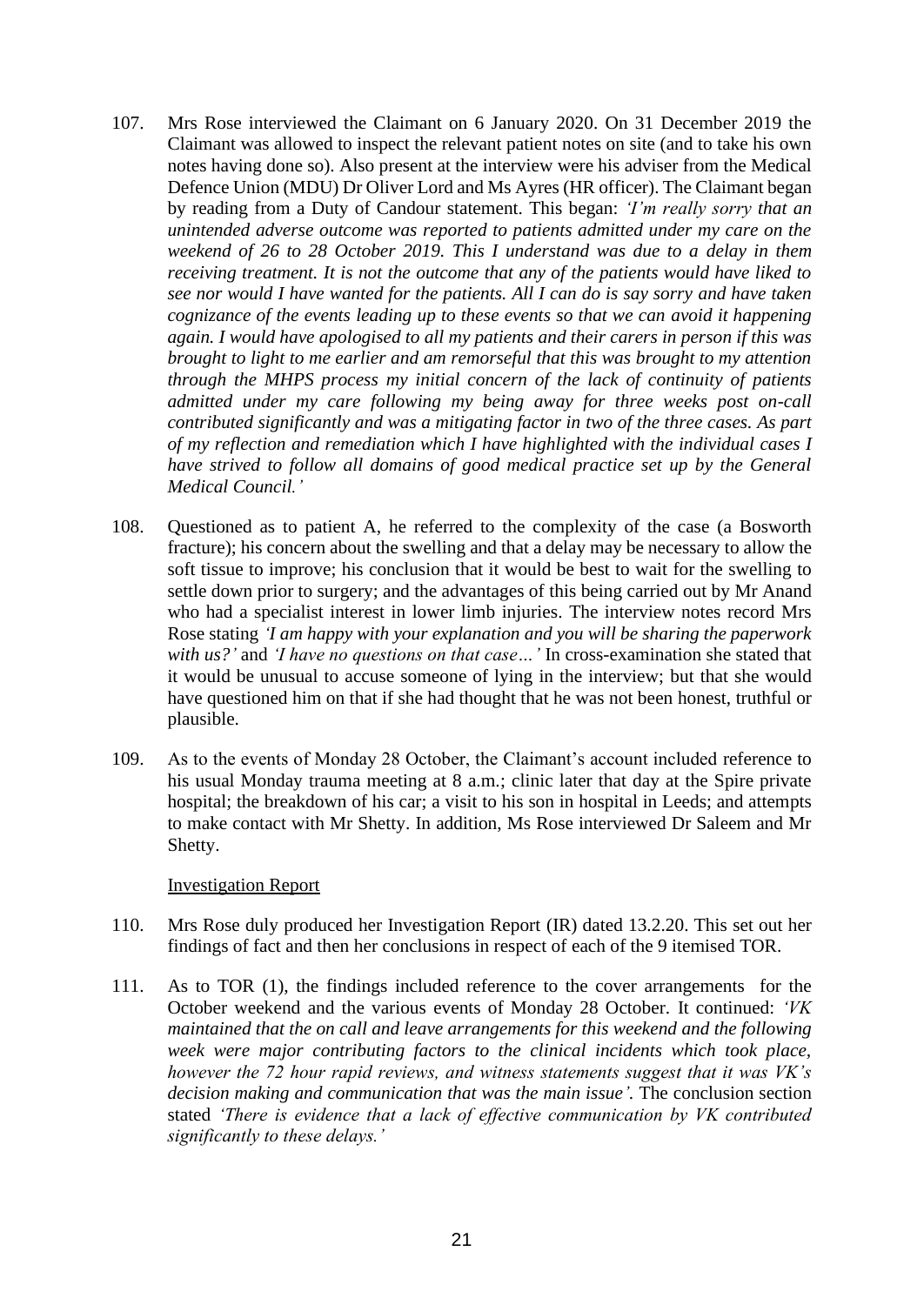- 112. As to TOR (2) and (3) patient A , the findings recorded 'clear evidence' that patient A had been booked by Mr Saleem for theatre on the Sunday morning; and that it had been the Claimant's positive decision to cancel that slot on Sunday and rebook for Monday afternoon. It then recorded the three reasons given by him for the cancellation: no theatre space; swelling and benefit of delay; advantage of surgery by a consultant with paediatric foot and ankle expertise.
- 113. The IR continued that this was at odds with the evidence provided by Dr Saleem who had explained that the case was high-risk emergency and that some surgeons would not even have waited until Sunday morning; that there was space in theatre and the case had already been listed; and that clinical opinion differed about the risk of surgery on an oedematous ankle in this situation *'but other colleagues that* [he] *had worked with would, in his view, have chosen to operate as soon as possible'*; that he did not consider it justifiable to defer for the purpose of surgery by a consultant with lower limb paediatric experience; that he did not feel that the reasons for the cancellation had been adequately explained to him at the time; nor that there was the opportunity for a full debate, as it was not possible to argue constructively with the Claimant compared to other consultants.
- 114. The conclusion section stated that : *'It is clear that the Sunday theatre slot was cancelled by VK, and rebooked for Monday afternoon. The case was undoubtedly complex and VK maintains that there were valid clinical and operational reasons for postponing surgery, but this view is not supported by his clinical colleagues. There is evidence that VK did not openly discuss his decision with anyone for postponing surgery. VK stated* "on hindsight as soon as I had made the decision to cancel the patient from the list…I could have explored this possibility of referral to another centre"*. Had he done this it would have been an opportunity to discuss his decision with another specialist, and jointly agree the best course of action.'*
- 115. As to TOR (4) patient B the findings recorded the patient's age and frailty; examination by Dr Saleem who decided not to intervene further at the time in view of his condition; that Dr Saleem was comfortable with the decision he had made and had informed the Claimant, who could have visited the patient if he had any concerns. As an experienced registrar he did not feel that a senior review was essential at the weekend. However there was no senior review on the Monday *'and FS had concerns that there was a lack of onward communication from VK about this patient to the colleagues who would be covering his leave'*. The findings recorded Dr Saleem's statement that he had discussed the case with the Claimant in a routine telephone call at the weekend when other patients were also discussed; and the Claimant's statement that he had no recollection of the case and did not believe he was contacted about it. He believed that there was a 'systems failure' in the management of the patient due to the consultants' on-call and annual leave arrangements. This section concluded : *'However the Monday was a working day for VK (notwithstanding his car breakdown and his unplanned visit to Leeds), and it is reasonable to expect that he would have ensured appropriate transfer of care for all his patients before going on leave the next day'.*
- 116. The conclusion section stated: *'VK recognised this should not have happened and describe it as a 'systems failure'. There is evidence that the situation would not have arisen had his communication with colleagues been more effective.'*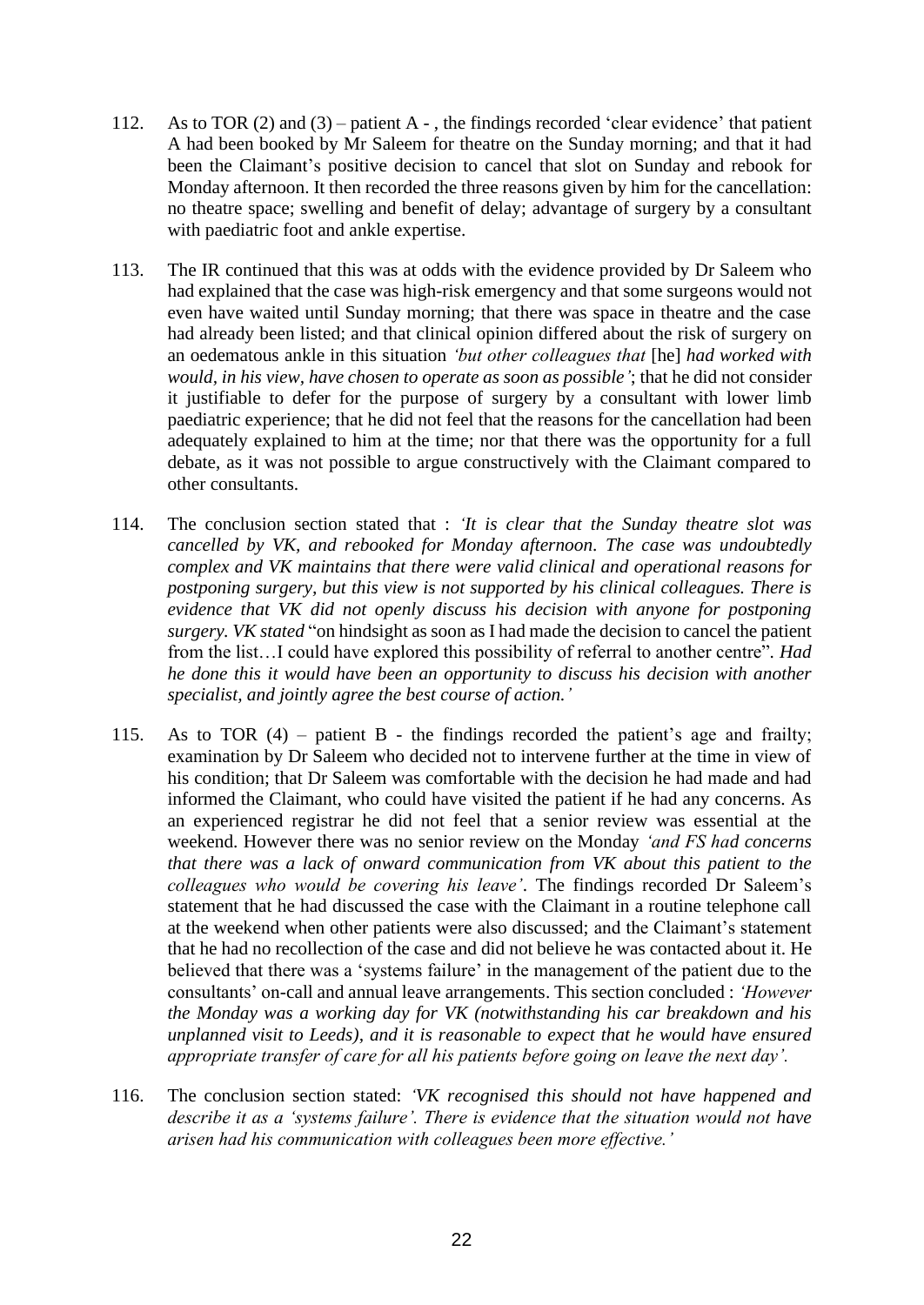- 117. As to TOR  $(5)$  and  $(6)$  patient C the findings recorded the patient's admission with a complex open humeral fracture; that the Claimant was aware that clinical guidelines recommended operating on such cases within 24 hours but that *'he felt that as the patient had consumed alcohol he would not be ready for surgery until Monday p.m.'*; he also felt that due to the cases already listed it would not be possible to add this patient to the Monday p.m. trauma list; as the Claimant would then be away the plan was to refer him to Mr Shetty. This was agreed at the Monday trauma meeting but the Claimant later visited the patient and realised there was nerve involvement which increased the urgency of the case. He attempted to contact Mr Shetty when both of them were at the Spire private hospital on the Monday but failed to do so because Mr Shetty was in theatre. He then dictated an urgent letter of referral to him and followed this with an email referral on the Monday evening. Mr Shetty stated that it would have been possible to contact him by phone, but this did not happen. He was not in the hospital until Wednesday when he read the email, visited the patient and arranged for surgery the next day. The Claimant had stated that on reflection he should have had a more detailed handover with Mr Sreekumar regarding the case; and also thought that another option would be to discuss the case with the trauma coordinator, and felt this was a missed opportunity.
- 118. The conclusion was that *'There is evidence that inadequate communication resulted in a delay to this patient's care'*.
- 119. As to TOR (7) and patient A, the findings recorded that the 72 hour review had identified a likelihood of long-term complications exacerbated by the delay in surgery; and that the Claimant had expressed a different clinical view, i.e. that due to the level of swelling earlier operating would have risked long-term complications. It stated: *'This was clearly a difficult case that there is no evidence that VK made any attempt to discuss this openly with FS or anyone else before deciding to postpone surgery'*.
- 120. As to TOR (7) and patient B, the findings stated that due to the serious and complex nature of his overall condition it was not possible to be certain of the impact of delay in orthopaedic review. However, although earlier intervention may not have changed the outcome, *'this was not known at the time, and an earlier senior review would have been appropriate'*.
- 121. As to TOR (7) and patient C, Dr Saleem had confirmed that the patient had made a full recovery with no long-term or permanent damage. However the nerve involvement may have progressed *'…and the fact that there was a gap in the patient's continuity of care between Monday morning and Wednesday afternoon could have contributed to a worse outcome.'*
- 122. In each case the conclusions on the issue of negligence were that *'There is no evidence that VK was intentionally negligent towards these three patients. However there is evidence that the way in which VK communicated with his colleagues contributed significantly to the fact that : Patient A experienced actual harm, and there is a view (albeit not shared by VK) that earlier surgical intervention would have resulted in a better outcome; Patient B experienced a delay in senior review which may have resulted in harm (although complex co-morbidities make it impossible to fully establish the impact); Patient C experienced a delay in surgery which was not in line with clinical guidelines and could have resulted in harm.*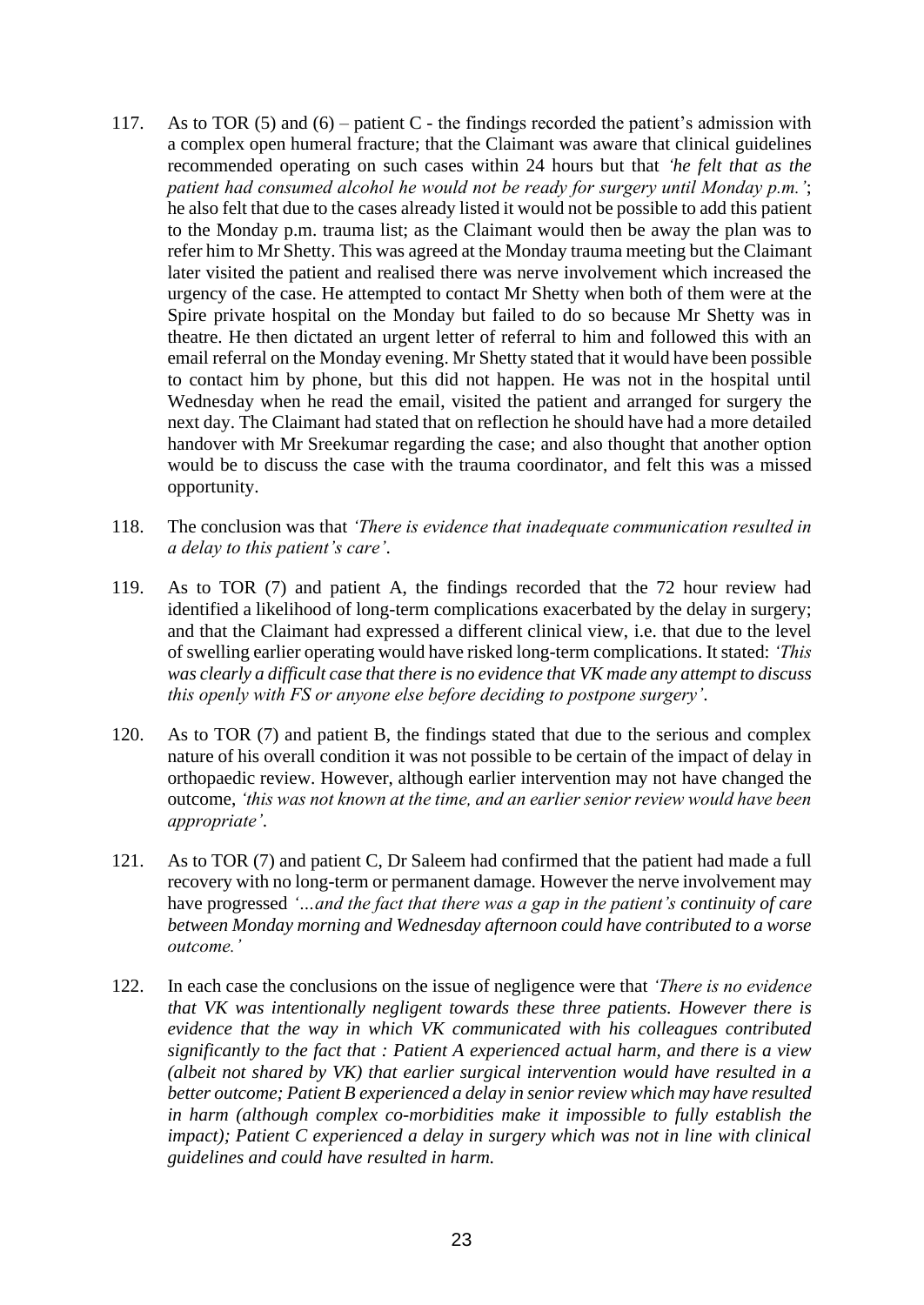- 123. As to TOR (8) breach of Domain 4 'maintaining trust' the findings first referred to GMP paras. 56 and 57 (but not that part of 57 which referred to clinical judgment). The three patients *'experienced all delays in care, as established in the 72 hour rapid reviews of their cases, and supported by the interview evidence from witnesses. This suggests that they were not appropriately prioritised and that their treatment did not fully meet their needs.'*
- 124. The conclusion was that: *'There is evidence that VK did not appropriately prioritise patients A B and C, and that as a result the treatment did not fully meet their actual or potential clinical needs. This suggests that* [his] *conduct has fallen short of… Domain 4: Maintaining Trust'.*
- 125. As to TOR (9) breach of Domain 3: Communication, Partnership and Teamwork this first cited from GMP paras. 44(a) and (b). The findings included that patient A was a complex and unusual case, *'but VK did not have an open discussion about treatment options, making a unilateral decision to cancel surgery on the Sunday'*. As to patient B, the Claimant's team were unaware that he had not had a senior review. As to patient C, Mr Shetty was not aware that he had been referred; and Mr Sreekumar was unaware that Mr Shetty had not received the referral, nor that there was nerve involvement. However it continued that the Claimant had cooperated fully with the investigation and had provided all the information requested and also comprehensive documentary evidence. Since these incidents he had reflected, identified lessons learned and undertaken remediation including training updates - citing also from the apology recorded at the outset of his statement. Further his personal circumstances on 28 October should also be considered; completing his final day at work for a long holiday and after a busy weekend; his cross-cover consultant on leave; working the weekend with a registrar from a different team; the car breakdown on Monday which made him late for the Spire clinic; and the trip to his son in hospital: *'These factors may have made his handover less effective than it would otherwise have been'*.
- 126. The conclusion section focused on communication difficulties: *'There is evidence that there are relationship difficulties within the wider orthopaedic team.* [Dr Saleem] *noted that he and colleagues find VK difficult to communicate with, and VK and [Mr Shetty] have had previous disagreements. VK was concerned from the outset that there would be problems with this on-call weekend, and rather than responding with extra vigilance, he appears to allow this to become a self-fulfilling prophecy. This lack of a fully cooperative team approach may have contributed to the failures in communication evident during these incidents. There is evidence that VK failed to ensure that all relevant information was adequately shared with colleagues when he went off duty to go on leave. There is also evidence that VK did not check that a named clinician had taken over responsibility for his patients. This suggests that* [his] *conduct has fallen short of…Domain 3…'*

#### Dr Goode's letter 24 February 2020

127. The report was duly considered by Dr Goode. As set out in his letter to the Claimant dated 24 February he concluded that it was necessary for the allegations to be considered at a Disciplinary Hearing convened under Part 4 HCP and the Disciplinary Policy.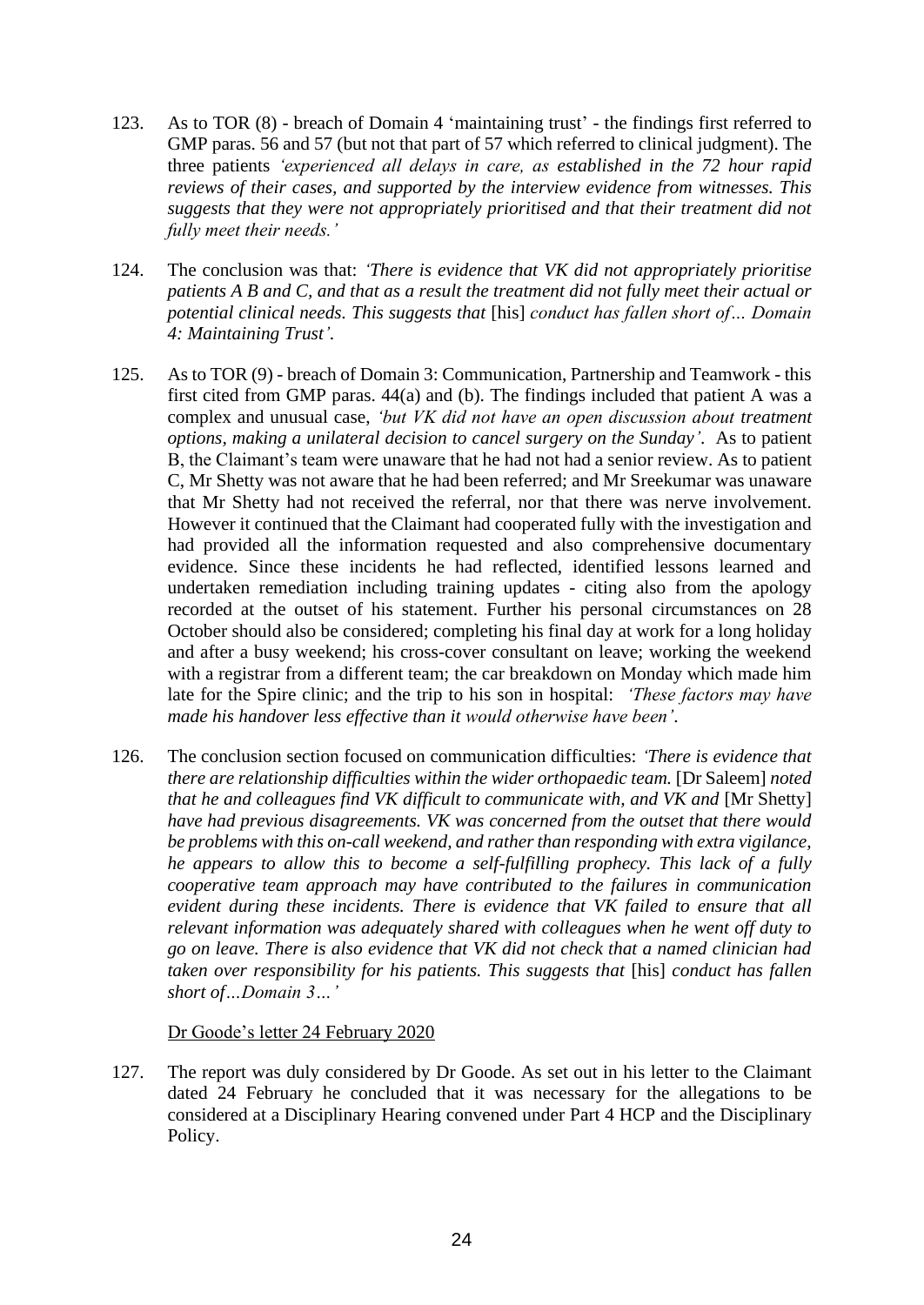- 128. The letter described these allegations as *'in relation to your conduct'.* These *'allegation/concerns'* were summarised in terms of 8 issues which, with one exception, reflected the 10 issues in the Terms of Reference. The only significant difference was that the issue in TOR(7) was revised so as to exclude the reference to negligence and confine it to the effect of delay.
- 129. Having set out these issues, the letter continued that, if proven, this would constitute a breach of the Defendant's Disciplinary Policy in respect of Gross Misconduct; citing paragraphs A8, A17, A22 and A28 of the Appendix 2 examples of gross misconduct. Accordingly one possible outcome of the hearing was a summary dismissal.
- 130. It stated that as the allegations included issues of professional misconduct, the hearing panel would consist of two directors of the Defendant and a panel member who was medically qualified at consultant level and not currently employed by the Defendant. The supporting evidence would consist of the IR and its 19 supporting appendices. The witnesses to be called were Mr Shetty and Dr Saleem. The disciplinary hearing was subsequently fixed for 23 April.

## Settlement proposals

131. By without prejudice letter to Dr Goode dated 26 March (privilege for which has been waived in these proceedings) Dr Oliver Lord, Medico-Legal Advisor of the MDU wrote on behalf of the Claimant in terms which proposed that the matter proceed to an agreed warning and an action plan in lieu of a disciplinary hearing. It began by stating that, whilst the Claimant did not agree with all the comments made by other witnesses, *'he does accept his management of the patients could have been better'.* It stated that he would reflect on the cases and proposed to audit his practice for timing of treatment of trauma patients; would have a lower threshold for seeking colleagues opinions *'in the moment rather than waiting'*; and set out various steps by way of remediation that he intended to apply. Having referred to the difficulties for both practice and the conducting of hearings in the current Covid crisis and the Claimant's wish to be of service to patients, the letter continued:

*'It is the MDU's view that the hearing should be vacated in any event. It appears likely to us that misconduct would be found proven on the evidence, but as the concerns are remediable this suggests it is unlikely the panel would determine that this destroyed all confidence in Mr Kamath. Mr Kamath has learnt from the incidents, reflected, shown insight and remediated. It appears this process is likely to result in a written warning and I would like to suggest that we proceed to an agreed warning now and an action plan in lieu of a hearing… We are also aware that your primary concern will be the safety of patients and any agreement would need to have appropriate provision for management to receive assurances about the quality of care provided over the coming months.'*

- 132. On behalf of the Defendant it is submitted that this letter provides a significant support for its contention that the allegations against the Claimant were properly categorised by Dr Goode as concerning conduct (and indeed potentially gross misconduct) rather than capability.
- 133. On 3 April a without prejudice conference call took place between Dr Lord, Dr Goode, Dr Wiggans and Ms Smith-Payne. The Defendant's representatives did not agree to the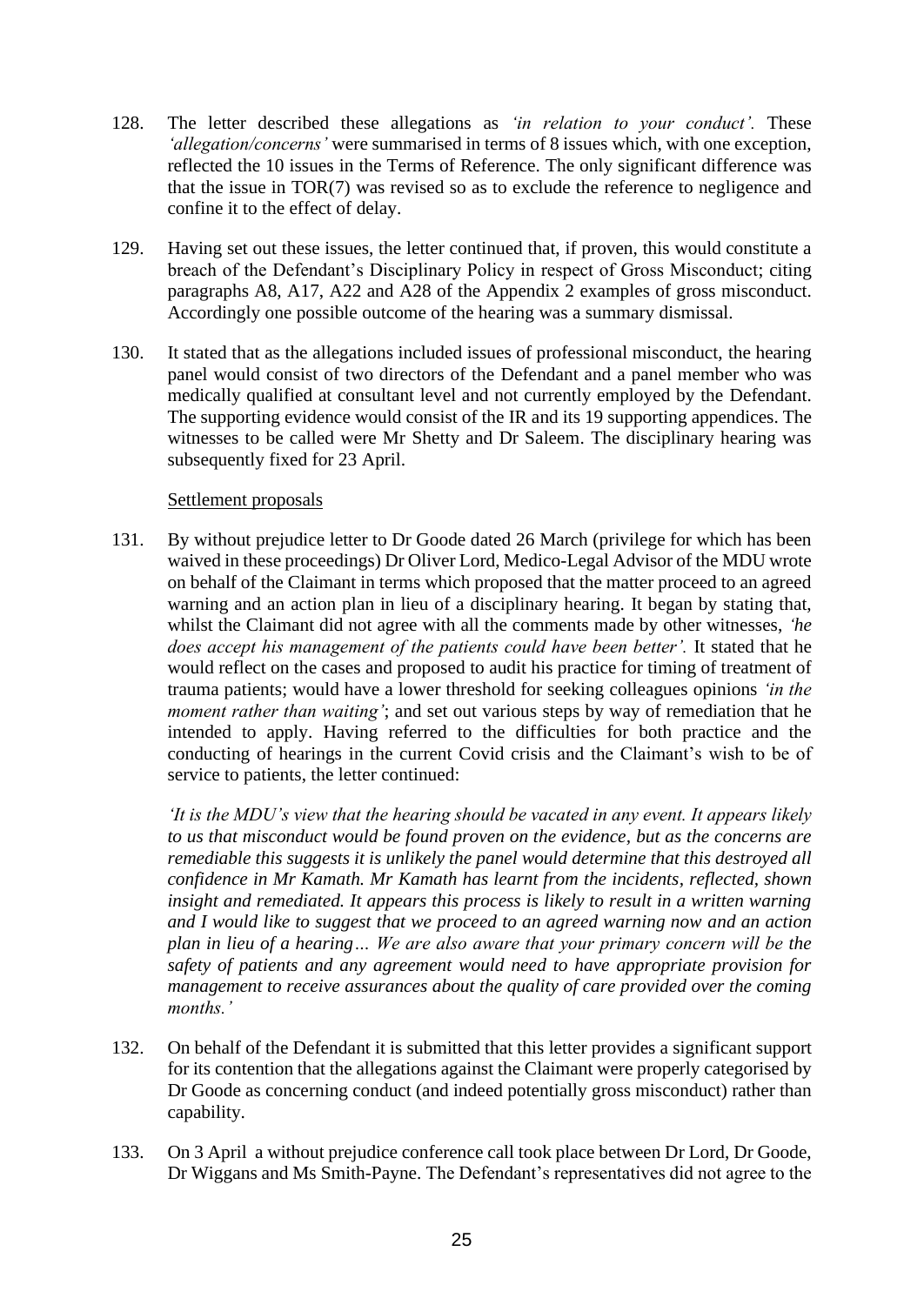proposal of a fast-track process and an agreed written warning, on the grounds that this was suitable only for minor misconduct issues, not gross misconduct: Disciplinary Policy para. 4.5.2.

- 134. On 6 April the Claimant had a telephone conference with Dr Lord and his representative from the BMA Mr Tom Carver. In a subsequent (21 May) letter from Mrs Kamath to the Defendant (Mr James Wilkie), she stated that in this telephone discussion *'… A perception from the MDU Representative was that there was a 95% chance of dismissal if you went to a Disciplinary hearing. He was given no choice but to consider a resignation and leave with a reference.'* Mr Kamath's evidence was to the effect that Dr Lord was reporting the Defendant's statement that there was a 95% chance of dismissal. I am quite satisfied that the Claimant is wrong about that; and that it was Dr Lord who was expressing that opinion.
- 135. By a related approach on behalf of the Claimant by without prejudice email to Dr Goode dated 7 April, Mr Carver put forward a settlement offer. Having referred to the recent meeting with Dr Lord, he stated that *'In return for the conclusion of the MHPS process, and thereby avoiding the need for a Hearing, Mr Kamath would agree to exit the Trust in return for an agreed reference'*.
- 136. In cross-examination the Claimant gave evidence to the effect that these approaches by the MDU and BMA did not have his consent. I do not accept that evidence. Whilst taking full account of his poor mental health at the time and consequent time off work, I am satisfied that neither of these experienced professional representatives would have made their approach in the identified terms without being sure of his consent.
- 137. The Defendant was in principle willing to look at an exit strategy on the basis of an agreed termination date as soon as possible and an agreed factual reference: see Ms Smith-Payne's e-mail to Dr Goode dated 9 April. However the Claimant went off sick at this time and matters went no further. In consequence the disciplinary hearing fixed for 23 April was vacated and subsequently re-fixed for 23 May. Pending all these matters, the Trust made successive decisions to continue the Claimant's exclusion. These included (20 February): *'You asked specifically about whether or not* [his] *exclusion should be maintained now that your investigation has been concluded. The exclusion was introduced under the provisions of Paragraph 6 of Part II of MHPS in order to protect patient safety given the nature of the concerns about* [his] *involvement in the management of the index cases…and it would therefore be reasonable for it to be maintained until these matters have been fully considered at the panel hearing. Notwithstanding this, it will clearly not be in the interests of the Trust or of [him] for the exclusion to be maintained any longer than is absolutely necessary and you should therefore try to expedite the hearing as far as possible'*.
- 138. By Occupational Health report dated 19 May following a consultation that day Dr Sue Richardson (Consultant Occupational physician) gave her opinion that in the light of his mental state the Claimant was not well enough to engage with the disciplinary process. In consequence the hearing date of 23 May was vacated and the disciplinary procedure paused.
- 139. By her letter to the Defendant (James Wilkie) dated 21 May, Mrs Kamath referred to her husband's mental ill health and amongst other things expressed concern that the Defendant was pursuing attempts to hold a disciplinary hearing when he was off sick.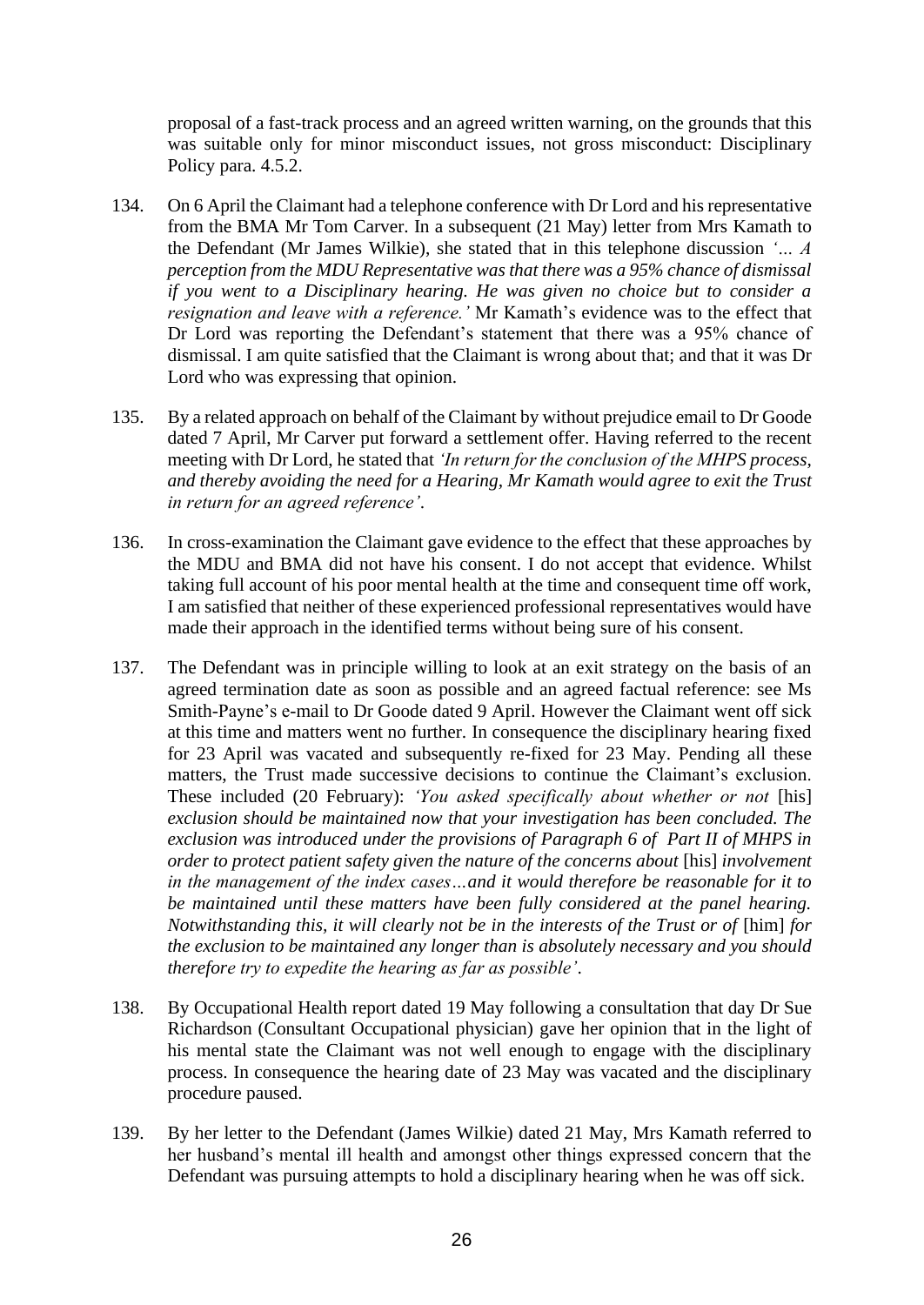140. By reply dated 9 June Mr Wilkie rejected the suggestion and said that the Defendant would continue to take advice from Occupational Health as to when the hearing could be rescheduled. The letter included the statement that the Defendant had a responsibility and a duty of care *'to look into any concerns in relation to clinical practice or behaviours under the MHPS process'*.

## Instruction of MDS

141. In or about July 2020 the Claimant disinstructed the MDU and BMA and engaged his present solicitors (MDS) who were able to deal with both the disciplinary and employment law issues on his behalf.

# MDS letter 31 July 2020

- 142. By their letter to the Defendant (Dr Jim Gardner, Medical Director) dated 31 July MDS made complaint in respect of various aspects of the ongoing disciplinary proceedings. These were set out under three heads, "categorisation of concerns", "exclusion" and "effect of undue procedure".
- 143. As to categorisation of concerns, the Defendant had miscategorised the clinical concerns as professional conduct concerns rather than potential capability issues. Despite the concerns being clearly clinical in nature, Mrs Rose, a non-clinician, had been appointed as CI. Contrary to HCP paras. 3.2.6 and 3.4.2 no appropriate professional advice had been obtained in the course of the investigation. The examples of capability issues in the HCP included inability to communicate effectively and ineffective clinical team working skills. Further, by HCP para. 3.5.2, in the event of an overlap between issues of conduct and capability, both matters should be heard under the capability procedure. They invited the Defendant's comments as to why this matter was deemed a conduct issue.
- 144. As to exclusion, the Claimant had been continuously excluded from work since November 2019; and during this time the Defendant in breach of the MHPS had failed to undertake a fair and proper process. It had continuously failed to notify the Claimant at the end of the 4-weekly periods as to whether his exclusion was to be extended and he or his representatives had had to chase the trust to ensure clarity. The prolonged exclusion had had a severe impact on him as a surgeon and would result in de-skilling. Insufficient consideration had been given to alternatives to exclusion.
- 145. As to the effect of undue procedure, these actions had caused him to suffer personal grief that had greatly affected his health and made him suffer irreparable reputational damage. The discussions which had taken place between his representatives and the Defendant had resulted in him being signed off from work from 8 April 2020. A substantive response was requested before any further action was taken in the disciplinary proceedings.

# Mr Gardner's reply 12 August

146. By reply dated 12 August, Mr Gardner rejected these concerns. It had not miscategorised clinical concerns as professional conduct concerns nor should they have been considered as capability: *'We are clear that these are disciplinary allegations as they relate to Mr Kamath's conduct and probity. There is no overlap with capability*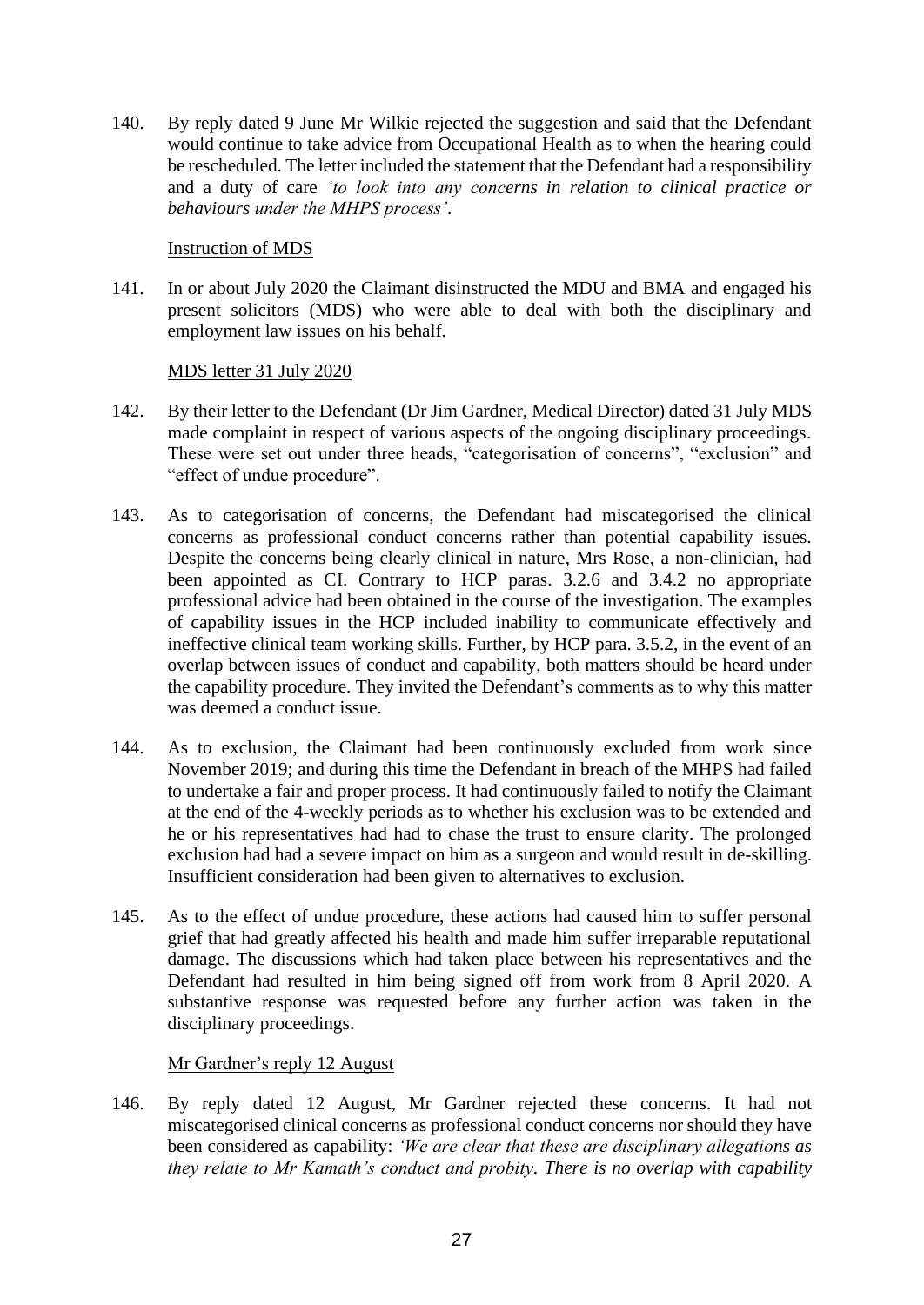*processes and 3.5.2 is thus not applicable.'* The Claimant had raised no such or any procedural concerns following receipt of the letter of 24 February but on the contrary had requested a 'fast track process' through Dr Lord on 26 March.

- 147. As to exclusion, for practical purposes his sickness absence had superseded his exclusion and it was his state of health which was currently preventing the hearing taking place. He had not been excluded inappropriately.
- 148. By reply dated 25 August, MDS took particular issue with Dr Gardner's reference to probity, stating *'There has been no mention of any probity concerns in the terms of reference, nor any mention of probity issues in the investigation report and this is the first time that our client has been notified of this, despite there being no evidence of any probity issues.'* As to exclusion, this had carried on from November 2019 until 23 April; and the Defendant had failed to confirm whether alternatives to exclusion had been considered. The letter concluded that the Claimant would be submitting a grievance to raise concerns formally.

## Grievance

149. By letter to the Defendant of the same date (25 August) the Claimant lodged a formal grievance in respect of categorisation, exclusion and certain other matters. By reply dated 1 September the Defendant (Ms Smith-Payne) declined to accept the grievance on the basis of the provisions of its Grievance Policy para. 4.5. The letter advised that the points raised by the Claimant would be passed to the disciplinary panel for it to consider.

#### The SII report (patient A)

- 150. On 3 September the SII report in respect of patient A was completed. This had involved 'structured interviews' with 'key medical staff', but not the Claimant who had submitted his statement dated 10 January 2020. It included the finding that the Claimant's statement that there were insufficient theatre slots to accommodate the case due to other emergencies was not supported by accounts from the other doctors at the time or from theatre records of activity for that day; that the "root cause" was the cancellation of surgery by the Claimant, contrary to established guidelines and expected practice, leading to a delay in treatment; that contributory factors included that junior staff did not feel confident or able to challenge more senior colleagues or escalate concerns; and that inconsistencies identified within the report were that the Claimant stated that there were no emergency theatre slots whereas colleagues and theatre records confirmed this was not the case.
- 151. On 4 September MDS sent the Defendant a note that the Claimant was now fit to resume work on a phased return as from 7 September. In consequence Dr Goode reviewed the grounds for exclusion and discussed these with PPA. By letter dated 16 September he advised the Claimant and MDS that he had reinstated the exclusion from work for a further 4 weeks from 7 September *'as there is no material change in circumstances since the exclusion was put in place'.* The Defendant subsequently indicated that it wished to hold the disciplinary hearing on 12 October.
- 152. On 17 September the Claimant was provided with copies of the correspondence between Dr Goode and the PPA.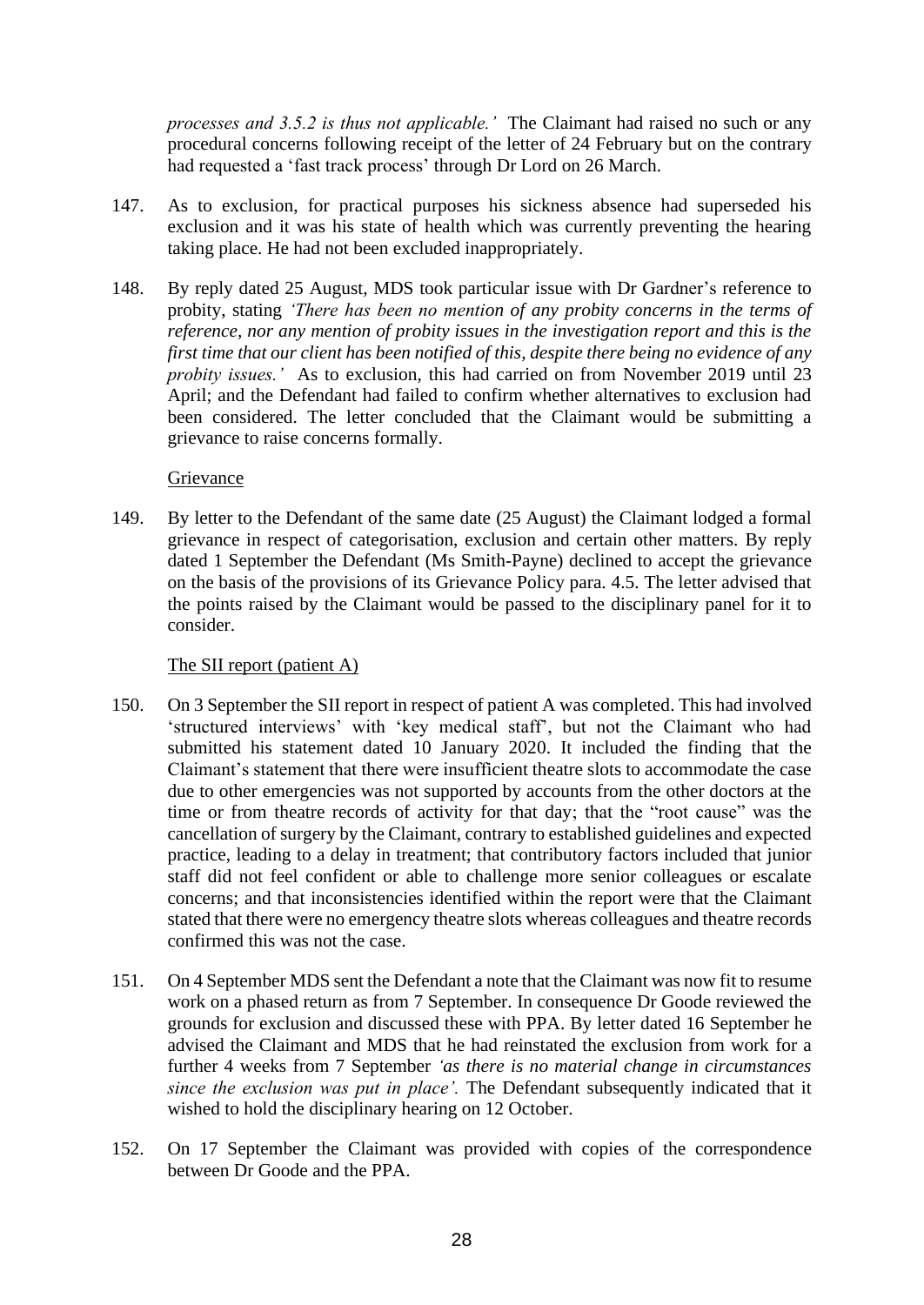#### MDS letter 22 September 2020

- 153. By 'Letter before claim' dated 22 September MDS advised that the Claimant was not prepared to allow the disciplinary process to progress to a hearing otherwise than in accordance with the provisions for a capability hearing; and that in the absence of appropriate undertakings application would be made without further notice for an injunction. As to categorisation, the conclusion from the IR was that the issues were of poor communication and handover. To the extent that the Defendant considered that the Claimant's clinical judgement was an error *'it is plain that this must be an issue of capability or, at the very least, mixed capability and conduct'*. In any event it was obviously not a potential case of gross misconduct; and there had been no mention of probity concerns until Dr Gardner's letter of 12 August.
- 154. Further, as to patient A, Mr Anand who had carried out the operation on 28 October was never interviewed. As to patient C, the Registrar Mr Sahu, to whom the Claimant spoke to ensure that Mr Shetty was aware of the patient, was not interviewed.

#### Dr Goode's letter 23 November 2020

- 155. Dr Goode responded to this by his letter to the Claimant dated 23 November. He had reconsidered his decision but remained of the view that there was a clear disciplinary case to answer. In reaching that decision he had considered the IR and the evidence in its appendices; the subsequent correspondence from the Claimant and his representatives and had sought and obtained additional information from individuals including Mr Anand and Dr Saleem. These all provided a *'clear evidential basis'* for matters of professional misconduct to be considered at a disciplinary hearing. He continued that *'This letter provides a summary report of my analysis and sets out the allegations of misconduct that you are to face at the panel hearing'*.
- 156. Under the heading 'Nature of the allegations and process', the letter stated that in reviewing the IR and the Claimant's statement dated 5 January 2020 he had considered whether or not the matters therein were of a professional nature in accordance with the provisions of the MHPS. He continued *'My view that these are matters arose* (sic) *from your behaviours and your probity and should be addressed under the… Disciplinary Policy and… Concerns Procedure.'*
- 157. As to the suggestion that probity had not previously been raised, *'for the avoidance of any doubt, this was set out in the investigation report and my original letter of 24 February 2020.'*
- 158. In order to satisfy himself as CM that there was a case to answer he had sought and considered reports from other investigative processes from the same events, *'specifically the SUI reports which relies on information from Mr Anand'* and had considered this alongside Mrs Rose's investigation.
- 159. As to the suggestion that advice should have been obtained by Mrs Rose from a senior clinician in his speciality*, 'I do not regard your contention that the Trust has acted unlawfully in not seeking such an opinion as these matters fall within Mrs Rose's discretion and judgment and do not require specialist orthopaedic input.'* However, in order to reassure the Claimant and having reflected on it, he had arranged for an independent orthopaedic surgeon to sit on the panel.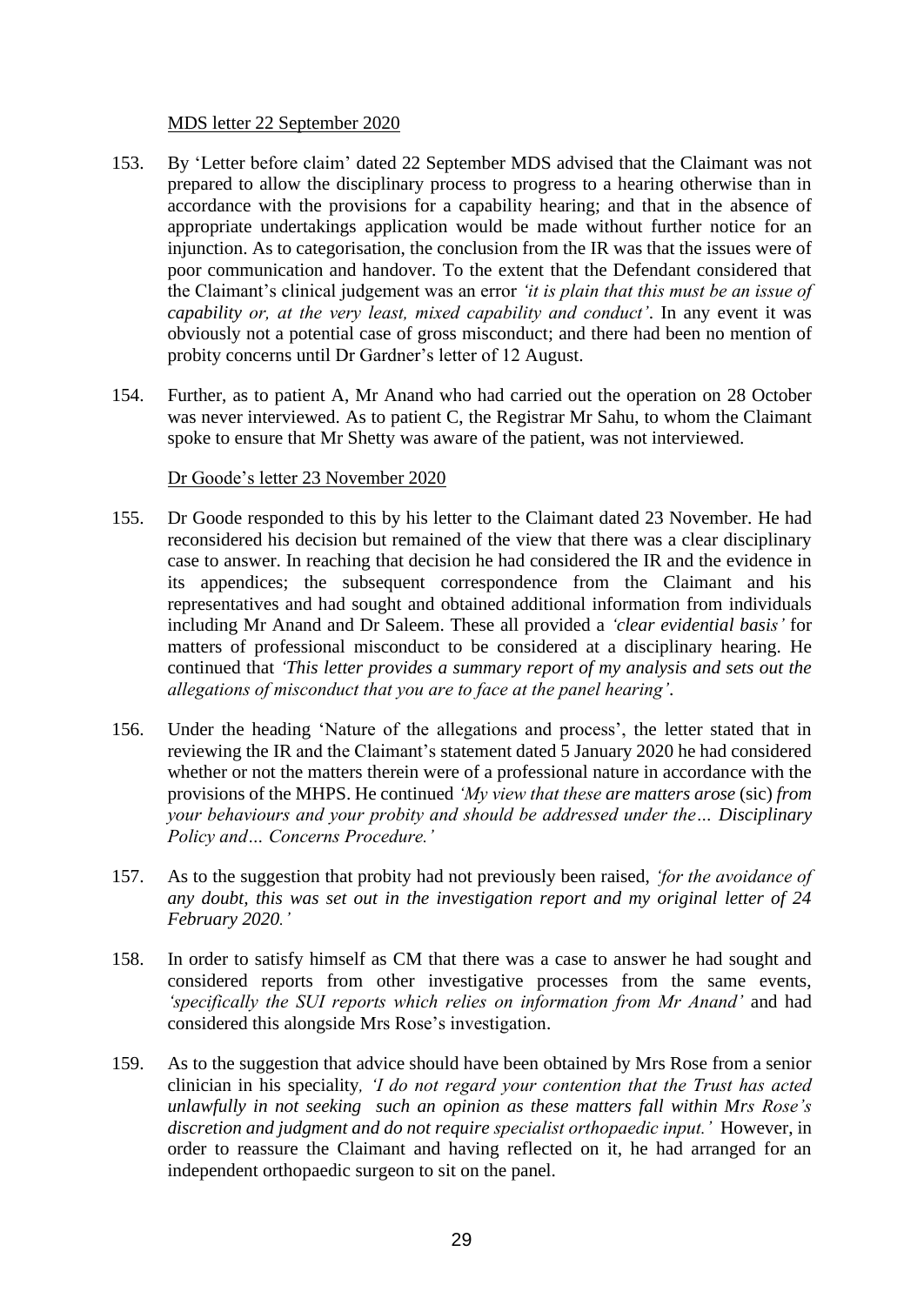- 160. He continued: *'Additionally, and exceptionally, if you still regard the Trust as being compelled to seek a prior independent professional view of the report relating to your conduct, I would be willing to commission such a view at this stage and prior to progressing to a panel hearing. I anticipate this would be a simple desktop exercise and I anticipate this can be carried out within 7 days of identifying a suitable independent professional.'*
- 161. As to capability issues, to the extent that the investigation had revealed additional concerns about his capability, these *'can be addressed at the conclusion of the disciplinary process.'*
- 162. Turning to the case of patient A, *'The content, context and nature of these disciplinary allegations are detailed below and included in the investigation report and appendices. These appear to be characterised as you having taken a decision to delay operating on Patient A so as to hand over her care to a colleague on Monday 28 October when your period of on call working was due to end; in doing so you prioritised your own personal needs over those of the patient; this left the patient in an extended period of pain and because the patient harm. To the extent that you say you took the decision because of the swelling of Patient A's ankle and/or in the knowledge that a colleague with a particular specialism in lower limb surgery would be available on Monday afternoon, your seniority and knowledge meant you were aware that notwithstanding these factors, Patient A's condition needed urgent attention and surgery…When subsequently asked to explain the reasons for your decision to not operate and cancel Patient A's surgery you failed to provide a consistent/plausible account of why you chose to delay Patient A's surgery; rather you sought to blame your registrar for having taken the decision cancel Patient A's planned surgery: as outlined in the summary of evidence below…*[from Mr Anand and Dr Saleem]. *Your decision and actions in postponing a patient's surgery for your personal convenience and not for legitimate medical reason, and then seeking to blame your junior colleague appears to me to be unprofessional in several important respects which could amount to gross misconduct as set out in Appendix 2 of the Trust's Disciplinary Policy… A8… A 17… A 22… A 28.'* (emphasis supplied).
- 163. As to the GMP Domain 4 ('Maintaining Trust') Dr Goode cited in particular paras.56; 57 (*'…you must not refuse or delay treatment…*); 58 (*'…you must not deny treatment…'*); 65 (*'you must make sure your conduct justifies your patient's trust in you and the public's trust in the profession'*); 68 (*'You must be honest and trustworthy in all your communications with your patients and… colleagues'*); and 71 (*'…You must make sure that any documents that you write or sign are not false or misleading…'*). As to Domain 3, he cited in particular paras.35 (*'You must work collaboratively with colleagues respecting their skills and* contribution') and 36 (*'You must treat colleagues fairly and with respect'*).
- 164. As to patient B, he had failed to carry out a senior review of a patient who was admitted under his care and whose name was on the handover sheet; failed to ensure appropriate transfer of his care to those colleagues taking over at the end of his on-call and during his annual leave; and in doing so had failed in his duty as senior consultant on call with overall responsibility for the patient's care and failed to communicate effectively with his colleagues. When subsequently asked why he had not carried out the senior review he had denied having been informed about patient B and categorised the events as a systems failure arising from the consultants' on-call and annual leave arrangements. In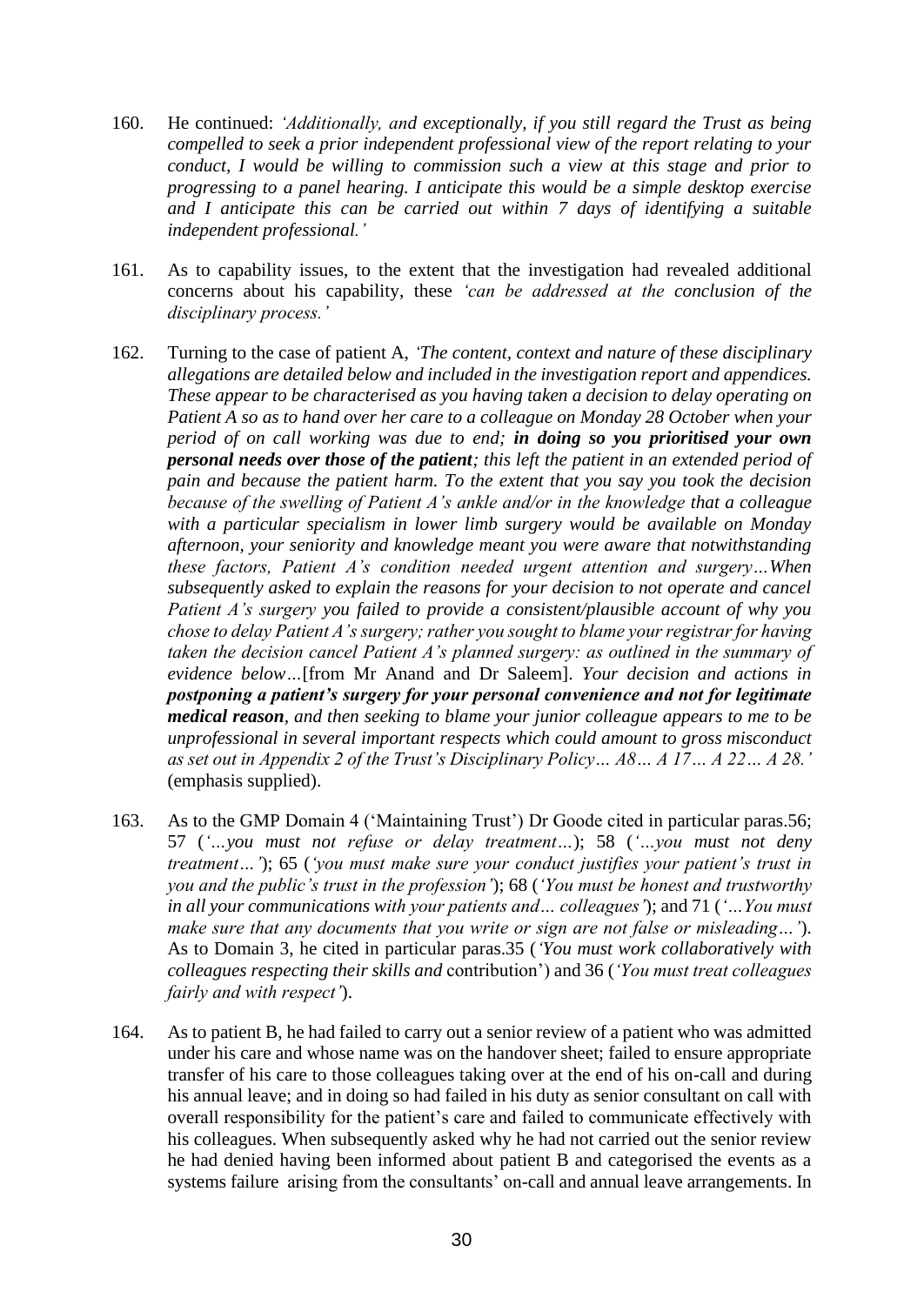conclusion: *'Your actions in not undertaking a senior review and ensuring a proper handover of Patient B's for your personal convenience, and seeking to explain your actions as a systems failure, appears to me to be unprofessional in several important respects which could amount to gross misconduct…'*(emphasis supplied)*,* citing the same examples in appendix 2 of the Disciplinary Policy and the same provisions of the GMP.

- 165. As to patient C, the Claimant had been aware of clinical guidelines that recommended such fractures require surgery within 24 hours. He had reviewed the patient and suggested in his statement that his decision to postpone surgery until Monday afternoon was because of the patient having consumed alcohol, *'albeit it is unclear whether this was recorded in the patient's notes and the accounts you gave to your colleagues about your decision are inconsistent.'* He then recited the events of 28 October including the attempts to contact Mr Shetty. In the knowledge that he had not managed to do so before commencing his annual leave he did not discuss the nerve damage (which he had observed that day) with any of his colleagues available on site or with the trauma coordinator which may have expedited the patient's surgery; had failed to properly undertake a proper handover and communicate the actions taken to Mr Sreekumar. In consequence the patient had remained on the ward until 30 October when Mr Shetty returned to work and saw the email. In conclusion: *'Your decision and actions in delaying a patient's surgery in failing to properly progress Patient C's treatment and ensure a full and proper handover of his care for your own personal convenience appears to me to be unprofessional in several important respects which could amount to gross misconduct'* again citing the same examples from Appendix 2 and the same provisions of the GMP (emphasis supplied).
- 166. Under 'Potential findings', the letter stated that it was up to the disciplinary panel to decide whether or not to uphold the allegations 'set out above' and what if any action was necessary: *'my role is to commission the investigation and arrange for the findings to be presented to the panel'*.
- 167. As to the remit of the hearing, *'For clarity, there are no allegations or lack of capability or incompetence made at this hearing and no such issues will be considered by the panel. This is considered to be a matter of potential misconduct and the hearing is arranged on that basis'*.
- 168. The letter stated that the hearing would be on 4 December. The Management statement of case and supporting evidence would be sent to him in due course and not later than 10 days before the hearing. As witnesses the Defendant intended to call Mr Shetty, Dr Saleem and Mr Anand.
- 169. In his evidence in Court, Dr Goode stated that this letter constituted the charges which the Claimant faced. In his witness statement he had stated that the *'… clear and complete detail of the allegations he is to face…*[are] *set out in the Ms Rose's report by reference to the Terms of Reference. If any clarity or expansion was required, the Claimant should ask myself for it. He has not. The Claimant can seek the same from the disciplinary panel'.*

MDS letter 25 November 2020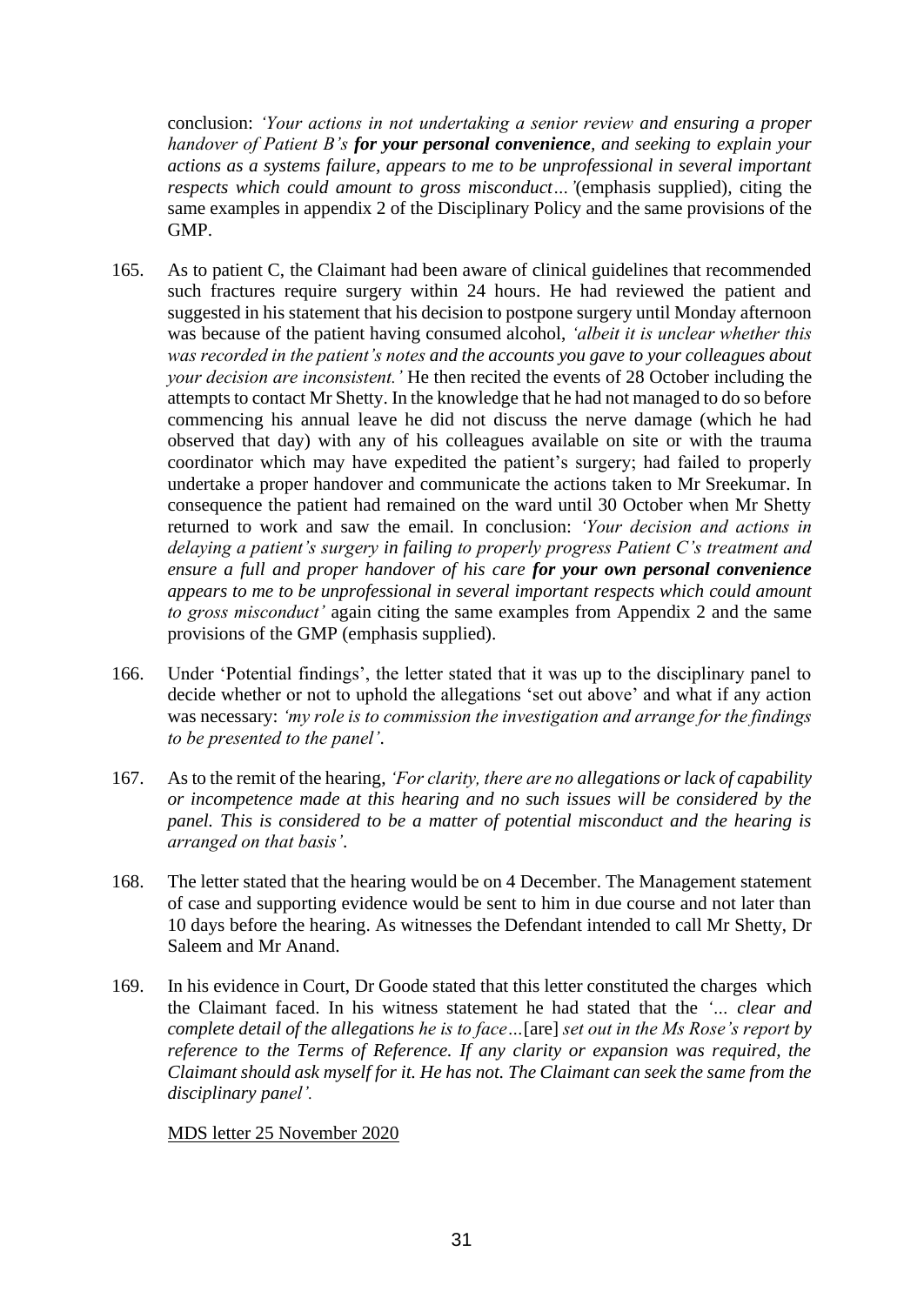170. By letter in response dated 25 November, MDS stated that the CM had inappropriately undertaken further investigations, in particular with Mr Anand who was now to be called as a witness; and introduced further new material which was not the subject of the original investigation by Mrs Rose. As to the allegation of prioritising his personal convenience above patient interests, this was a new tack and the Defendant was asked to identify where this was canvassed in the course of Mrs Rose's investigation. In the circumstances the hearing on 4 December should be postponed.

### Defendant solicitors' letter 27 November 2020

- 171. By letter 27 November the Defendant's solicitors stated that by his review Dr Goode had considered the evidence in Mrs Rose's report including the SUI report; sought clarification from Dr Wiggans who had commissioned those investigations; met Dr Saleem to seek clarification and address the alleged inconsistencies in his evidence; asked clarification questions of Mr Anand; asked questions of Mr Sreekumar; and located and analysed further additional documents copies of which were included in his letter of 23 November.
- 172. The letter continued that the allegations of gross misconduct had been specifically set out in Dr Goode's letter of 24 February; that the evidence in the IR suggested that the Claimant had given inconsistent and implausible accounts for the reasons why he did not operate on patients A and C; that it was therefore entirely reasonable for him to present a case that those decisions were taken for his own personal convenience. This was not a new allegation nor an attempt to change tack; but a narrative to the existing allegations of gross misconduct set out in the letter of 24 February and provided the further clarity which the Claimant had sought.
- 173. By letter dated 1 December Dr Goode supplied the original disciplinary pack ('Part 1') together with additional documents including interview notes and statements ('Part 2') by way of response to concerns expressed in MDS' letter of 25 November. These included notes of a meeting with Dr Saleem (26 October) and an e-mail from Mr Anand (30 November). He confirmed his view set out in his letters of 23 November; stated that the management statement of case was as set out under the heading 'disciplinary allegations' in his letter of 23 November; and advised that the hearing was postponed until 9 December.
- 174. By further letter dated 4 December MDS complained that this postponement was too short. Its position remained that there was a capability matter; and it would be appropriate and proportionate to appoint an independent expert to review the patient cases. In addition the theatre lists which had been supplied were illegible.
- 175. In the meantime on 3 December the Claimant went off sick. On 8 December his GP signed him as unfit for work until 15 January because of a depressive disorder and was awaiting a consultant appointment. In consequence the panel hearing was cancelled.
- 176. On 9 December the Claimant was seen by Occupational Health (Dr Gary Ferguson). By his revised report dated 7 January, Dr Ferguson concluded that the Claimant was not fit to work at present but would be fit to participate in the disciplinary process and attend the hearing.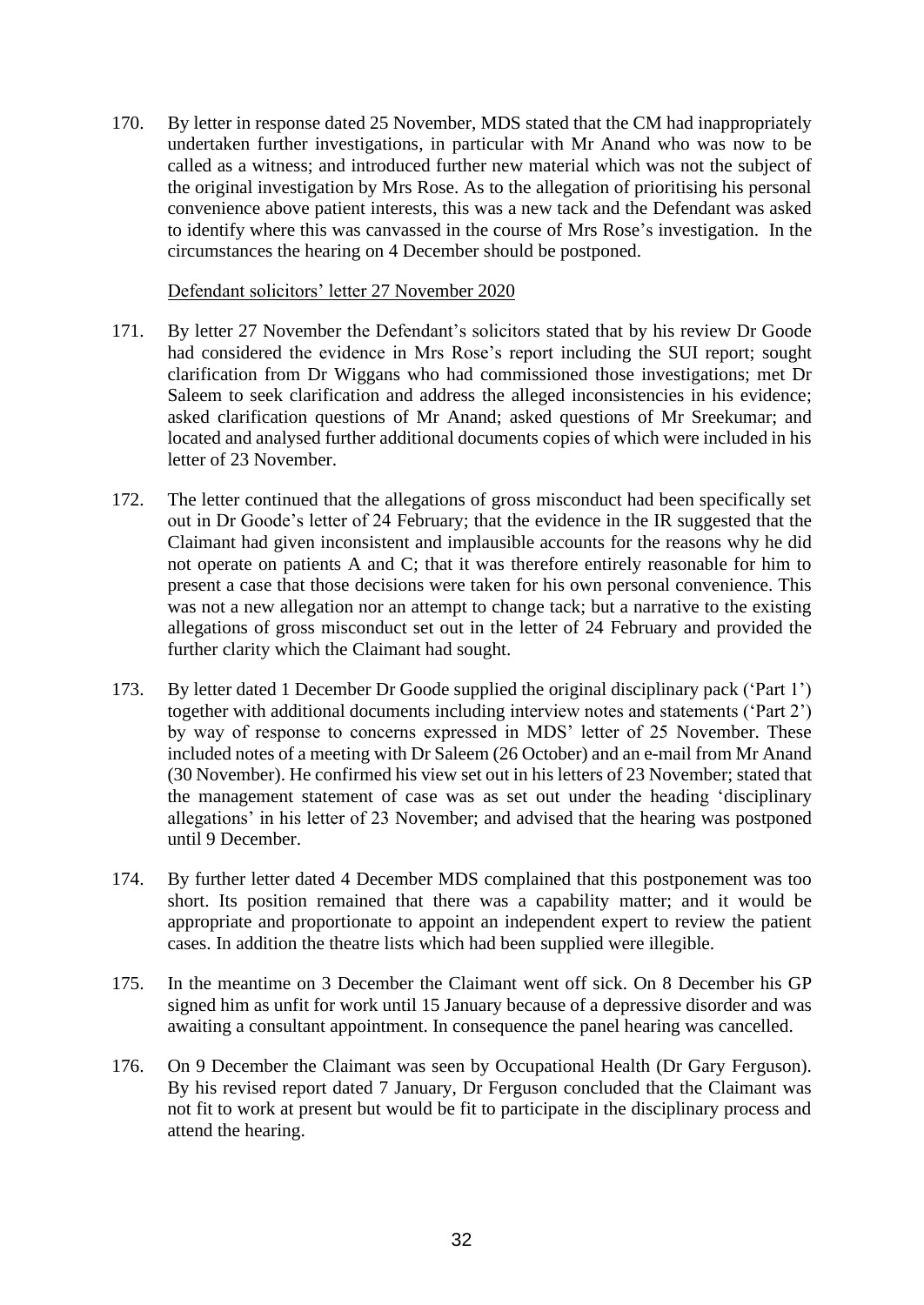- 177. In the meantime by letter dated 15 December the Defendant's solicitors reaffirmed that there were no allegations of incapability against the Defendant; and that the allegations centred around the Claimant's motivation for delaying appropriate care for his patients and issues of misconduct and probity. There was no allegation that his clinical decisions arose from a lack of knowledge or capability. Accordingly the Defendant did not believe it to be a case of mixed capability and conduct concerns. In any event the MHPS provided that where there is an overlap both matters should usually be heard under the capability procedure, but that there may be occasions where it is necessary to pursue a conduct issue separately. The Defendant believed that this latter approach was appropriate; and that if any separate issues of incapability arose from the disciplinary process, it was within the CM's discretion to address such concerns at the conclusion of the disciplinary process.
- 178. The Defendant also accepted that, because there are allegations of professional misconduct, the HCP (3.4.2) required it to seek independent advice from a senior clinician in the same speciality. This it would do.
- 179. By his sicknote dated 12 January, his GP stated that he may be fit to work on the basis of a phased return. In consequence his exclusion was continued.

## Instructions to Mr McEvoy

180. By letter dated 21 January 2021 Dr Goode sent instructions to Mr A. McEvoy, a consultant trauma and orthopaedic surgeon who had agreed to carry out the proposed desktop review. The letter stated that the allegations which he had concluded should be considered by disciplinary panel *'in the main*' related to whether the Claimant had delayed appropriate care for his patients for his own personal convenience and his probity in that regard. If proven, Dr Goode considered that all the allegations were likely to be regarded as issues of potential professional misconduct; and he specifically required Mr McEvoy's advice on that point. He continued: *'Your role is necessarily restricted to providing advice on matters of professional misconduct and not on issues of clinical competence or judgment'*. He was to consider the IR and appendices and provide his independent advice on *'whether or not, as an experienced senior clinician, you consider that Mr Kamath's alleged actions highlighted within the report and my letter of 23 November 2020, if proven, would amount to professional misconduct'*.

#### Mr McEvoy report

- 181. By his response, described as *'preliminary thoughts'*, dated 27 January, Mr McEvoy considered each of the three cases. As to patient A, he identified 'optimal management', which included that *'if slot was available on the Sunday this should have been utilised. If the surgeon did not feel they had the expertise to definitively treat then option of spanning ex fix could have been used. It sounds like fracture was in an un-reduced position for greater than 24 hours leading to skin necrosis/blistering.'* He then stated *'This sounds like sub optimal management that might be considered negligent'*.
- 182. As to patient B, his comments included that *'I would consider that review by a competent Registrar who discusses case with the Consultant, would constitute a senior review'*; and that '*There was a significant failure of handover to the on-call/Trauma list team on Monday. This may be partly due to VK and the Registrar but may also be*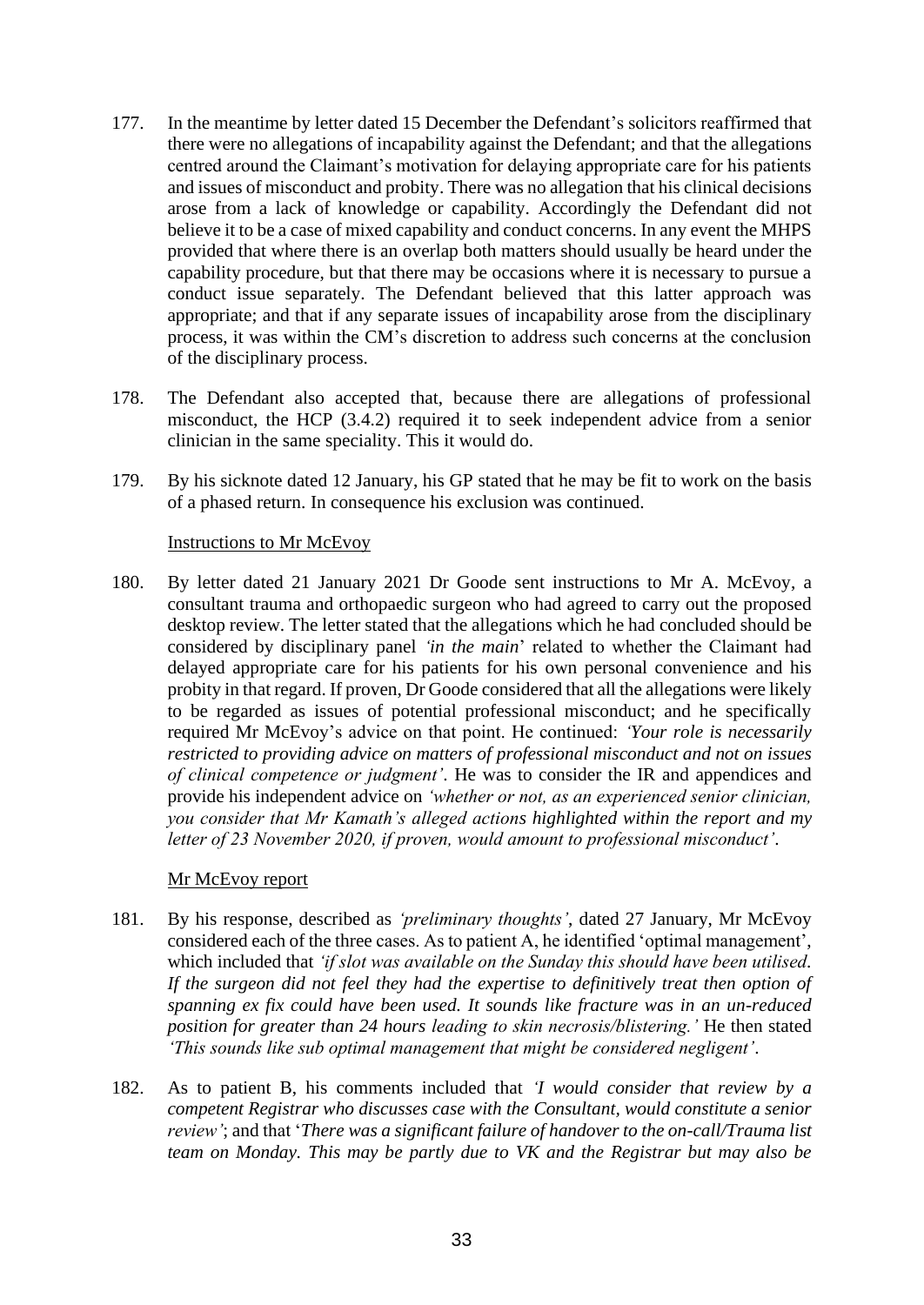*indicative of a systems failure in the way that trauma is managed/handed over in the department'.* As to patient C, his comments included similar terms to the latter sentence.

- 183. By letter dated 9 February Dr Goode advised that the disciplinary hearing would be rescheduled for 11 March and again that there was a clear evidential basis for allegations of professional misconduct.
- 184. By letter dated 12 February MDS commented on Mr McEvoy's report and stated that *'the issues briefly canvassed in this report go squarely to matters of capability alone'* and asked to know if the Defendant was minded to proceed with the disciplinary hearing.
- 185. Proceedings and the application for interim relief were issued on 5 March; and the interlocutory order made on 15 March.
- 186. By letters dated 11 March and 8 April Dr Goode successively advised the Claimant that he had reviewed the exclusion and concluded that there had been no material change of circumstances; in each case adding that *'It would not be appropriate to return you to clinical duties given that you have not undertaken a clinical role since October 2019'*; and that it would not be appropriate to allow him to carry out a non-clinical role *'…when the concerns and allegations set out in previous correspondence, pertaining in part to your probity, remain unresolved.'*

#### **Categorisation**

#### Claimant's submissions

187. The alleged breaches of contract are in respect of the Defendant's categorisation of the matter as (i) conduct rather than capability, alternatively mixed conduct and capability and (ii) potential gross misconduct.

#### Conduct or capability

- 188. The pleaded allegation is that the Defendant *'Miscategorised the concerns as being conduct as opposed to capability or of mixed conduct and capability and failed to convene a hearing under Part 5 of the Concerns Procedure'* : POC para.50(5).
- 189. Ms Misra submits that the principles identified by the House of Lords in Skidmore apply to this case. As summarised by the Court of Appeal in Idu: *'…the correct characterisation of the conduct charged was a matter for the court and not for the trust…'*. By contrast the principles identified in Braganza, IBM and like cases have no application. The correct categorisation is not a matter of discretion for the Defendant; nor therefore is the Court's role limited to consideration of whether Dr Goode exercised that discretion rationally and in good faith. Alternatively, if that is the correct approach, he failed in the former respect.
- 190. In Skidmore and Idu the contractual distinction was between 'professional' and 'personal' conduct; and the same principles applied where, as here, the categorisation issue was between 'conduct' and 'capability'. Under the heading 'Classification of the concern', the HCP required the CM, having received the Investigation Report, to consider the classification of the concern, as between conduct and capability (para.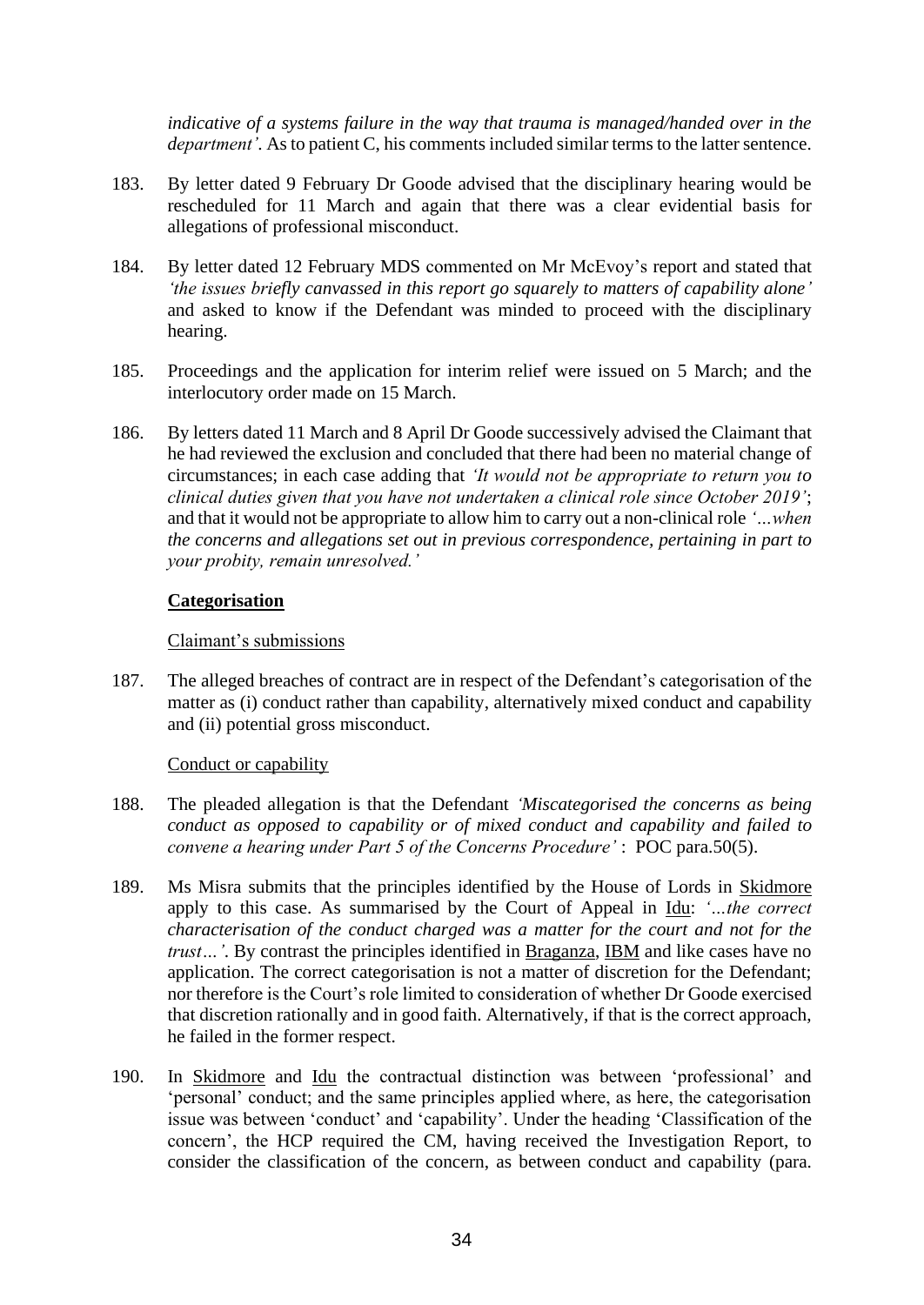3.4.3). In the event of an overlap between the two, the relevant provisions of the Concerns Procedure (para.3.5.2) or if inconsistent the MHPS (Part IV para.8) should be applied.

- 191. The main conclusion reached by Mrs Rose in her IR was that there were a number of communication and relationship issues that had contributed to the events: see in particular paragraphs 6.2-6.8. Under the HCP the non-exhaustive list of examples of matters of capability included communication and clinical team working skills. The Defendant ought to have concluded that it raised only issues of capability.
- 192. Thus the issues from the conclusion section of the IR were :

TOR (1): lack of effective communication

TOR (2) and (3) (patient A): the dispute was about (i) clinical decision-making and (ii) communication

TOR (4) (patient B) : communication or 'systems failure'

TOR (5) and (6) (patient C) : communication

TOR (7): the only reference to negligence was that there was no evidence that he was 'intentionally negligent'; otherwise it identified communications issues.

- 193. As to TOR (8) and (9) and GMP Domains 3 and 4, their use of the word 'conduct' confused the important distinction between conduct in its broad sense of 'action or omission' and a narrow sense of 'something other than capability' and tilted the investigation away from capability to conduct matters in that narrow sense.
- 194. In any event in her consideration of Domain 3, the relevant sections identified by Mrs Rose (para.5.22) were from its para. 44 which fell under the sub-head of 'Continuity and coordination of care' and the overall head of 'Communication, partnership and teamwork' which were matters of capability. Her conclusions that there was evidence that the lack of a fully cooperative team approach may have contributed to failures in communication; that he had failed to ensure that all relevant information was shared with colleagues; and had failed to check that a named clinician had taken over responsibility for all his patients, were all as to capability not conduct. They contained nothing to suggest that the Claimant acting for some ulterior or improper motive. Further the acknowledged and unresolved background of a dysfunctional Department (of which Mrs Rose was not fully aware) could have been relevant at least partially as systemic reasons for communication difficulties.
- 195. As to Domain 4, her conclusion that there was evidence that the Claimant *'…did not appropriately prioritise patients A B and C, and that as a result their treatment did not fully meet their actual or potential clinical needs'* was a conclusion about capability not conduct. Nothing in her report stated or suggested that the alleged failings were illintentioned or for some ulterior or improper motive.
- 196. Dr Goode was wrong to state in his evidence that partnership within medical teams was a conduct matter; or that miscommunication issues could amount to conduct if it formed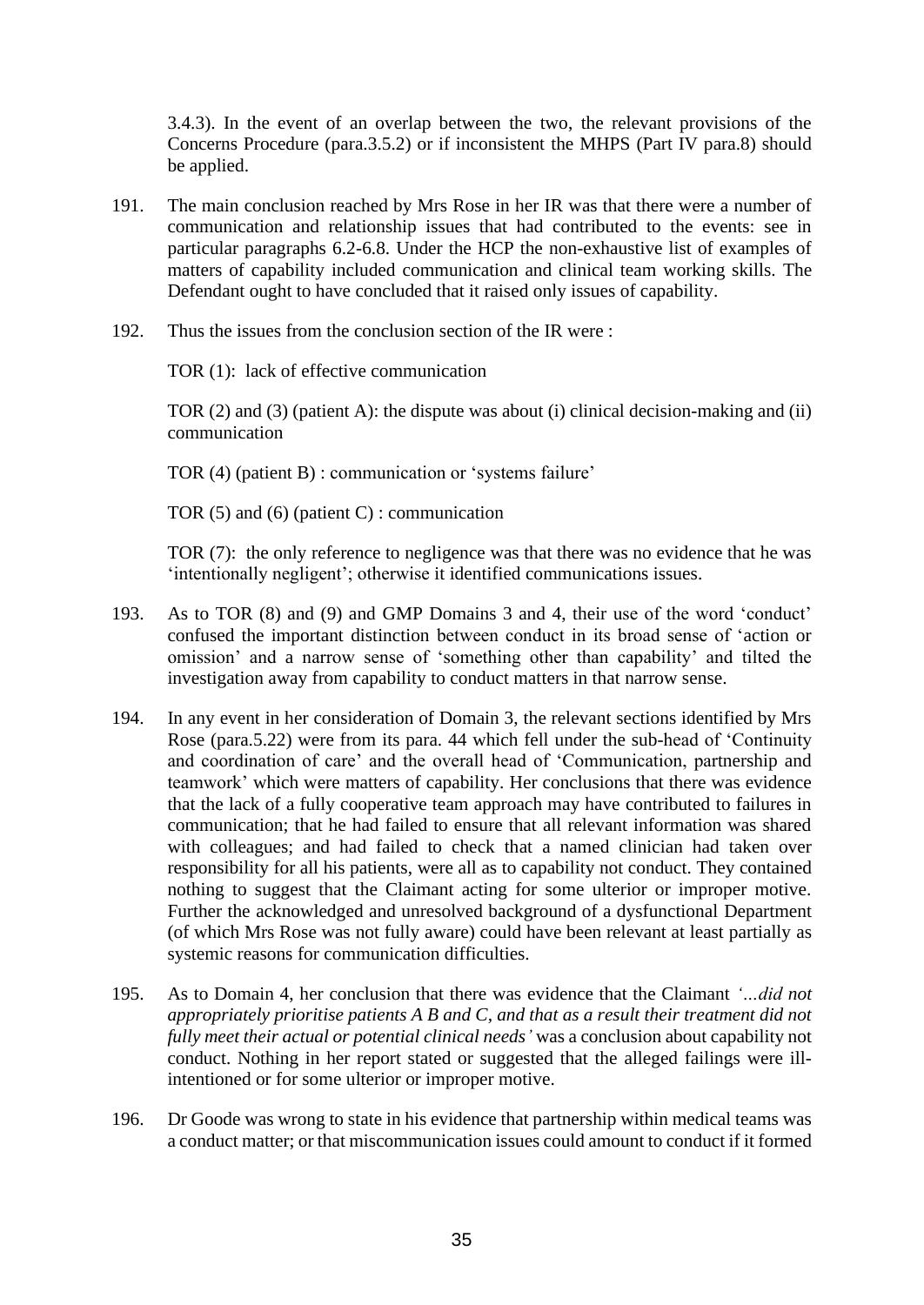part of a pattern. Unless the poor communication was intentional it could not amount to a conduct rather than a capability matter.

- 197. Dr Gardner's evidence, that the communication issues were not capability matters as there was no suggestion that the Claimant was not a skilled and capable orthopaedic surgeon, placed an undue focus on clinical knowledge and technical skill. Good communication and team-working were a necessary part of the requisite skills, as the HCP identified in the list of capability examples. Likewise the GMP made clear that clinical skills incorporated good communication and team-working.
- 198. The views of third parties were of very limited assistance. The PPA's record that the Defendant was taking the matter forward to a conduct panel (letter 20 February 2020) did not amount to an endorsement of the decision; and in any event the information provided to it had been inaccurate. The observations of the MDU and BMA had taken place in the context of without prejudice discussions on settlement; and the Court had only seen a snapshot to the limited extent that privilege had been waived.
- 199. In addition the Defendant had since the categorisation challenge in the MDS letter of 31 July 2020 changed the focus of its concerns from communications issues to matters of dishonesty. Its letter of 12 August 2020 had for the first time alleged that the allegations related to the Claimant's probity; and for this purpose suggested without any obvious foundation that the Claimant had prioritised his 'personal convenience' over the needs of each of the three patients; including the allegation to the effect that he had given dishonest accounts of his reason for cancelling the Sunday surgery for patient A. As to blaming Dr Saleem, this did not appear in any of the conclusions in Mrs Rose's report. Its source was Mr Anand, who had not been interviewed by her. Dr Saleem had been interviewed but had not suggested that he had been blamed. The notes of the Claimant's interview showed that he had taken full ownership of the decision not to operate on Sunday morning. As to theatre availability, the Claimant did not at any point in the investigation say that there was no theatre availability.
- 200. In any event, none of these matters have been put to the Claimant as part of any investigative process; which had not been about issues of dishonesty. Once an investigation was closed, the CM could not investigate the matter further. The relevant 'charge sheet' was contained within the letter of 24 February; not the letter of 23 November which was based on the allegation of acting for his personal convenience which had formed no part of the investigation.
- 201. In the alternative, the case was one of mixed conduct and capability. If so, there had been no consideration of the appropriate course under the 'mixed' provisions; and the present disciplinary hearing could not proceed.

#### Gross misconduct

- 202. The allegation is that the Defendant: *'Purported to raise a case of gross misconduct for consideration by the disciplinary panel which is wholly unsupported by the investigation carried out by Mrs Rose'* : para.50(8).
- 203. Ms Misra submits that the correct approach for the Court is as summarised by Jacobs J in Ardron, following Chhabra and Skidmore¸ namely whether the findings of fact and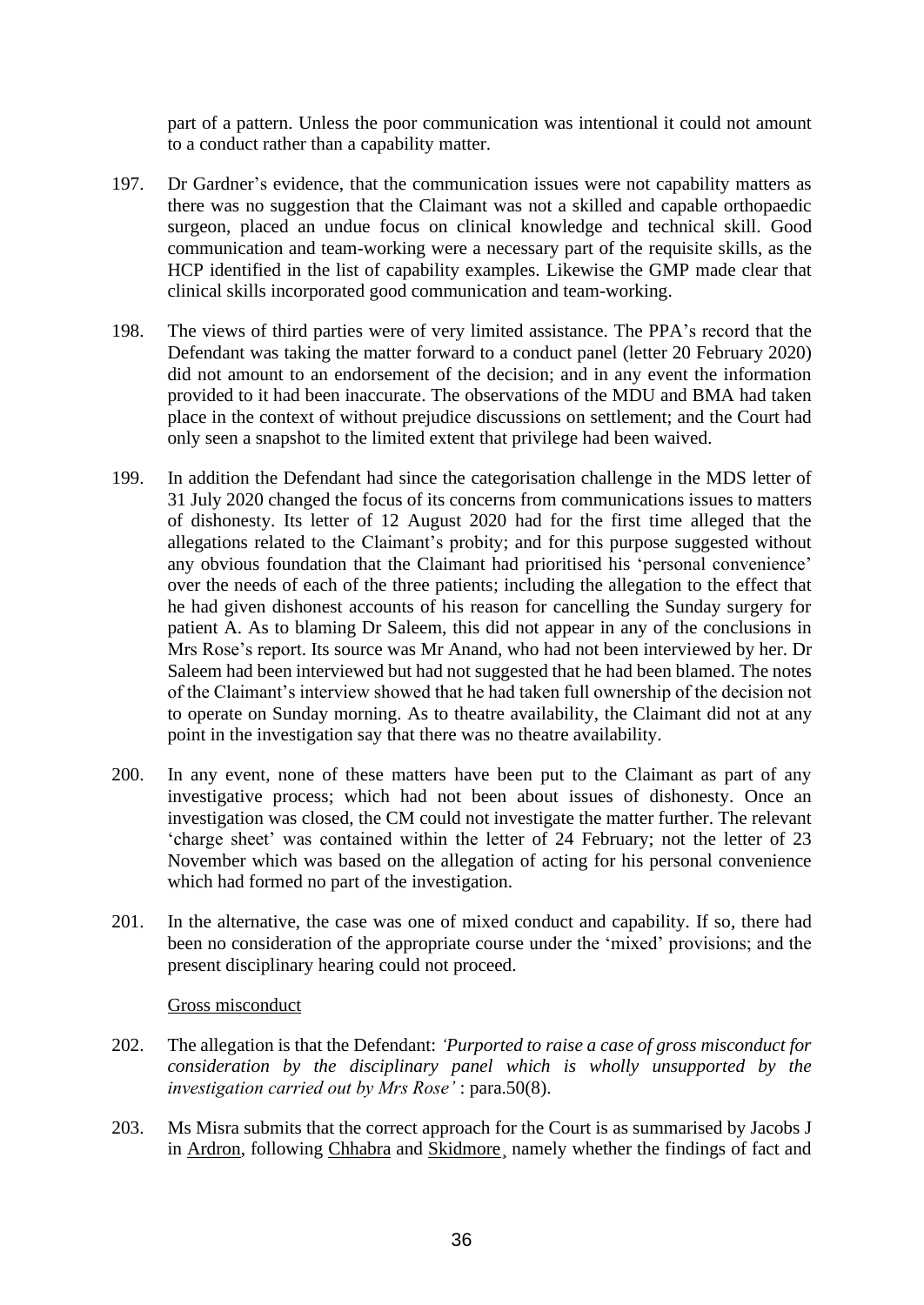evidence as found by the case investigator, when taken at their highest, are capable of supporting a charge of gross misconduct. This is an issue of law for the Court.

- 204. She submits that the Court should not follow the contrary conclusion of Elisabeth Laing J in Al-Obaidi that the question of whether there was a case to answer involved a 'threefold discretion' which was subject to review only on Braganza principles; a case not cited in Ardron. Her conclusion was contrary to Mattu (not cited), in particular at [81], and the subsequent decision in Idu. In any event, the issue made no difference on the facts of Al-Obaidi and the judge decided the case on the assumption that the question was as identified in Ardron.
- 205. For the reasons given under the issue of categorisation as between conduct and capability and *a fortiori*, there was nothing in the IR and its appendices and evidence that was capable of supporting a finding of gross misconduct. The allegation that the Claimant had lied or prioritised his personal convenience over his patients had formed no part of the TOR nor the consequent investigation. In further support she cited Ms Smith-Payne's evidence in cross-examination that she did not think there was anything in the IR to support the allegation that the Claimant had acted for his personal convenience.
- 206. If the matter was one of discretion and subject to Braganza principles, there was no rational basis for the conclusion which Dr Goode had reached that this was a matter of conduct not capability.

Defendant's submissions on categorisation

Conduct or capability

- 207. Mr Gorton submits that on a proper interpretation of the contractual provisions the CM's decision as to whether the case concerns conduct or capability (or a mixed case involving both) is a matter for the exercise of discretion; and with the consequence that the Court may only intervene on the Braganza basis.
- 208. Thus the approach from **Skidmore** has no application in the present case. Skidmore and the other decisions relied on by the Claimant concerned the previous distinction between 'professional' and 'personal' conduct, whose purpose was to ensure that there was appropriate professional involvement in the investigation and determination of allegations of professional (rather than purely personal) misconduct. A 'procedural remnant' of this remained in the MHPS which provided that *'Where the alleged misconduct relates to matters of a professional nature, or where an investigation identifies issues of professional conduct, the case investigator must obtain appropriate independent professional advice'*: Part III para.2. There was no such concern where the decision was between conduct and capability; because the relevant procedures provided for specialist professional input: see HCP para. 3.4.2.
- 209. The language of the relevant procedural provisions further demonstrated that it was a matter for the discretion of the CM. Thus the MHPS *'It is for the employer to decide upon the most appropriate way forward, having consulted the [PPA] and their own employment law specialist'*: Part III para.9; Part IV para.8 (Conduct and capability); and the HCP 3.4.3 (*'If the Case Manager concludes that the concern is one of conduct'*)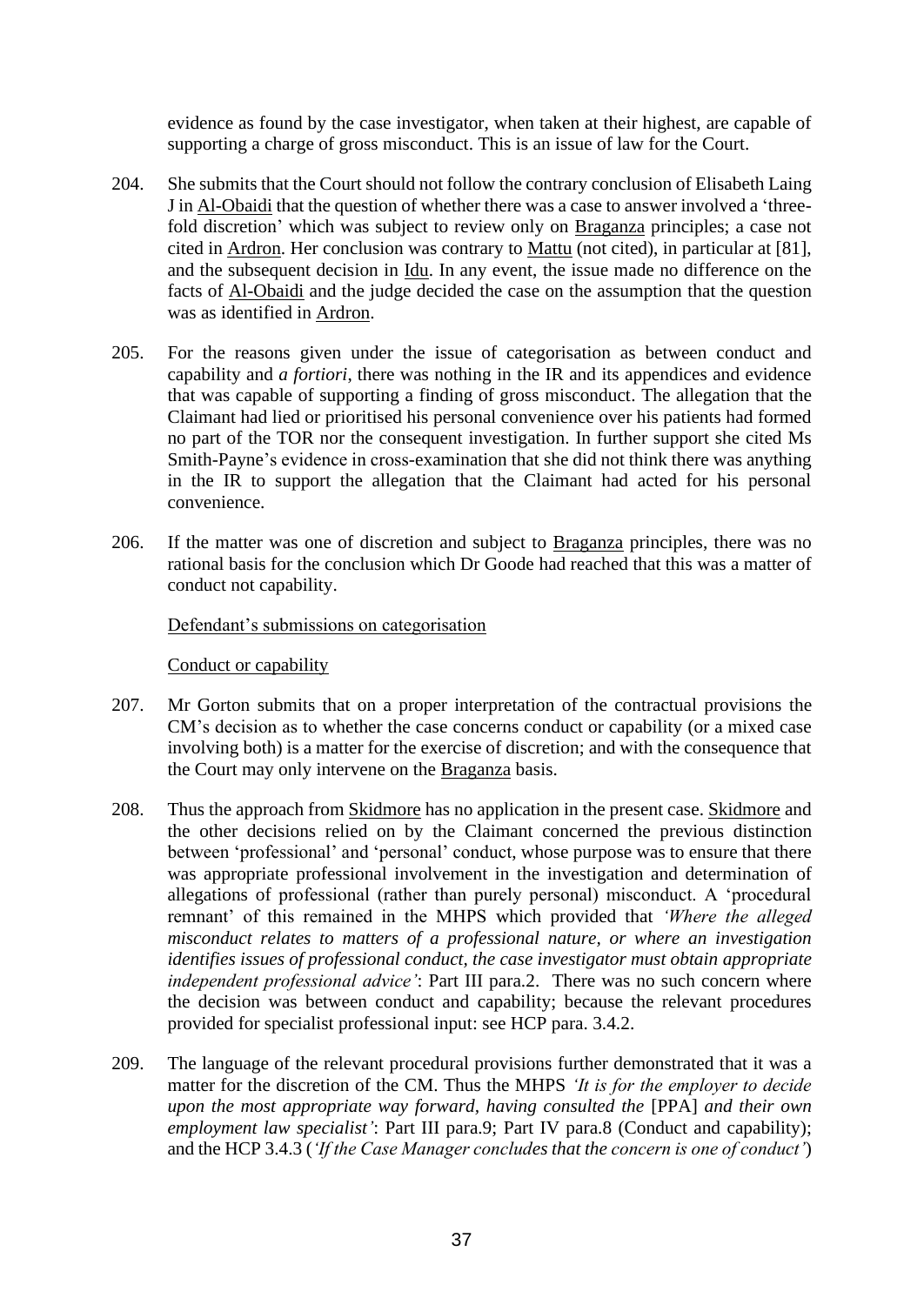and 3.5.2 (*'The decision as to which procedure shall be initiated and shall be taken by the Case Manager in consultation with…'*).

- 210. If it were other than a matter of discretion, reviewable only on Braganza principles, the Court would be drawn into the very 'micro-management' which was abjured by authority at the highest level and for which the Court was unsuited.
- 211. Further the Supreme Court in Chhabra made clear that the decision on the appropriate procedural route in a 'mixed case' involved the exercise of a discretion: *'…the trust had a discretion…whether to combine issues of capability and conduct in a capability hearing'*: [41]. For the purposes of this case he accepted that the 'mixed case' provisions were incorporated into the Claimant's contract.
- 212. In consequence it was not for the Court to decide on categorisation of conduct or/and capability, as if sitting in the chair of Dr Goode.
- 213. As to gross misconduct, the correct approach for the Court was identified in Al-Obaidi. The CM's decision as to whether there was evidence capable of amounting to gross misconduct involved a three-fold discretion, with which the Court could interfere only on the basis of Braganza principles. Accordingly in Ardron the Judge had been wrong to conclude from Skidmore that it was a question of law for the Court as to whether the findings of fact and evidence were capable of supporting a charge of gross misconduct.
- 214. Turning to the facts, the cases of patients B and C could never be about clinical competence and the exercise of clinical judgment. The case of patient A could involve issues of clinical competence and judgment, in respect of the significance attached to the 'swelling'; but also gave rise to conduct issues, i.e. that he cancelled the Sunday operation for reasons of personal convenience and not because of any clinical judgment; and as evidenced by the various and varying explanations he had given. In all the circumstances Dr Goode was fully entitled to reach the conclusion that the case fell into the conduct category alone. There would be no disadvantage to the Claimant in this categorisation. He could call evidence to support his case, e.g. from an consultant orthopaedic surgeon to support the clinical judgment which he claimed to have formed and thereby defeat the allegation that he had acted for personal convenience. Thus (nearly) everything advanced on his behalf in this trial could be placed before the disciplinary panel in defence of the allegations. He emphasised that the 'trigger of concern' was raised by the fact that there had been three incidents in one weekend, two of which could not involve issues of clinical competence.
- 215. Turning to the CI's findings, as to patient A Mrs Rose found (para.5.6) a clear divergence of evidence between the explanation given by the Claimant for cancelling the operation and the account given by Dr Saleem that the case was a high-risk emergency; that there was space in the theatre for operating on Sunday; and conflicting clinical opinion. Mr Gorton acknowledged that this did not state that the Claimant had acted for his personal convenience, but submitted that any procedural unfairness was cured by Dr Goode's further letter of 23 November which set this allegation out clearly.
- 216. As to patient B, the IR recorded the conflicting evidence of Dr Saleem and the Claimant as to whether he was contacted at the weekend. The case was indicative of the Claimant's inattention to what he should have been doing. As to patient C, there was clear acceptance by the Claimant that he could have taken further steps.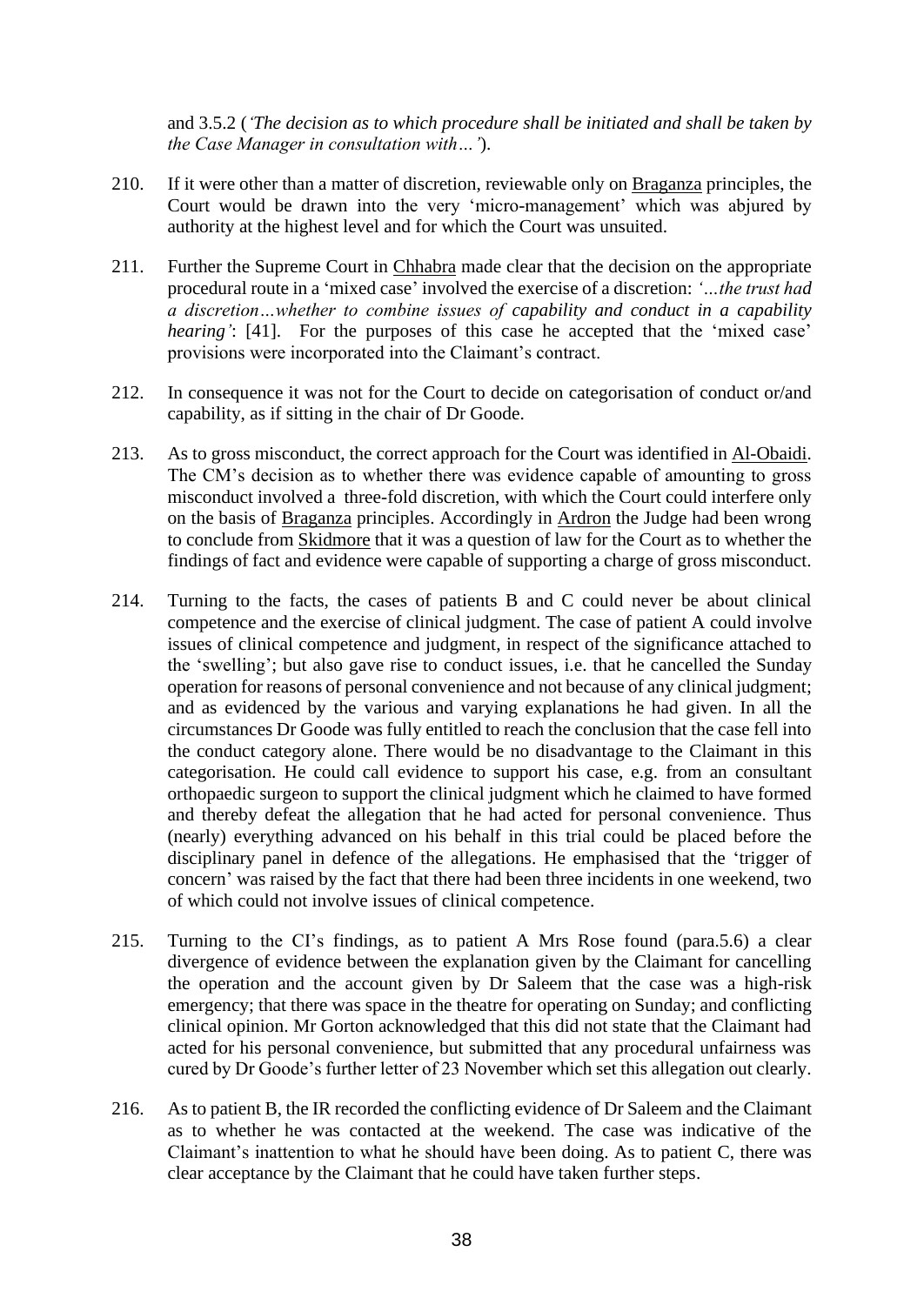- 217. As to breach of Domain 4 'Maintaining Trust' Mrs Rose's finding was that the evidence suggested that the Claimant had not appropriately prioritised each of the three patients and that their treatment did not fully meet their needs. Her conclusions included that the evidence suggested that the Claimant's conduct had 'fallen short' of the Domain 3 and 4 guidelines. This was all sufficient for a case to answer on conduct; and gross misconduct.
- 218. The consequent letter of 24 February 2020 was not to be seen as containing an exhaustive account of the case against the Claimant. The supporting evidence was in the IR. As the letter stated, and consistently with the Disciplinary Policy (para.4.5) the Management Statement of Case and supporting appendices were to be sent at least 10 days before the hearing. It could not be clearer from the letter that the allegation was that the Claimant had delayed the treatment 'in a conduct way'; and which was properly capable of being described as gross misconduct.
- 219. It was highly relevant that none of the experts in this field (PPA/MDU/BMA) raised any issue with the letter as advancing a case of conduct, not capability, and potentially amounting to gross misconduct. Dr Lord (MDU), with his expertise, was used to taking such points; had been involved from December 2019; was present at the interview on 6 January; and by his letter of 26 March accepted that it was a case of 'conduct', and by implication that it was potentially gross misconduct. This was all supported by his advice that there was a 95% chance of dismissal. The offer in that letter was a distillation of what the Claimant had been saying in his 'Duty of Candour' statement (5 January 2020). When that offer was rejected, the BMA (Mr Carver) became involved and made an offer of resignation. In his evidence the Claimant had attempted to besmirch these representatives in order to explain the concessions which had been made. As Idu confirmed at  $[26(5)]$  the fact that the Claimant and his expert representatives had not challenged the categorisation of the allegations was a matter of weight.
- 220. Furthermore, even if the Court had reservations about the clarity of the allegations, the Claimant and his advisers knew what was being alleged. In cross-examination he had accepted that if the allegations about prioritisation were established they would constitute misconduct.
- 221. MDS having been instructed in their place, its letter of 22 September 2020 brought a change of tone and tactic. The terms of that letter led to Dr Goode's review of the 'Part 2' additional material and his consequent letter of 23 November. This included the SII report on Patient A which relied on information from Mr Anand; and the further information obtained by Dr Goode from Mr Anand. If there was any lack of clarity in the letter of 24 February, that was cured by this further letter.
- 222. As to its reference to want of probity, he acknowledged that neither that word nor the concept were clearly identified in the letter of 24 February, as opposed to its references to categories of Gross Misconduct. Probity was simply the 'portmanteau word' for what was alleged and was supported by the evidence. The allegation that the Claimant had acted for his 'personal convenience' was supported by the evidence of Dr Saleem and Mr Anand; amounted to 'dumping' his patients because of his pending holiday; and was the inference to be drawn from the Claimant's changing accounts of the reason for cancelling the operation of the 15-year-old patient A.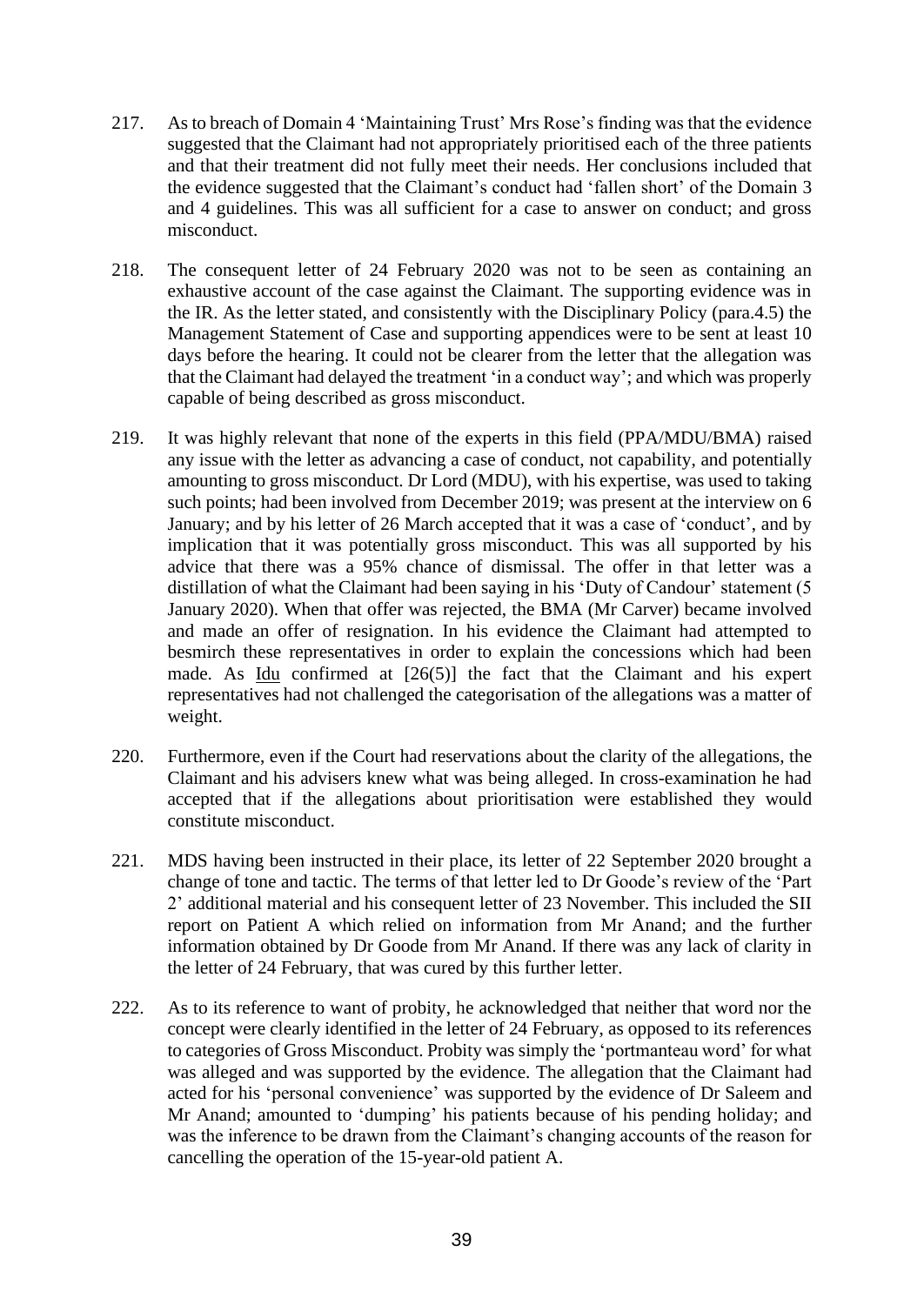- 223. It was wrong to use the phrase 'charge sheet' when considering the letters of 24 February or 23 November. One aim of the MHPS was to move away from 'lawyerly formality'. The Claimant had to look at both documents, together with the evidence contained in Parts 1 and 2. The Disciplinary Policy provided for the Management Statement of Case 'detailing the allegations' to be provided on *'reasonable notice (normally 7 days)*' before the hearing. The employee's opportunity to respond was at that hearing (para.4.5).
- 224. As to gross misconduct, there was no basis to conclude that Dr Goode's decision that there was a case to answer on gross misconduct was irrational; and bad faith had been abandoned.

# **Alleged procedural unfairness**

## Claimant's submissions

225. The Claimant alleges that there were material breaches of the contractual procedures in that the Defendant:

(1) failed to consider the Claimant's grievance against the categorisation of the case (POC para.50(4));

(2) failed to obtain any or any appropriate clinical input into the investigation process  $(50(1))$ ;

(3) Dr Goode carried out a quasi-investigation in the period September-November 2020, contrary to his role as CM; and thereby included evidence not gathered as part of Mrs Rose's investigation before the disciplinary hearing (50(3) and (6));

(4) failed to investigate conduct/probity concerns; or to provide the Claimant with clear and complete details of the allegations to be faced at the hearing (50(2) and (7)).

- 232. In the light of the eventual supply of legible theatre lists, the claim in that respect (POC para. 50(9)) was no longer pursued.
- 226. As to the law generally, Ms Misra duly acknowledges the principles identified in Chhabra that, as a general rule, it is not appropriate for the Court to intervene to remedy minor irregularities in the course of disciplinary procedures between employer and employee; or to 'micro-manage' such procedures. Further the Court should be slow to interfere where the disputed issues can be sorted out and resolved within the framework of internal procedures: Gregg v. North West Anglia NHS Foundation Trust [2019] ICR 1279, CA. By contrast, the Court may intervene where there are irregularities which individually or collectively amount to a material breach of contract; and particularly where (as here) any common law damages awarded after the termination of employment might be very limited: see Chhabra at [39]. As expressed in Hendy v. Ministry of Justice [2014] IRLR 856, to be sufficiently serious for these purposes the breaches have to be such as to *'…make the continued pursuit* [of the disciplinary process] *unfair in a manner which cannot be remedied within the proceedings themselves'*: per Mann J at [49].

Failure to consider the grievance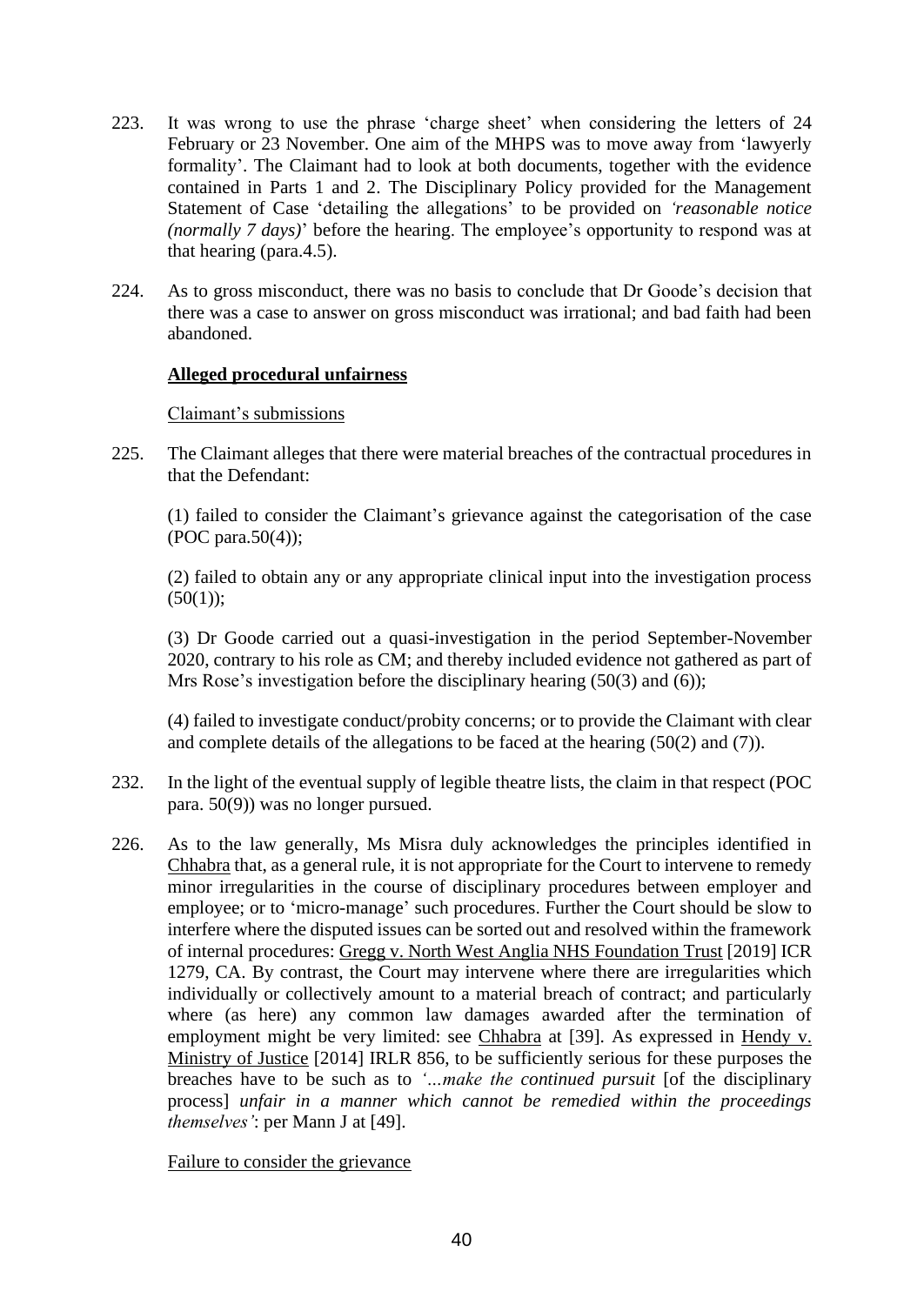227. Ms Misra accepts that this complaint is now academic, since the relevant grievance (categorisation) is the major subject of this trial. She submits that the Defendant should have considered the Claimant's grievance dated 25.8.20 pursuant to MHPS Part III para.9; and was wrong to refuse to do so on the basis of the exclusion of 'Disciplinary matters' from its Grievance procedure (para.3.1). That exclusion states that where the matter is excluded from the Grievance procedure, *'…the appropriate policy should be used.'* That took the matter back to the MHPS Part III para.9.

Failure to obtain any or any appropriate clinical input into the investigation

- 228. The MHPS required that the CI *'…must formally involve a senior member of the medical…staff where a question of clinical judgement is raised during the investigation process.'*: Part I para.12; to similar effect the HCP at 3.2.6. Mrs Rose, a retired physiotherapist, had not sought such advice. This was a fundamental breach of the contractual procedures, which could not be remedied at the disciplinary hearing.
- 229. The potential significance of clinical issues had been confused by the terms of the TOR which contained the implicit assumption that there had been a clinically-unacceptable delay; hence its heading and the terms of TOR (2).
- 230. However both Dr Goode and Mrs Rose had realised that clinical issues were potentially involved, hence Mrs Rose's 18 December 2019 e-mail question and Dr Goode's response (not forwarded to Mrs Rose): *'The delay of treatment is still part of the clinical decision-making'*. This contrasted with Ms Smith-Payne's e-mail of 4 December that the investigation: *'does not necessarily need to be clinical as the issue is in relation to conduct and failure to respond to clinical emergencies.'*
- 231. The result of this confused approach was a degree of incoherence in Mrs Rose's report. Thus at para. 5.6 she recorded the Claimant's account of swelling as one of the reasons for delay and that this was at odds with Dr Saleem's account of his and other opinion; and then stated that clinical opinion differs on this issue. Without appropriate clinical input Mrs Rose was unable to form an opinion on the differing views; likewise in her statement that there was evidence that the Claimant 'did not appropriately prioritise' the three patients.
- 232. In her evidence she had said, of these conflicting opinions, that her role was to decide on the balance of probability; and that where there were several people who agreed and one who disagreed the majority were likely to be correct. However Mrs Rose was not in a position to resolve the differing views.

Dr Goode carried out a quasi-investigation contrary to his role as CM/thereby included evidence not gathered as part of Mrs Rose's investigation before the disciplinary hearing

233. In Chhabra the Supreme Court held that one of the specific examples of serious and material irregularity was where the CM had gone outside his remit by sending matters to a disciplinary hearing which had not been the subject of investigation by the Case Investigator : *'But the procedure does not envisage that the case manager can send to a conduct panel complaints which have not been considered by the case investigator or for which the case investigator has gathered no evidence'*[32].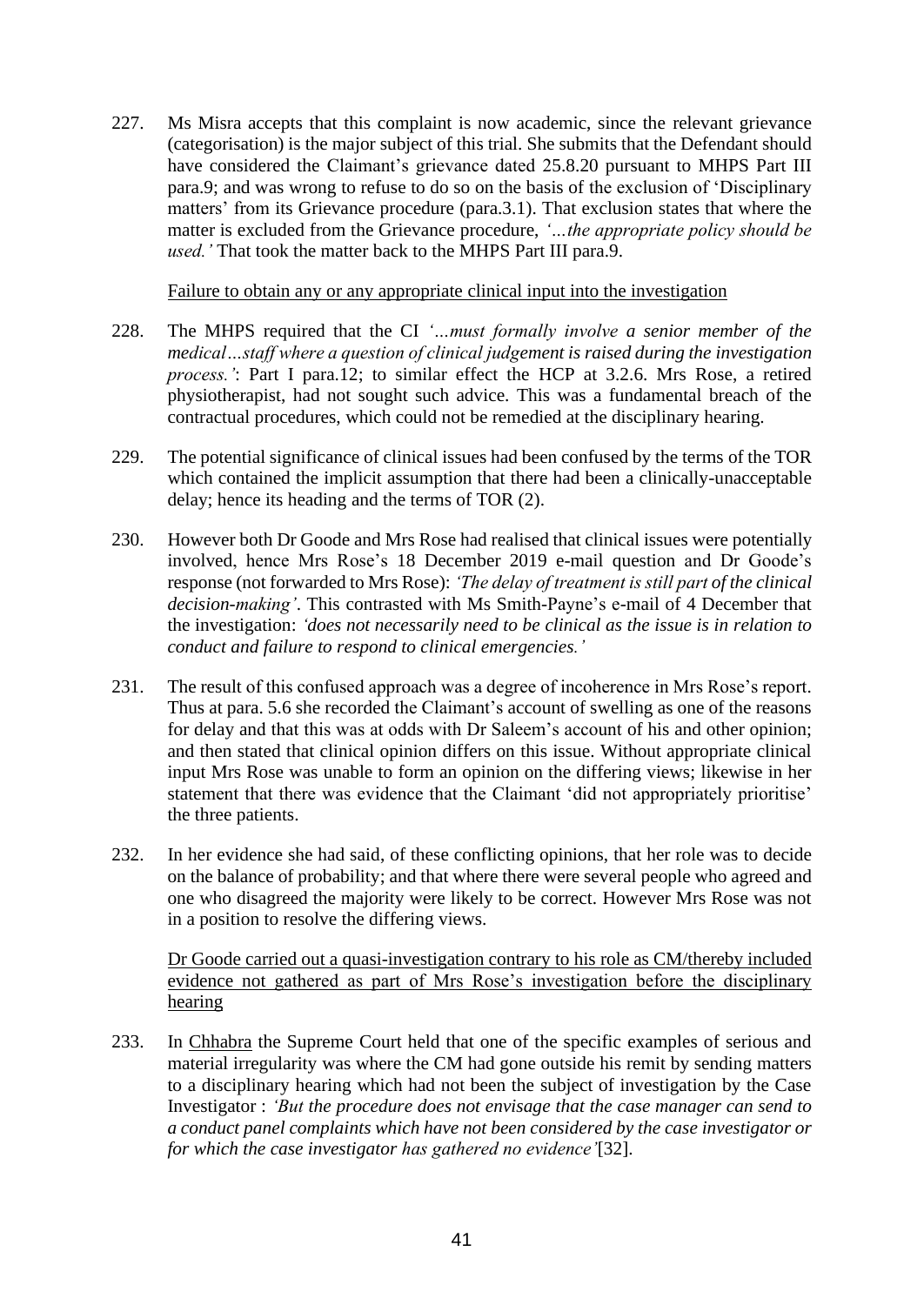234. In this case Dr Goode had conducted his own investigation rather than asking Mrs Rose to open her investigation on the basis of a suitably amended TOR. Contrary to his evidence, Dr Goode was not merely clarifying matters which had been raised as gaps in the investigation by MDS in its letter of 22 September 2020. In effect he was acting as case investigator for a new case of dishonesty/want of probity; and for that purpose obtaining information from Mr Anand who was then added to the list of witnesses for the disciplinary hearing. In addition, this further investigation again had no involvement of an appropriate and independent clinician.

Failure to properly investigate conduct/probity concerns; failure to provide clear and complete details of the allegations to be faced by the Claimant at the hearing

- 235. None of the probity allegations were the subject of Mrs Rose's investigation. In her evidence she said that she did not recall the word 'probity' being mentioned; nor was it in the TOR.
- 236. The procedures required that the specific allegations must be notified to the practitioner at the time when he is advised that a CI has been appointed to carry out an investigation: MHPS Part I para.13; HCP 3.2.5. This was of particular importance if the allegations were of the gravity of a challenge to his probity.
- 237. The letter of 24 February provided no such allegations of want of probity. If (contrary to the Claimant's primary case) the subsequent letter of 23 November could be taken into account as the basis of the allegations, it was wholly defective. In particular the letter provided no basis for the assertions that the Claimant had acted in respect of each patient for 'his own personal convenience' rather than their clinical needs; nor for the contention that he had breached the GMP (para.68) requirement to be honest and trustworthy in all communications with patients and colleagues. Even in his evidence Dr Goode had been unable to give a clear and coherent basis for these allegations of want of probity. Furthermore none of these allegations of want of probity been put to the Claimant at any stage of the investigation.

Defendant's submissions

#### Failure to consider the grievance

- 238. The cited provisions of the MHPS said no more than that a practitioner who considered that the case had been wrongly classified as misconduct was '*entitled to use the employer's grievance procedure'*. Since the practitioner already had that right under the grievance procedure, it added nothing and was too 'vague and imprecise' to be apt for incorporation as a contractual right: cf. Hussain v. Surrey and Sussex Healthcare NHS Trust [2011[ EWHC 1670 (QB) at [168].
- 239. In any event, even under the terms of the MHPS provision, the time to raise the grievance was when the employer made the decision on classification. The provision must be subject to an implied term that it must be used within a reasonable period of time; for otherwise it could be used to resurrect matters long expired. In this case the Claimant had made no objection to the classification until he changed advisers; and indeed had positively endorsed through the MDU without prejudice letter of 26 March. It was too late to raise a grievance 6 months after the classification decision had been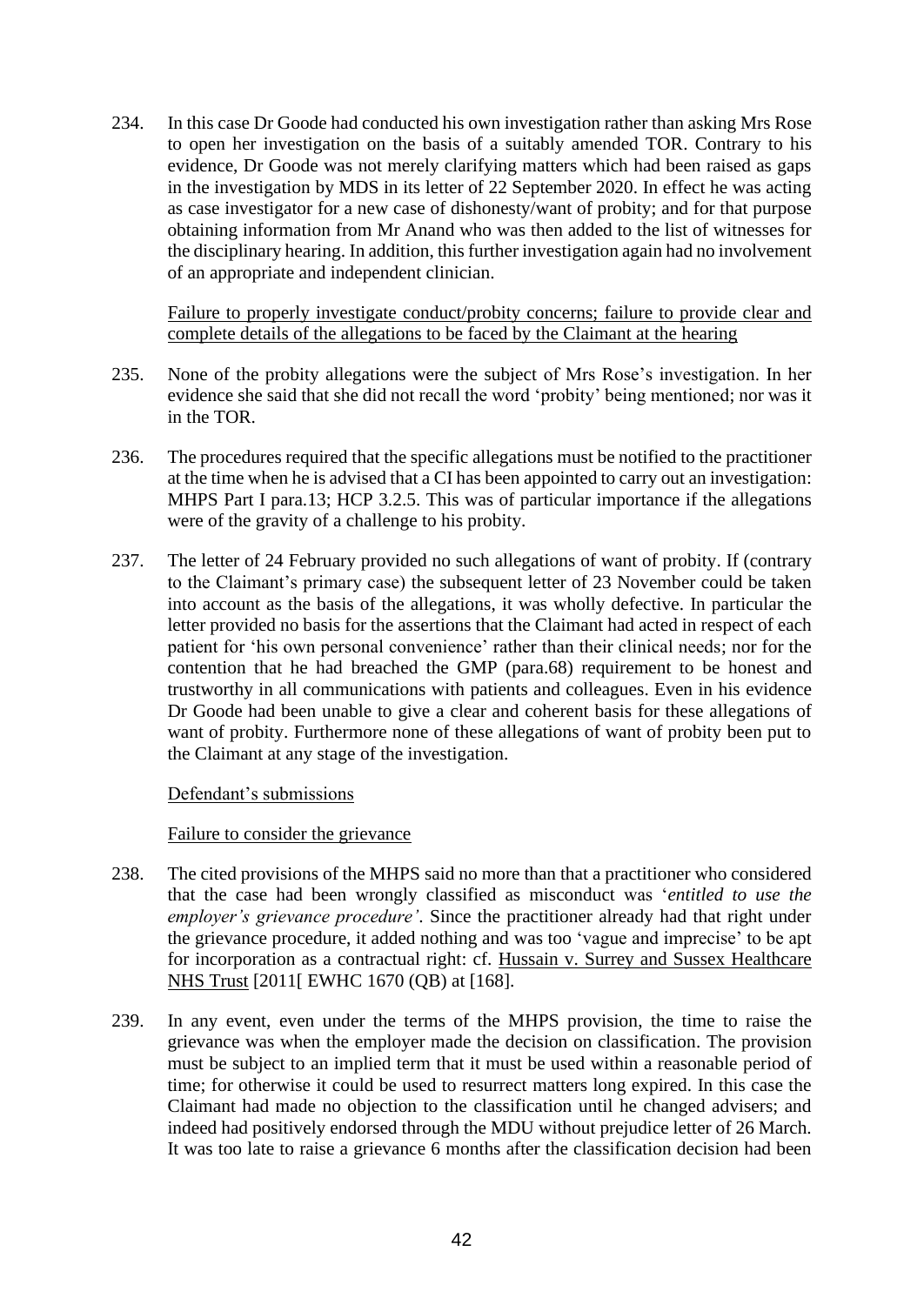made; and when in consequence it conflicted with the exclusionary terms of the grievance policy.

## Failure to obtain any or any appropriate clinical input into the investigation

240. The case always related solely to conduct; and the Claimant and his advisers had engaged with the case on that basis until he changed advisers in July 2020. Mr Javed had been allocated to be called upon by Mrs Rose if necessary; but in a case involving probity, not capability, she had not needed to do so. As the allegations involved professional misconduct, in accordance with HCP para. 3.4.5.2 the letters of 24 February and 23 November had advised that the panel would include a member who was medically qualified at consultant level and not currently employed by the Trust; and the Defendant had subsequently changed the choice of consultant following complaint on behalf of the Claimant. By the letter of 23 November the Defendant had also indicated willingness to commission a desktop independent review; and had then duly instructed Mr McEvoy to consider whether the Claimant's conduct amounted to professional misconduct and had obtained his response: HCP 3.4.2.

Dr Goode carried out a quasi-investigation/included evidence not gathered as part of Mrs Rose's investigation before the disciplinary hearing

- 241. As the authorities made clear, where the detailed procedures were silent or nonexhaustive on a point, the fallback position was that the Defendant was to act in accordance with its managerial discretion: see Gregg; Burn; also Al-Mishlab v. Milton Keynes Hospital NHS Foundation Trust [2015] EWHC 3096 (QB: Green J, as he then was) at [17].
- 242. This was what Dr Goode had done. In response to MDS' letter of 22 September, he had responded to the issues raised; the most significant of which was the complaint that Mr Anand had not been contacted. This was an act of managerial discretion against which there was no basis of challenge. The MHPS and HCP imposed no prohibition against seeking more or clarificatory evidence other than through the CI; nor any exclusion of evidence not obtained by the CI. Any such exclusion could work to the disadvantage of either side; for the practitioner if e.g. exculpatory evidence were obtained. It would be artificial to go back to the CI when it was largely an internal disclosure exercise and asking for comments on the Claimant's extensive statements and documents. The procedures do not allow the 'closing down' of the investigation in this way. All that Dr Goode had done fell within the ambit of the TOR and the IR.

Failure to properly investigate conduct/probity concerns; failure to provide clear and complete details of the allegations to be faced by the Claimant at the hearing

243. The allegations were properly investigated and particularised with appropriate clarity. As submitted, the TOR and IR implicitly and respectively raised and considered the issue of probity. If (contrary to the Defendant's primary case) there were any lack of clarity in the details of the allegations in respect of probity, all necessary clarity was provided in Dr Goode's letter of 23 November and also the Defendant's solicitors' letter of 27 November. In any event, as the Disciplinary Policy provided, the detail of allegations was to be provided in the management statement of case supplied together with reasonable notice of the disciplinary meeting: para. 4.5.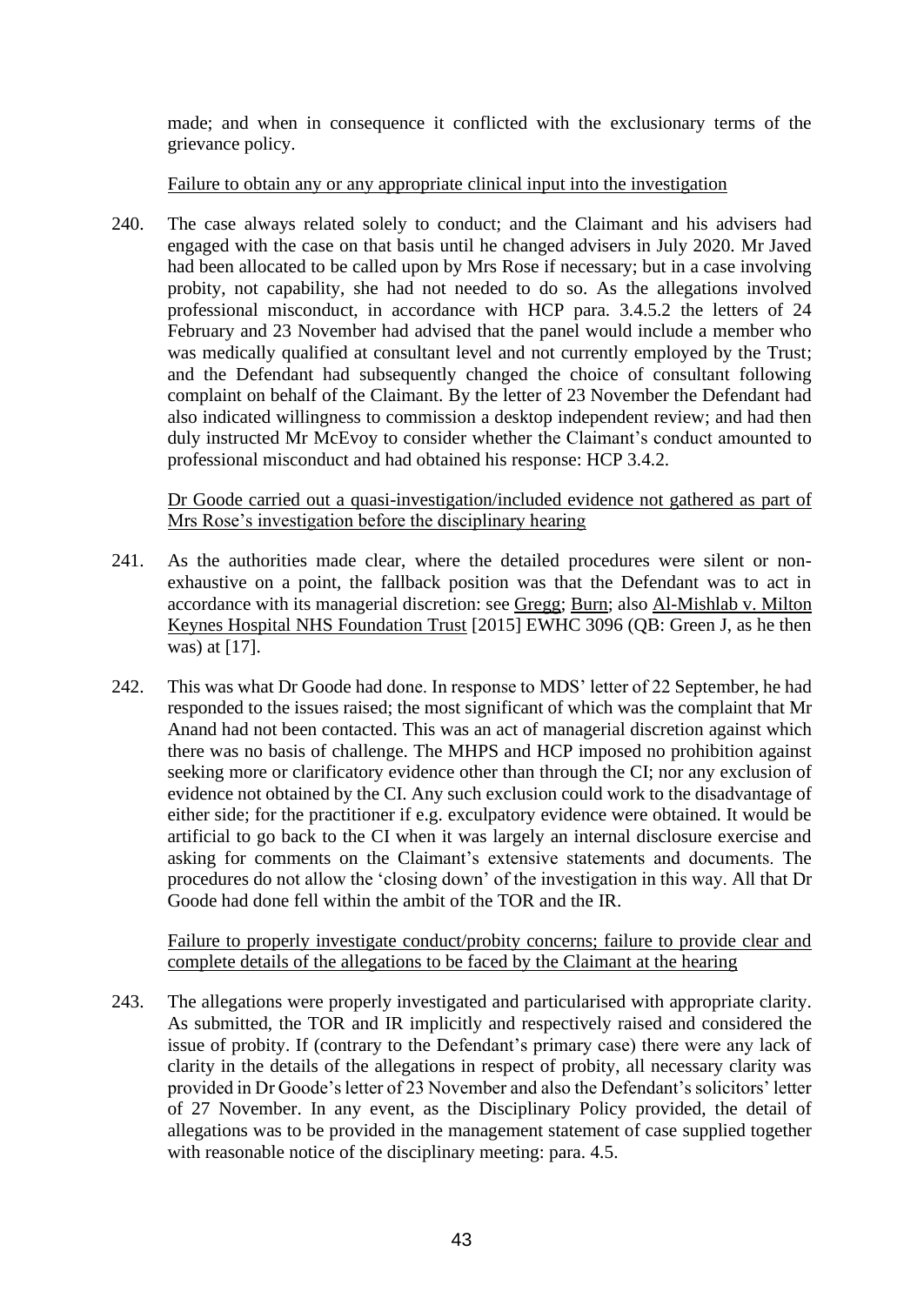244. On a broader canvas, Mr Gorton submitted that the Claimant was seeking to pursue a capability route so as to prevent any sanction being applied to him. The aim was to trap the employer so that it could not investigate the serious concerns which it had about his probity. This was what the case was all about. If the capability route were taken, he would first have to be failed by a PPA panel for a capability hearing to be established. Based on the Claimant's evidence as to the reflection he had undertaken and the remediation he proposed, that was never going to happen. He had accepted the lessons learned in respect of patient A; and on any view the case in respect of patients B and C did not relate to capability.

#### **Analysis and conclusions on categorisation and procedures**

- 245. In this case the issues of categorisation and procedural fairness are inextricably linked. This is because, in my judgment, the Defendant's case against the Claimant has fundamentally changed between its presentation in Dr Goode's letters of 24 February and 23 November 2020; and because of the subsequent explicit statements by the Defendant that there is no challenge to the Claimant's capability in any respect and that the case against him is focused entirely on the contention that in the case of each of the three patients he delayed appropriate treatment for reasons of his own personal convenience.
- 246. In circumstances where the case is thus based solely on the probity of the practitioner, there can be no basis for anything to be referred to the capability procedure; nor therefore for the Court to make any order to require it to do so. In short, the Defendant as employer cannot be required to pursue a case which it does not in fact advance.
- 247. However in my judgment the fundamental change in the Defendant's case against the Claimant has involved very significant procedural irregularities which amount to a material breach of contract. This is because the case on want of probity has not been investigated by the CI; and that requirement cannot be sidestepped in the way that has occurred.
- 248. These conclusions have two consequences. First, for the probity case to proceed there must be fresh Terms of Reference which squarely set out the probity allegation that the Claimant put his personal convenience before the clinical needs of the three patients; a fresh investigation by a Case Investigator in accordance with those Terms of Reference; and a consequent fresh decision by a Case Manager. Secondly, that the correct characterisation of the case against the Claimant as it stood at 24 February and/or 23 November 2020 is academic.

#### Fundamental change of case

249. As I accept and the PPA letter of 18 November 2019 confirms, Dr Goode had a concern  $-$  in particular in respect of patient A  $-$  that the Claimant had delayed the treatment of the patients for reasons which reflected on his probity; and that this was linked to the fact that he was beginning his holiday on the Tuesday after the weekend. However I also consider that he had not excluded the possibility that there might be explanations which bore on the Claimant's clinical judgment. That is apparent from his email answer of 18 December that *'The delay of treatment is still part of the clinical decision-making'* and his evidence in cross-examination; coupled with the knowledge that Mrs Rose would be able to draw on the expertise of Mr Javed if she thought it necessary.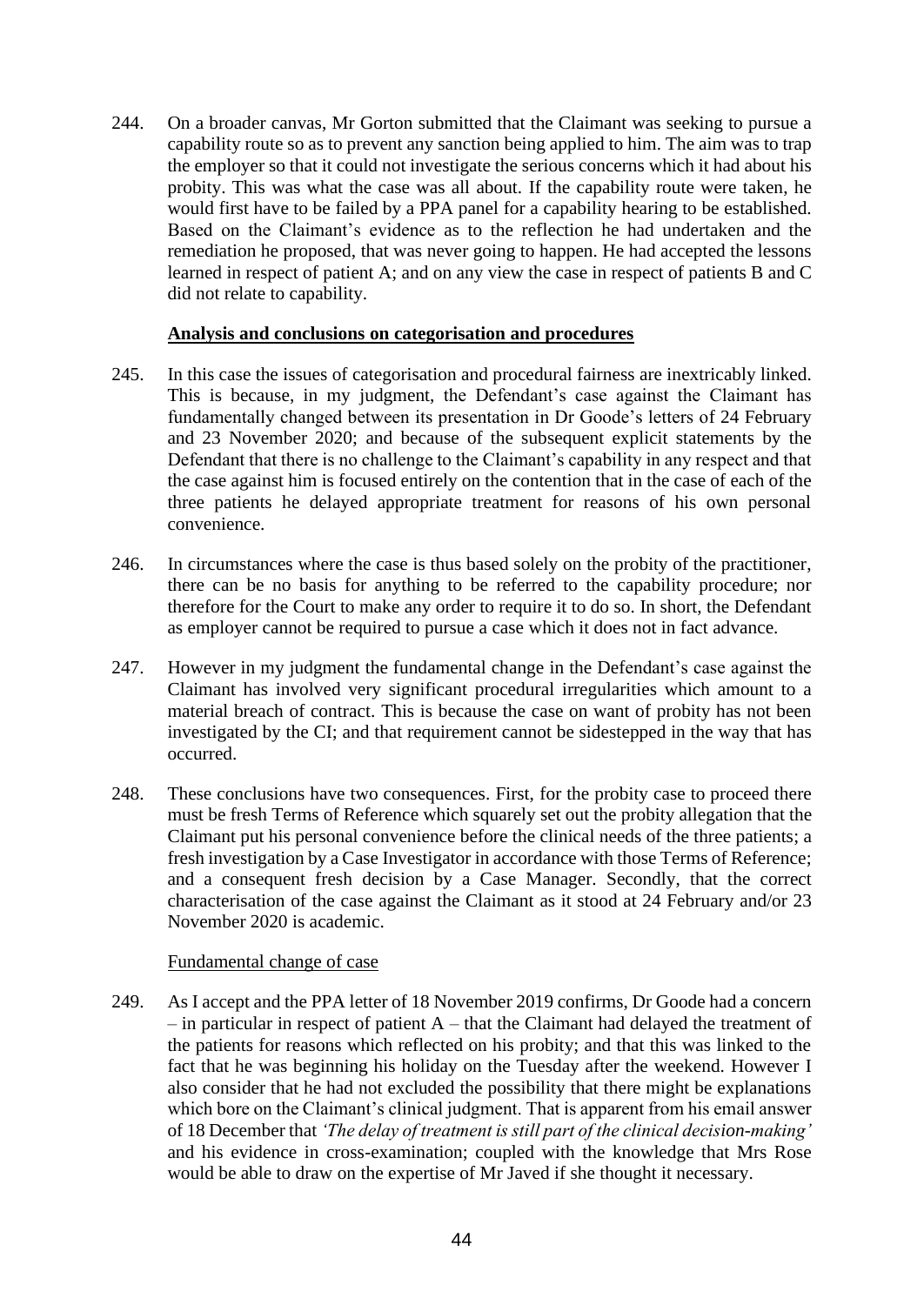- 250. In consequence the TOR was drafted in terms which left it unclear as to whether the investigation was intended to include issues of clinical judgment. On the one hand, the very title of that document implied that the premise of the investigation was that the delays which had occurred in the treatment of each patient had no clinical justification, i.e. because they involved 'inappropriate treatment'. That premise was likewise embodied in the terms of TOR (1). By contrast, on the face of it, the terms of TOR (2)- (7) did not contain that premise. They raised open questions as to why the relevant surgery or treatment of each patient had not taken place earlier than it did; and indeed in TOR (7) had required consideration of whether the delay in each case was 'negligent'.
- 251. However, if the CI was being asked to investigate and consider whether there was a case to answer in respect of the Claimant's probity – and specifically as to whether he had put his personal convenience ahead of the interests of all or some of these three patients - that was an issue which needed to be unequivocally identified in (at least) the TOR. That was necessary so that both Mrs Rose and the Claimant knew that an allegation of that gravity was being made and to be investigated. The HCP/MHPS provisions make clear that the practitioner must be informed, when told that an investigation is to be undertaken, of the allegations or concerns that have been raised: HCP 3.2.5; MHPS Part I para.13. That fundamental requirement is in no way weakened by those provisions which require full details of the allegations to be provided at later stages: HCP 3.4.5.1; Disciplinary Policy para. 4.5.
- 252. This confusion in the TOR (1)-(7) in my judgment led to confusion in the mind of Mrs Rose as to the scope of her investigation. On the one hand, as I accept, she did not see her task as to investigate whether or not there had been clinical mismanagement by the Claimant. Her concern about this had led her to make the point which she did in her email of 18 December 2019 that it was important that the Claimant understood that she would be *'investigating delays in treatment rather than clinical decision-making'*. However, as I accept, she also properly identified the ambit of her investigation as defined by the TOR and the specific issues which they raised. In consequence, she was placed in a position whereby delay in 'appropriate management' of each patient was assumed; and yet she also found it necessary (in respect of patient A) to weigh up the conflicting clinical opinions on the decision to postpone surgery. Thus, as her IR and evidence in Court attest, Mrs Rose was to an extent drawn into consideration of the differing opinions of Claimant and Dr Saleem; an issue on which she had no relevant expertise and for which she did not draw on Mr Javed.
- 253. In my judgment this confusion on the ambit of the investigation then fed through into her findings and conclusions. Thus e.g. under TOR (3), these recorded the conflict of opinion as to whether there were valid clinical reasons for postponing the surgery on patient A; whereas under TOR (8) her focus was on whether there had been 'intentional' negligence (and whether the delay had caused any harm).
- 254. A further potential confusion arises from the terms of TOR (8) and (9) relating to the GMP Domains 3 and 4 and the use of the word 'conduct'. There is a potentially significant distinction between the use of that word in a descriptive and an evaluative/pejorative sense. The former refers simply to a person's acts and omissions; the latter to misconduct, in particular as envisaged in Part 4 of the HCP. Properly construed in the context of these TOR, I consider that the word was being used in the former, purely descriptive sense. It contains no implicit premise that the Claimant had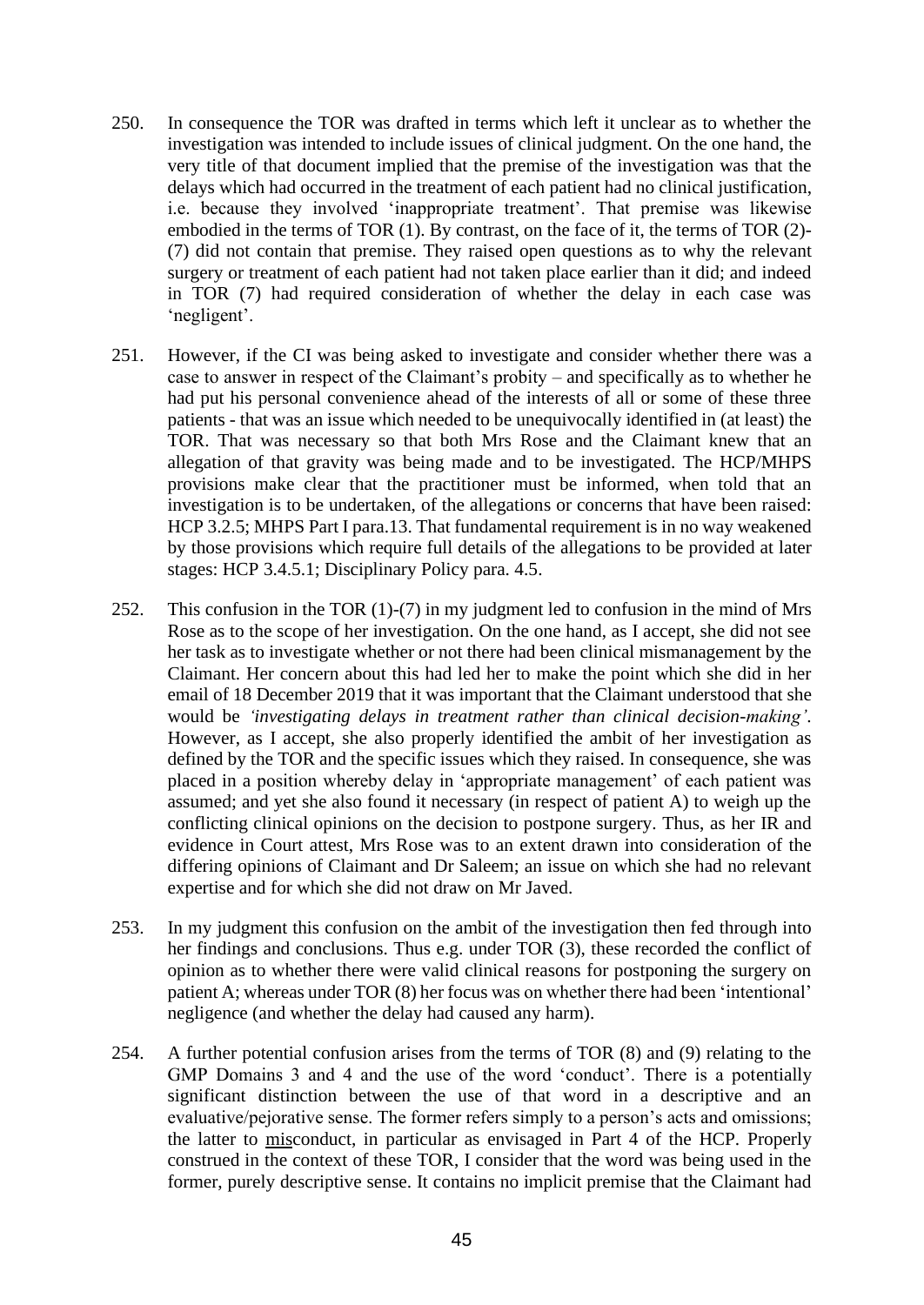misconducted himself. It simply asks the CI to consider whether his acts and omissions, as investigated, may have constituted a breach of the provisions of Domains 3 and/or 4. In any event, I am satisfied that Mrs Rose interpreted the questions in that way.

- 255. In my judgment Mrs Rose's conclusions to an extent reflect the potential confusion in the language of the relevant TOR (8) and (9). As to Domain 4 ('maintaining trust') her statement that *'there is evidence that VK did not appropriately prioritise patients A B and C and that as a result the treatment did not fully meet their actual or potential clinical needs'* leaves it quite unclear what is meant by 'not appropriately prioritised'. I see nothing in the rest of the IR to suggest that this meant that the Claimant may have acted as he did for his own personal convenience; and in the absence of an express or implicit allegation to that effect there is no reason why Mrs Rose should have reached that conclusion. On the contrary the effect of the rest of the IR is that there may have been an error of clinical judgment in respect of patient A and failures of communication and teamwork in respect of all three patients. The effect of her conclusions under Domain 3 (communication and teamwork) is all in that latter respect.
- 256. In this respect it is also important to note that issues of clinical competence may engage either conduct or capability or both. This is inherently obvious but is also seen in the language of the procedures. Thus e.g. the MHPS/HCP include, within their examples of concerns about capability, out of date, incompetent or inappropriate clinical practice; but they also recognise the potential for these to extend into issues of misconduct: see e.g. the qualification in HCP para 3.5.2 *'(unless this is contrary to clear management requests made previously in which case the issue may be one of misconduct…)*; also the Disciplinary Policy Appendix 2 example of gross misconduct A17 *'Any act or omission constituting serious negligence in a member of staff's performance of his/her duties*; and the MHPS category of misconduct including *'Wilful, careless, inappropriate or unethical behaviour likely to compromise standards of care or patient safety…'*
- 257. In my judgment the TOR failed to identify the allegation of want of probity; and this failure is central to the present case. The TOR admittedly contained no express allegation to that effect; nor do I accept that it was implicit. If it had been implicit, Mrs Rose must inevitably have questioned the Claimant on that basis; but she did not. In consequence, and in any event, I see nothing in this IR to support a conclusion that there was a case to answer in respect of the Claimant's probity, whether by way of acting for his own personal convenience or otherwise. Dr Goode's letter of 24 February took the matter no further, since its terms depended on the IR.
- 258. In consequence Dr Goode's letter of 23 November in my judgment constituted a fundamental change in the case against the Claimant.

#### Procedural irregularities

- 259. In my judgment this change of case involved substantial irregularities in the investigation of the probity concerns, namely by (i) failing to have this investigated by the CI (POC para.  $50(2)$ ); and (ii) in effect doing so through the CM (POC para.  $50(3)$ and (6). These amounted to a material breach of the Claimant's contract.
- 260. As I have concluded, the allegation of lack of probity and acting for his personal convenience has not been the subject of an investigation by Mrs Rose. I do not consider that this requirement can be sidestepped in the way that has occurred. As Chhabra and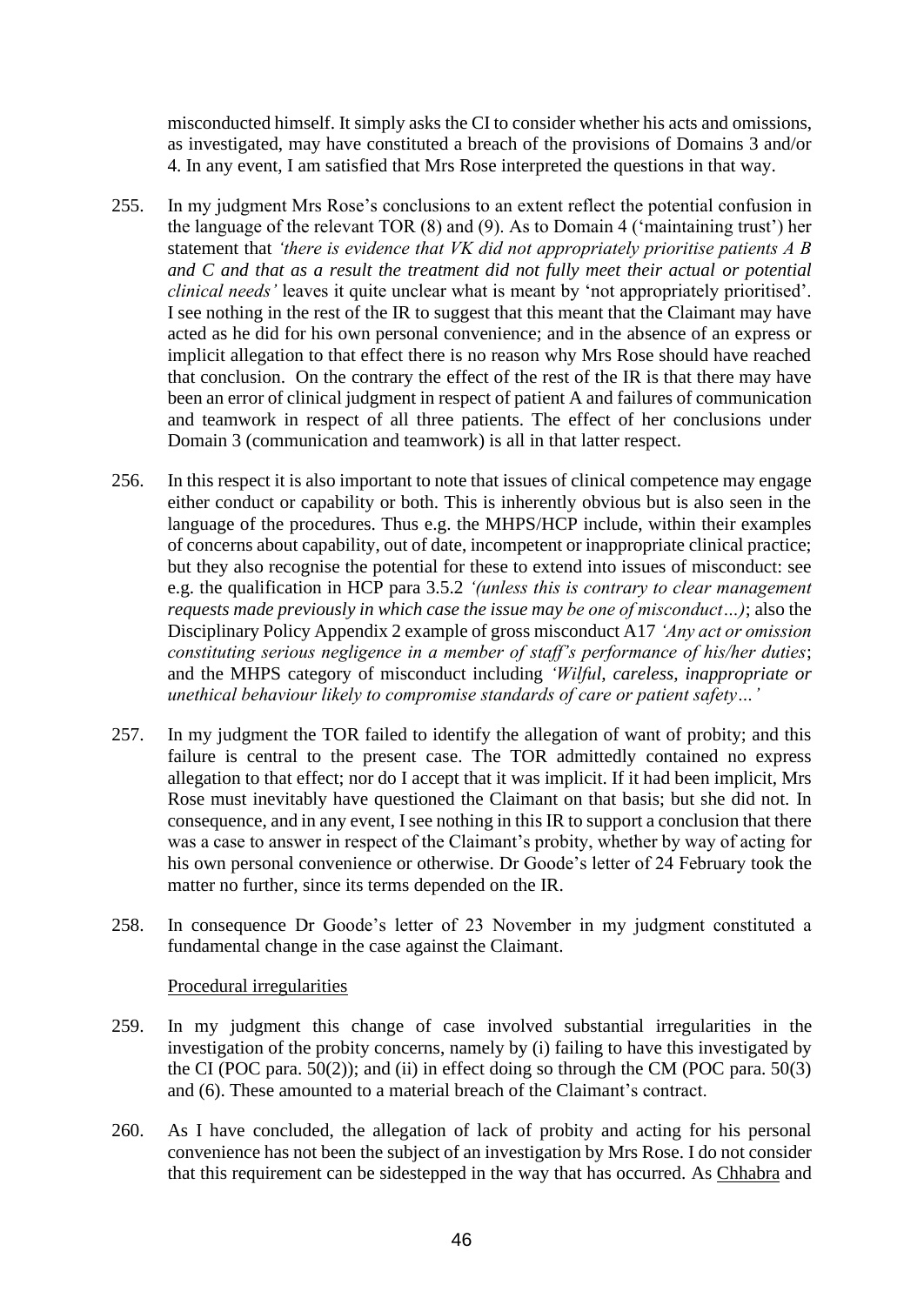the relevant provisions of the MHPS/HCP in this case make clear, the procedures draw a fundamental distinction between the roles of the CM and CI. I remind myself of the need to avoid what is described in Chhabra as the introduction of *'unhelpful inflexibility into the procedures'* [32]; but I consider this to be no answer where an allegation of this gravity has not been the subject of investigation or report by the CI. As also stated in Chhabra at [32], *'… The procedure does not envisage that the case manager can send to a conduct panel complaints which had not been considered by the case investigator or for which the case investigator has gathered no evidence.'*

- 261. Further, I do not consider that the importance of that independent investigation can be set aside on the basis that the material obtained and considered by Mrs Rose included evidence that might be read as providing support to an allegation that he had put his own interests ahead of the clinical needs of his patients, e.g. her interviews of Dr Saleem and Mr Shetty. In any event those interviews were after the Claimant's interview, with the consequence that nothing from those interviews were put to him.
- 262. I also do not accept that the fundamental requirement for the investigation to be carried out by the CI can be displaced on the basis that Dr Goode's further investigation was simply the response to MDS' letter of 22 September. Whilst that letter made a range of complaints about the conduct of the investigation, e.g. that Mr Anand had not been interviewed, it did not constitute any form of waiver or informal encouragement to Dr Goode to carry out his own further investigation; let alone into an allegation of want of probity which had not been before Mrs Rose.
- 263. The existing confusion is further supplemented by what appears to be misunderstanding between the instructions to and the response from the independent consultant orthopaedic surgeon Mr McEvoy. The letter of instruction (21 January 2021) seeks advice on matters of professional misconduct but expressly not as to clinical competence or judgment. By contrast Mr McEvoy's "preliminary thoughts" (27 January) include, at least in respect of patient A, considerations of optimal and suboptimal clinical management.
- 264. In all the circumstances I conclude that these breaches of the disciplinary procedure are of such materiality that it would be wrong for the matter to proceed to a disciplinary hearing on the existing basis. In my judgment it is necessary for the disciplinary process to be restarted on a clear and unconfused footing as identified above

#### Categorisation

- 265. It follows that the issue of categorisation is academic. Further, there is a real element of artificiality in the whole exercise; because of the critical mismatch between Dr Goode's concerns as to probity and the terms of the TOR and consequent IR. However in view of the full argument on fact and law I will set out my conclusions.
- 266. As to the law, I do not accept Mr Gorton's submission that this classification is a matter of discretion for the CM subject to review only on Braganza principles; nor that any support for that contention is found in the language of the MHPS or HCP, e.g. *'It is for the employer to decide'*, *'if the case manager concludes'*, etc. As in the comparable provisions considered in Skidmore, such language merely reflects the fact that the Defendant as employer, acting through the CM, has to make the decision on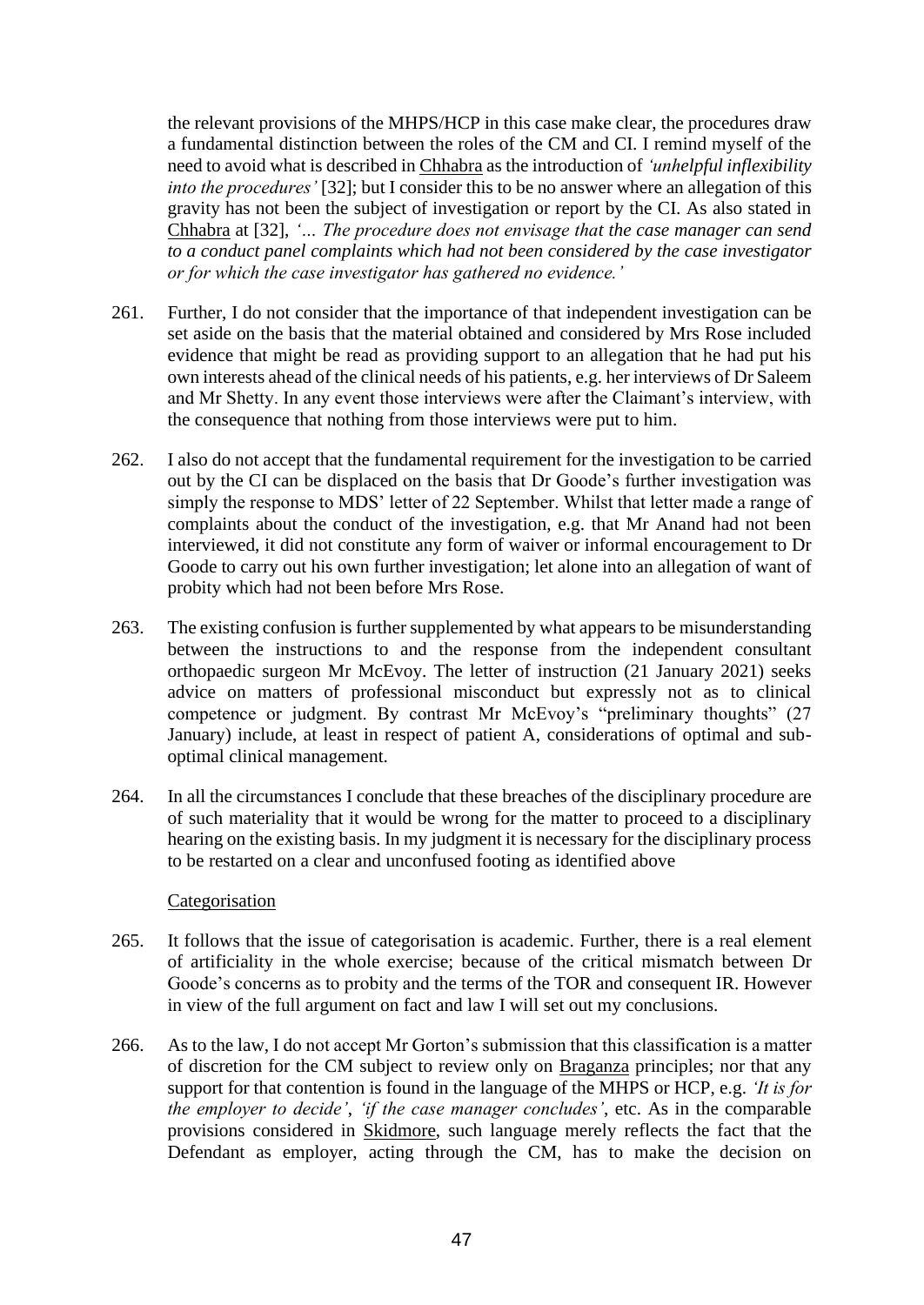classification. However, as Skidmore held, that decision must comply with the terms of the contract; and it is for the Court to determine whether the decision did so comply.

- 267. In my judgment this applies equally to the decision as to whether it is a 'mixed case' involving an overlap of issues of both conduct and capability. However I accept that, once correctly classified as a mixed case, the decision on the way forward does involve the exercise of discretion which is then reviewable only on Braganza principles. In my judgment that follows from the language of the HCP (para. 3.5.2) and the MHPS (Part IV para.8).
- 268. On the distinct question of the categorisation of the case as 'gross misconduct', I respectfully prefer the conclusion in Ardron to that in Al-Obaidi, namely that there is an issue of law for the Court as to whether the CI's findings and evidence taken at their highest are capable of supporting such a charge; rather than an exercise of discretion by the CM and reviewable only on Braganza principles. I reach this conclusion having particular regard to the fact that this was the approach adopted by the Supreme Court in Chhabra, albeit without argument (cf. Al-Obaidi at [32]); and that it is consistent with the general approach in Skidmore, Mattu and Idu. In any event, as in Al-Obaidi, the choice between the two tests makes no difference to the result in this case.
- 269. In assessing the correctness of Dr Goode's categorisation in his letter of 24 February, the starting point is that this decision was based on Mrs Rose's conclusions in the IR and its appendices. That is apparent from the terms of his letter; and in any event the appropriate course under the HCP. As already noted, the letter made one change in its record of the terms of the TOR, namely the exclusion of the TOR (7) reference to the issue of whether the delay had been 'negligent'. Accordingly I approach my own assessment on categorisation on that same basis.
- 270. I have found it easier to start with identification of what was not (or would not have been) the correct categorisation. Thus I see no basis for the Defendant's proposition that the concerns potentially amounted to gross misconduct; and reject the Claimant's contention that the case relates solely to capability.
- 271. As to gross misconduct, the Defendant's case to this effect depends on the allegation that the Claimant preferred his own personal interests and convenience over the clinical needs of each of the three patients. If such an allegation were made out against a practitioner, it would plainly be capable of amounting to gross misconduct within the meaning of the general law and the MHSP/HCP provisions. However, for the reasons given above, I am satisfied that no such case was alleged in the TOR nor therefore considered by the CI or the subject of her IR. Accordingly, I see no basis on which Dr Goode could have concluded that the IR provided anything to support his conclusion that the Claimant's conduct potentially fall within one or more of the four categories of gross misconduct identified in his letter, namely A8, A17, A22 and A28; nor indeed was such as to be capable of meeting the requirement that the conduct must amount to a repudiatory breach of contract: cf. Ardron at [78].
- 272. In reaching that conclusion I have given due weight to the evidence that until the change of advisers in July 2020 neither the Claimant nor his expert advisers in the MDU/BMA took issue with the contention that the allegations potentially constituted gross misconduct; that Dr Lord gave advice that there was a 95% prospect of dismissal; and that settlement proposals were advanced on the basis of immediate termination.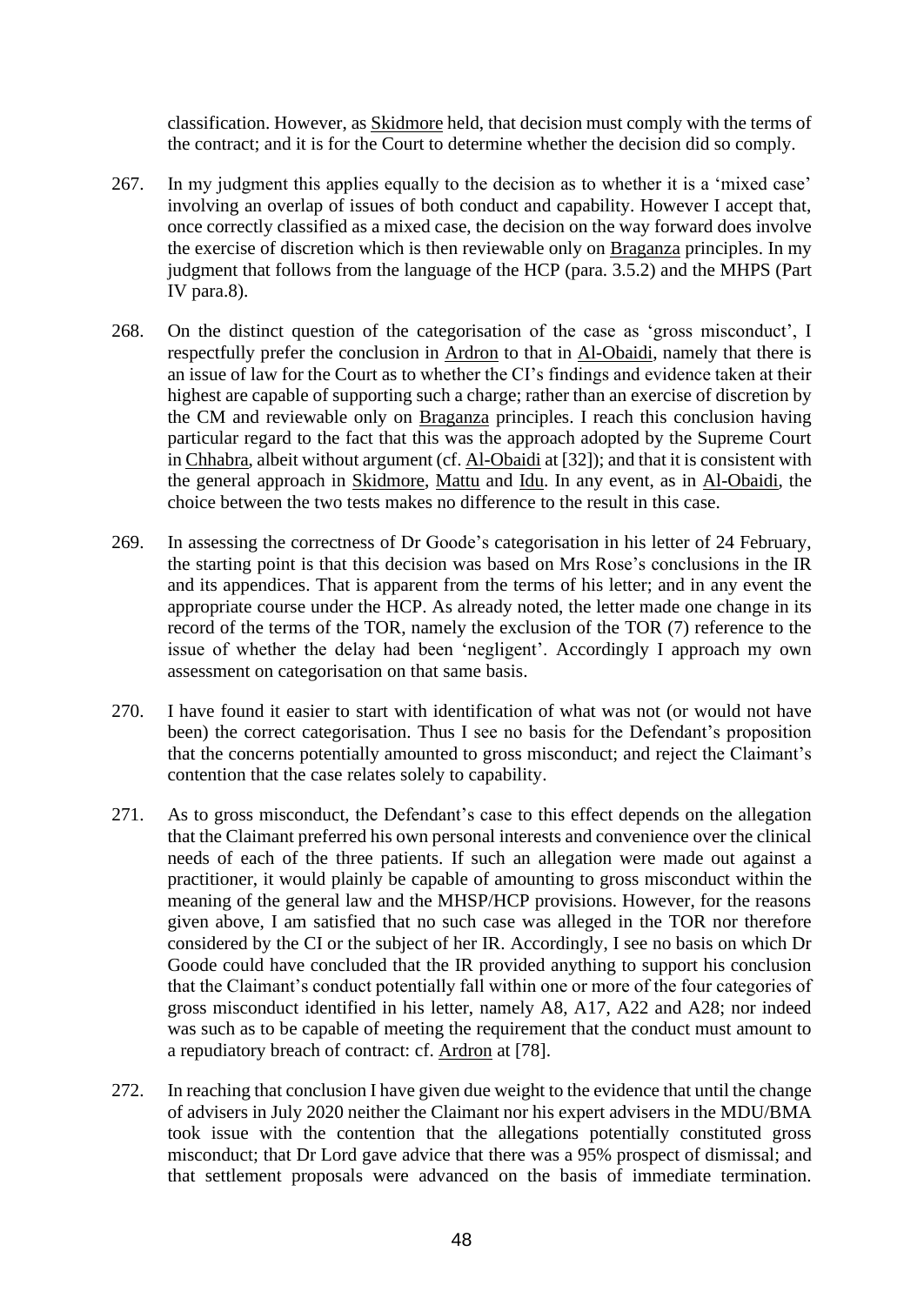However in my judgment the significance of this is tempered by the fact that this was part of a settlement process, and in circumstances where the Court has only seen one small segment of the privileged discussions between adviser and client. In any event, the weight to be given to the stance of the MDU/BMA or PPA is in my judgment limited by the focus which I have found necessary to place on the content of the TOR and IR.

- 273. It is also no answer to suggest that the Claimant 'must have known' the true nature of the allegation. In the face of the terms of the TOR, the investigation, the IR and the letter of 24 February - but also giving full weight to the settlement proposals - I see no basis to draw that inference. In any event, for the reasons given, an allegation of lack of probity must be made unequivocally.
- 274. As to capability, the Claimant's argument substantially depends on the proposition that issues of potential clinical negligence (Patient A) or of failures of communications and/or teamwork (Patients B and C) are necessarily matters of capability alone; and that the examples of capability issues provided in the MHPS/HCP provide further demonstration of this. I do not accept this. For the reasons given above, these are all matters which are capable of being issues of conduct, depending on the individual facts and circumstances.
- 275. Given the artificiality in the exercise which I have identified, this all makes for a difficult assessment. However my conclusion is that categorisation as conduct was correct. For this purpose I have given particular weight to the potential for the issues of clinical judgment, communication and teamwork to fall into the category of conduct rather than capability; and (for this purpose) to the stance of the Claimant and his professional advisers before July 2020 that this was a 'conduct' case; and to the satisfaction of the PPA with this categorisation. If I am wrong about that, in the alternative I would conclude that it was a mixed case of conduct and capability. If so, and the point were not academic, it would be necessary for the Defendant to exercise the discretion which it enjoys in a mixed case.

# **Conclusions on other alleged procedural unfairness**

276. Given my conclusions on the fundamental problem in this case, the other allegations of procedural unfairness also become academic. I deal with them shortly.

#### Inadequate allegations

277. In my judgment the effect of Dr Goode's letter of 23 November was to provide a confused account of the ambit of the allegations against the Claimant; in particular because of its insistence that the allegation of want of probity had been the subject of Mrs Rose's investigation and of his consequent letter of 24 February. The effective merger of those two letters, which continued in the Defendant's solicitors' letter of 27 November left the matter in unacceptable confusion.

# Grievance

278. I conclude that the Defendant's refusal to consider the Claimant's grievance was a breach of the contractual procedures. Whilst the Grievance Procedure excludes the operation of that procedure from the disciplinary process, it does not do so in respect of the anterior question of whether the relevant concern has been correctly categorised as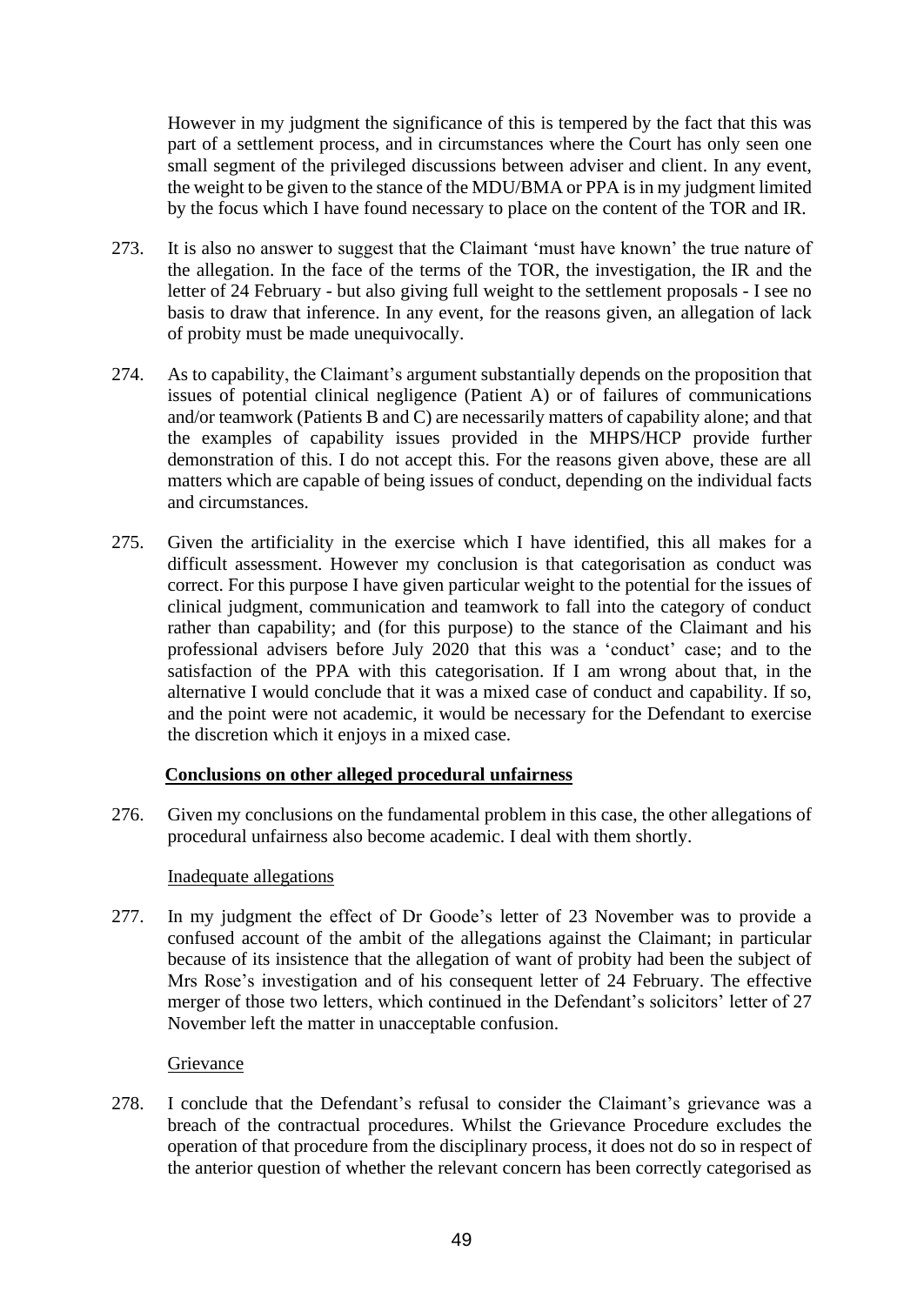falling within that process, i.e. as a matter of 'conduct'. That is made clear by the provision in the MHPS which expressly applies the grievance procedure to the issue of categorisation (Part III para. 9). I do not accept that its terms are too vague or uncertain for incorporation into the contract; nor that the issue of the correctness of the categorisation is a matter to be left to the disciplinary panel.

279. Without deciding the point, I proceed on the basis of the Defendant's unpleaded implied term that such a grievance must be presented within a reasonable time. Whilst giving due weight to the lack of protest on categorisation between receipt of the letter of 24 February and MDS' letter of 31 July 2020, and to the intervening negotiations of March/April 2020, I am not persuaded that the Claimant's grievance letter of 25 August 2020 was presented too late. In my judgment it should have been considered.

## Clinical input

280. As I have found, the allegations in the TOR did potentially raise issues of clinical judgment by an orthopaedic surgeon; and Mrs Rose to an extent considered that issue in respect of Patient A. Since this was outside her expertise, I consider that it was necessary for her to obtain appropriate clinical advice in that speciality, pursuant to HCP 3.2.6 and/or 3.4.2.

# **Exclusion**

- 281. The pleaded allegations are that Defendant (i) at the outset in November 2019, excluded the Claimant on a false and inaccurate basis (POC para.50(10)); and (ii) wrongly maintained the Claimant's exclusion in January 2021 (para.50(11)). However in her closing submissions Ms Misra stated that she sought relief only as to the present exclusion situation.
- 282. As to the law, Ms Misra relies principally on the decision of the Court of Appeal in Agoreyo and the proposition that *'The crucial question in a case of this type is whether there has been a breach of the implied term of trust and confidence'*: per Singh LJ at [93]; as discussed further at [95]-[98]. The focus is on the second limb of the implied term, namely whether (in this case) the employer has acted *'without reasonable and proper cause'*.
- 283. Under the MHPS/HCP total exclusion from work was an exceptional step to be taken; a *'last resort'* : HCP para.3.3. In this case it had been treated throughout as the default option. No proper consideration had been given to alternatives of restriction; and in consequence the Claimant had become increasingly de-skilled.
- 284. As to the initial decision to exclude, the underlying reason for this was to be found in PPA's letter of 18 November 2019, recording the conversation on 13 November with Dr Goode and Dr Wiggans. This referred to historic bullying issues; and made clear that this was a part of the decision to exclude. However no such rationale was put to the Claimant when told by Dr Goode on 20 November of that decision, nor in the confirmatory letter of that date. Nor was the allegation about probity put to him. Further, aside from reference in the PPA letter to some limited discussion on the point, there was no documentary evidence to suggest that any consideration was given to the alternatives.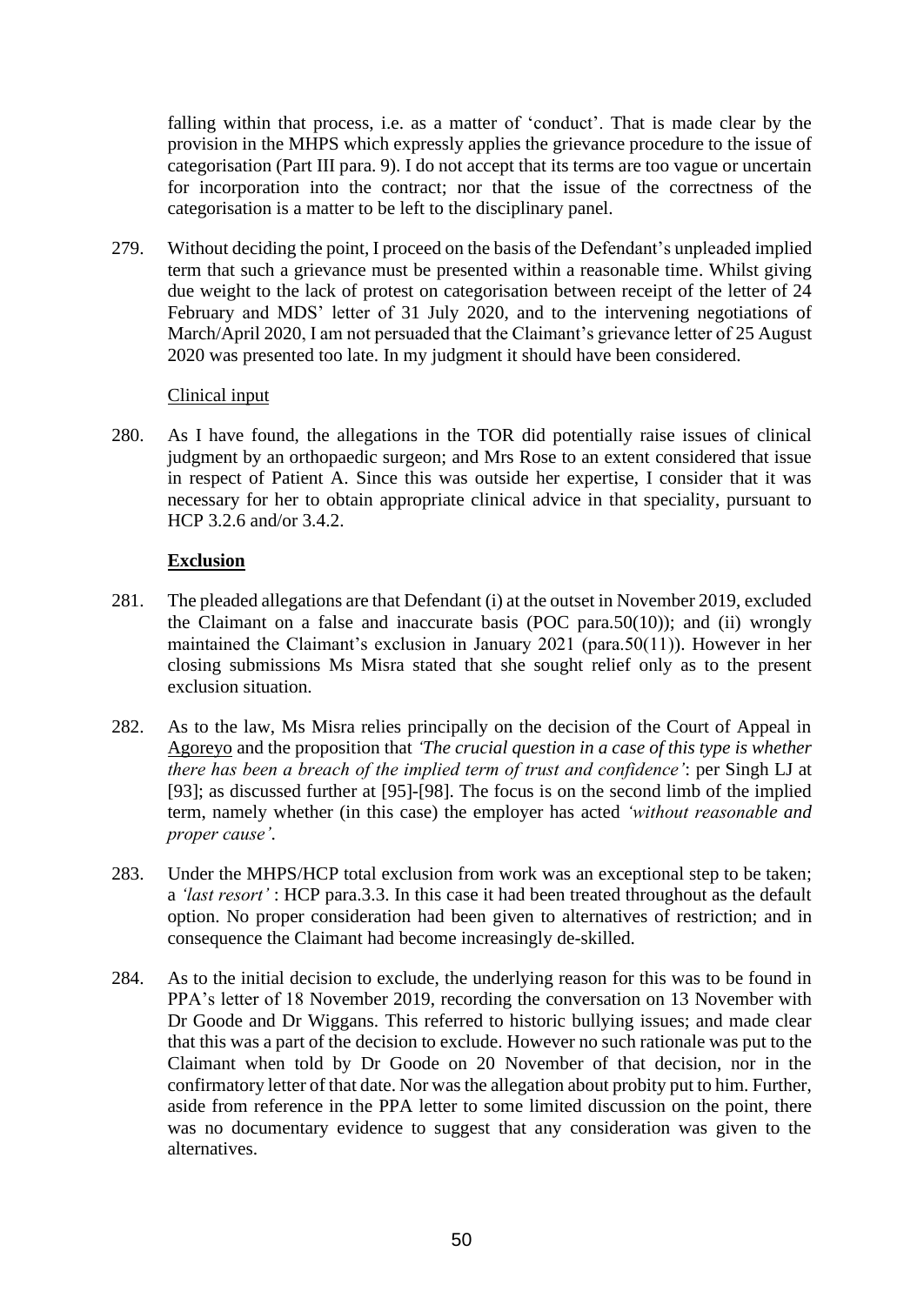- 285. In its 18 November letter the PPA had also advised that the Defendant's confirmatory letter to the Claimant should make it clear that any representations that he wished to make in respect of either the investigation or exclusion should be made to the designated board member in the first instance: as per MHPS Part II para.20. The Defendant's letter of 20 November did not do so nor did any of the subsequent letters extending his exclusion. In all the circumstances, his exclusion from all work was disproportionate and in breach of the implied term of trust and confidence.
- 286. It was also in breach of the express terms of the MHPS/HCP which relate to the exclusion procedures; in particular the provisions as to the conditions for immediate and formal exclusion (MHPS Part II paras.14 and 15); and which included that the practitioner be told of the reasons why formal exclusion was the only way to deal with the case and to be given the opportunity to propose alternatives.
- 287. The same basis of exclusion, namely to prevent any interference with the investigation process, had been carried forward in Dr Goode's subsequent letters pending completion of Mrs Rose's investigation. Following the supply of her IR, any justification for the total exclusion was removed.
- 288. There followed the period when the Claimant was off sick; but on his return the exclusion was reinstated from 7 September. Dr Goode's letter of 16 September provided no rationale other than that there had been no material change in circumstances since the exclusion had been first imposed. This was repeated in his letters of and, following a further period of sick leave, 21 January 2021.
- 289. In his subsequent letters of 11 March and and 8 April 2021 Dr Goode gave the reason that the Claimant could not carry out clinical duties since he had not had a clinical role since October 2019. The weakness in that argument was apparent; and in any event no explanation was given as to why he could not have had a more limited clinical role, for example working under supervision or with restrictions.
- 290. Furthermore where the Defendant had been at pains in this trial to state that there were no issues as to his capabilities, there could be no real concerns as to patient safety nor any sensible or cogent case for complete exclusion. Whilst recognising that a period of re-skilling would be necessary, the continuing total exclusion was wholly disproportionate.

#### Defendant's submissions

291. As to the initial exclusion, Mr Gorton submitted that the focus must be on the Defendant (and in particular Dr Goode)'s state of knowledge at the time when the decision was made. The Claimant's case was advanced on the basis that the implicit rationale for exclusion was dysfunctionality in the Department and concerns about interference with the investigative process. However Dr Goode's evidence was clear that, having regard to these three events occurring in one weekend, his primary concern was patient safety. As PPA's letter of 18 November recorded *'You told me that given the seriousness of the present clinical concerns you would not feel able to guarantee patient safety'*. The concerns about bullying and the alleged transfer of blame to Dr Saleem and the potential risk to the conduct of the investigation were a secondary reason for total exclusion.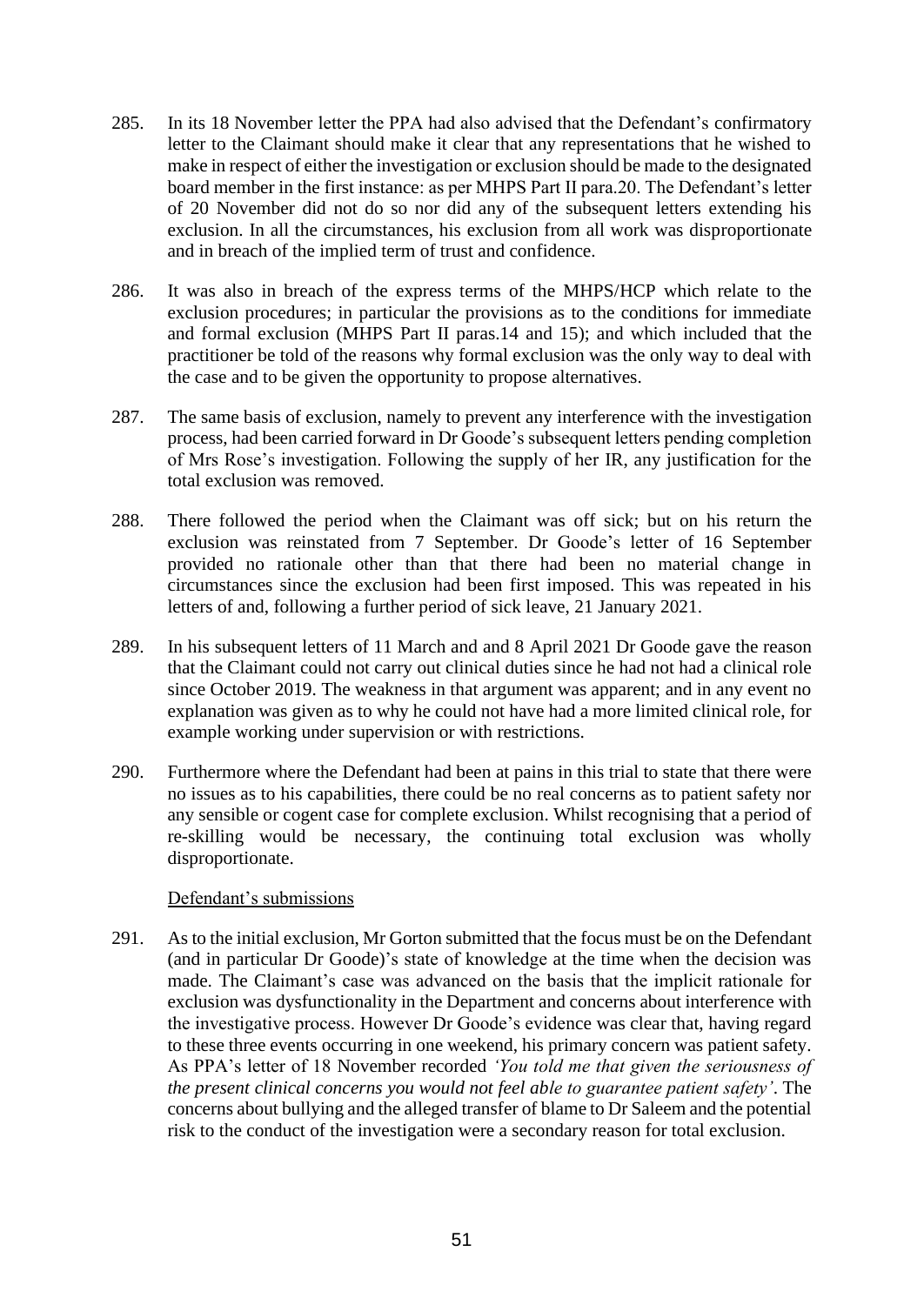- 292. The PPA was evidently satisfied with the decision to exclude without limitation. This approval continued after receipt of Mrs Rose's report. In their letter of 20 February 2020 they endorsed the continuation of total exclusion until the panel process was exhausted.
- 293. In its letter of 21 July 2020, at a time when the Claimant was on sick leave, the PPA advised that if he subsequently returned from sick leave *'the exclusion should be reintroduced unless there has been a material change in circumstances which means that exclusion is no longer appropriate'*. Following the advice from Occupational Health that he was fit enough to commence a phased return to work, the Defendant concluded (and so advised the Claimant and PPA) that there was no material change of circumstances and the exclusion was reimposed. This continued; and the Claimant correctly accepted in cross-examination that there had been no material change of circumstance.
- 294. In cross-examination no case had been put to Dr Goode that he did not have grounds for exclusion. The decision had not been challenged in November 2019 by the Claimant, nor subsequently through the MDU and BMA. He knew that he was excluded until the process was completed, unless there was a material change in circumstances.
- 295. There was nothing false or inaccurate about the basis upon which the decision to exclude had been made. As to the statement (recorded in the PPA letter 18 November) that the Claimant *'… was unable to give an explanation as to why he had not managed this patient himself in a more timely manner and blamed the registrar for the clinical decision-making - you believe this to be untruthful and consider that it brings* [his] *probity into question'*, this was based on the evidence from Mr Anand: see the note from his diary which records the successive explanations from the Claimant.
- 296. There was likewise no basis for the challenge to the continued exclusion after January 2021; nor had any such challenge been put to Dr Goode in cross-examination.

#### Conclusions on exclusion

- 297. In considering the general issue of exclusion, I have kept firmly in mind the restrictive approach to the power of exclusion which the MHPS/HCP provides; noting in particular that it must be a 'last resort'; that alternatives must be considered; and the careful process of initial decision and regular review which is required. I also give full weight to the concerns of de-skilling over a prolonged period of exclusion such as this. However I am satisfied that there has been reasonable and proper cause for the decisions which have been taken; and therefore conclude that there has been no breach of the implied term of trust and confidence.
- 298. As to the first ground of challenge, I do not accept that the decision to exclude in November 2019 was made on a false or inaccurate basis. Dr Goode acted honestly and in good faith on the basis of the information which he had received. On that basis – which included the information from Mr Anand about successive explanations – he had reasonable and proper cause for his primary concern which was patient safety. There was also a sufficient basis for his secondary concern from the background of relationships in the Department, and the issues arising from the three incidents, that the investigation must not be compromised in any way.